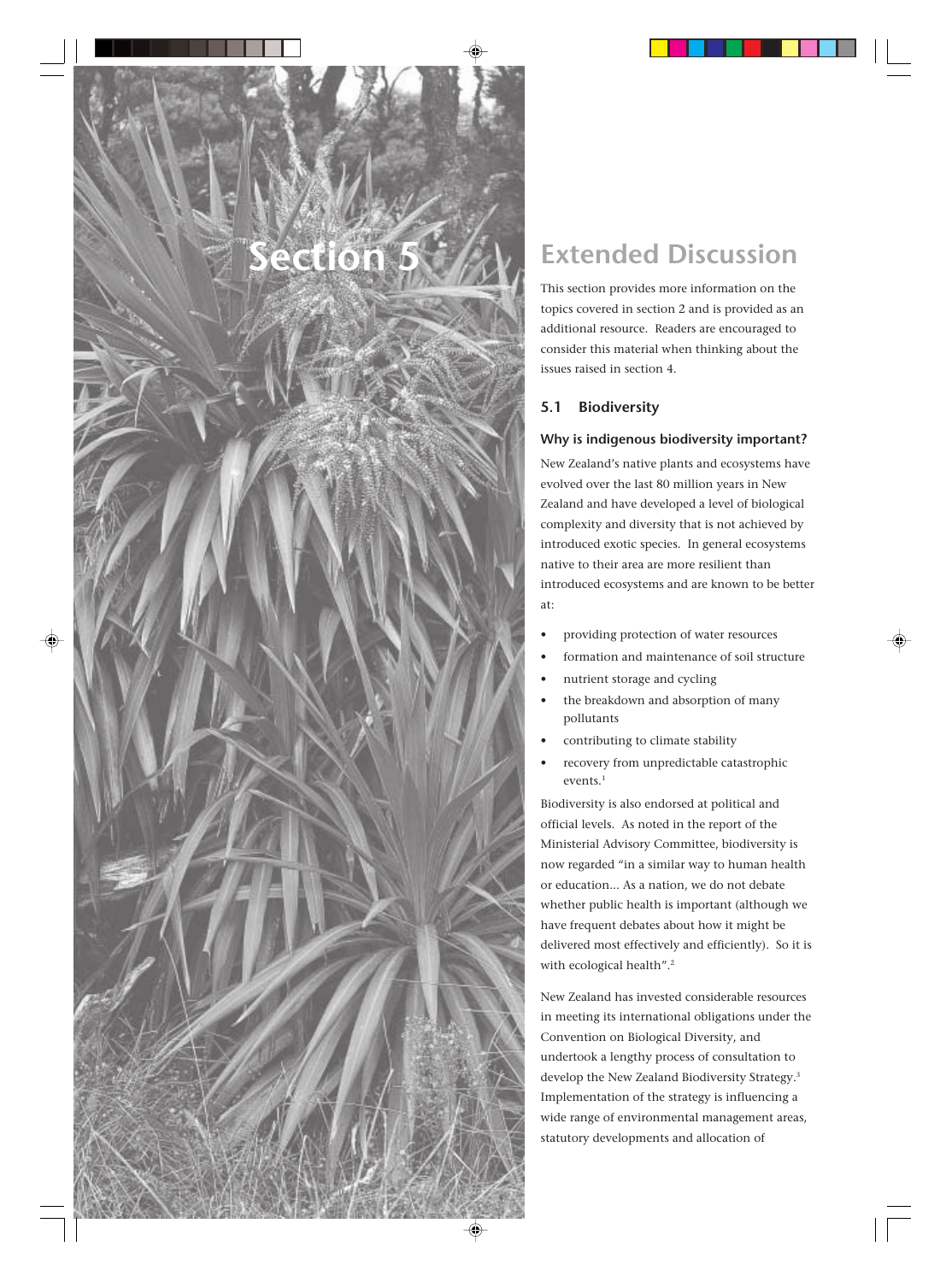significant additional resources for New Zealand's Oceans Policy Review process (revising marine management systems), the New Zealand Biodiversity on Private Land - the Policy Package<sup>4</sup>, and the current development of a National Policy Statement on biodiversity.

In addition, the maintenance and enhancement of biodiversity can be seen as a key indicator for achieving sustainable land use.

## **Assessing biodiversity**

As with any concept as broad as biodiversity, there are a range of approaches to assessing and measuring it. Different assumptions about the most critical indicators for assessing the extent and robustness of biodiversity have shaped and influenced scientific debates such as:

- the level at which biodiversity is evaluated at the genetic level, the species level, or with wider ecosystems and catchments
- the priorities for New Zealand's indigenous species and ecosystems relative to exotic species
- the biodiversity values of modified ecosystems
- appropriate indicators, quantitative and qualitative approaches, and assessment criteria for such indicators as resilience, integrity or vitality.

The Department of Conservation is developing a methodology designed to measure conservation achievement and track changes to New Zealand's natural heritage.5 The approach assesses the condition of natural habitats and ecosystems by estimating the level of impact on a site or ecosystem from a range of human activities and human-induced processes. These are:

- biomass removal from such activities as land clearance, hunting and fishing
- predation and competition from introduced animal pests
- competition from introduced plant pests
- light, nutrient, water and physical disturbance from land management and use
- isolation of indigenous flora and fauna caused by ecosystem fragmentation.

#### **Biodiversity values**

The values attributed to native plants on private land, and the judgements about what kinds of management might be appropriate, often depend on the perceived 'naturalness' of the vegetation. The common perception is that 'pristine' areas of native plants - areas that conform to a concept of the original ecological matrix, remnants of what was here before human arrival - have high values (intrinsic as well as other kinds of value) and contribute significantly to indigenous biodiversity. There is often a corresponding perception that areas that have been extensively modified, or include predominantly exotic species, will have little value now or in the future in supporting New Zealand's indigenous biodiversity goals.

Extending the occurrence of native plants beyond current distribution may not be given the same kind of priority or emphasis as maintaining examples of vegetation perceived to be 'original'. There is a need to explore the potential ecosystem service and ecological resilience gains that can be achieved by increasing biological diversity through the extension of native plants both in the form of natural associations (commonly referred to as restoration and enhancement) and in new associations within the contexts of forestry, farming, nurseries, and other productive sectors.

## **Biodiversity and native plants on private land**

In order for New Zealand to meet its goals to maintain and enhance indigenous biodiversity, it is generally agreed that a focus only on the plants, animals and ecosystems on publicly managed lands will not be enough. The remaining 70% of New Zealand's landscapes - privately owned lands under a variety of management systems - will play an important role. Private lands often feature rare or high-value ecosystems (e.g. coastal wetlands and lowland podocarp forest) which are not represented adequately on Crown conservation lands. Furthermore, the viability of New Zealand's biodiversity will be increased by recognising and working towards a principle of ecological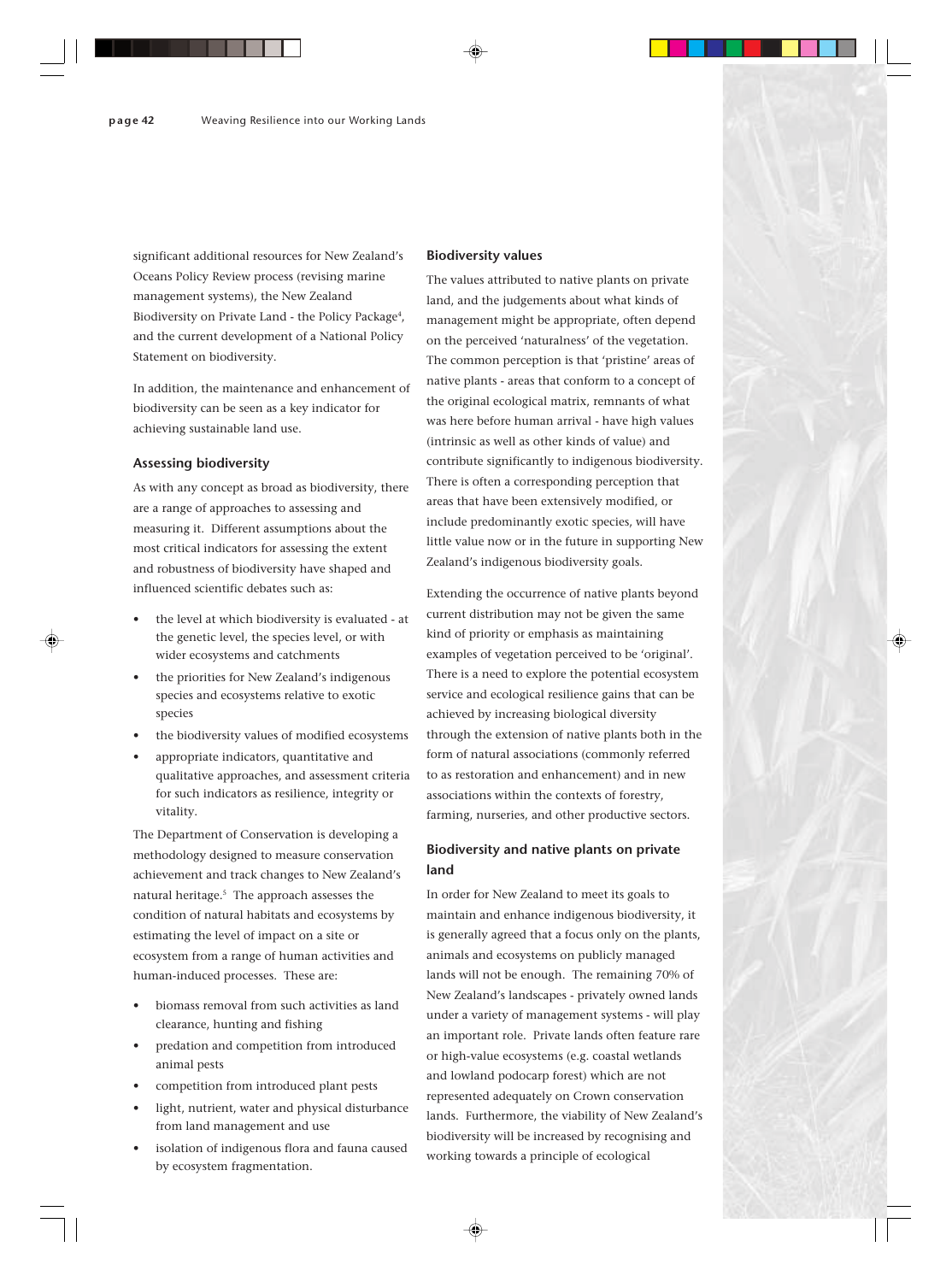connectedness that transcends the boundaries of ownership structures.

*We need to move beyond a network of highly prioritised reserves and begin to look across the landscape to manage the ecosystems of which individual remnant vegetation is just a part.*<sup>6</sup>

Integrating private lands within New Zealand's biodiversity efforts will require collaborative approaches and new ways to encourage and involve landowners, tangata whenua, councils and other interested parties. The Ministerial Advisory Committee considered that landowners are the "residential custodians of what we seek to protect," and therefore landholder "buy in" and participation will be necessary.<sup>7</sup> Understanding landowners' motivations and choices, and the values they place on native plants and habitats, must be the starting point for developing structures and incentives for retaining and enhancing indigenous biodiversity. The extent to which sustainable use of indigenous biodiversity should be part of such systems was an issue flagged for further debate by the Ministerial Advisory Committee,<sup>8</sup> and in relation to indigenous vegetation is central to this project.

## **5.2 Ecological significance**

Processes for determining ecological significance require the development and use of appropriate evaluation methodologies. Different programmes for assessing ecological significance have worked with varying criteria, depending on their purposes and framing assumptions. For example the criteria used for DOC's Protected Natural Area Programme (PNAP) included representativeness, diversity and pattern, rarity and special features, naturalness, long-term ecological viability, size, shape and boundaries.

In terms of section 6(c) of the RMA, however, it has been asserted that the appropriate criteria are representativeness, rarity/distinctiveness, ecological context, and sustainability.<sup>9</sup>

Representativeness - The area is representative

of a full range of biological diversity present in an area (in terms of ecological district, local district or nationally). Generally this is considered to be the overriding criterion and is the first criterion for both the PNA programme and Nature Heritage Fund.

- Rarity/Distinctiveness The presence of particular species or groups of species within a site. This criterion does not necessarily require that the area be predominantly an indigenous habitat and could even include the presence of exotic species (i.e. giant weta and gorse).
- Ecological Context Any area of ecosystem or habitat does not occur in isolation, but is part of the larger landscape. This criterion recognises the importance of the interactions and connections that occur between areas involving the transfer of water, soil, genetic material and energy.
- Sustainability-A measure of the ecological health of an area and the extent to which the ecosystems, habitats or species the area supports are able to sustain themselves over the longer term. This term is often referred to as viability. This is generally considered a secondary criterion as it is more a measure of the priority for protection management and of the type of management required.<sup>10</sup>

Those advocating the use of these types of processes expressed a strong view that the ecological evaluation process will not in itself determine appropriate management strategies for areas identified as significant. These strategies can only be determined through landowner and community consultation and agreement.

## **5.3 Preservation and conservation**

Despite their similarities in meaning there have been strong disagreements in New Zealand over the terms 'conservation' and 'preservation'. The polarised positions that have developed around these disagreements are fundamentally important in any consideration of native plants on private lands. It is useful to look briefly at these concepts' evolution in the context of New Zealand's history of settlement and how this has influenced current thinking.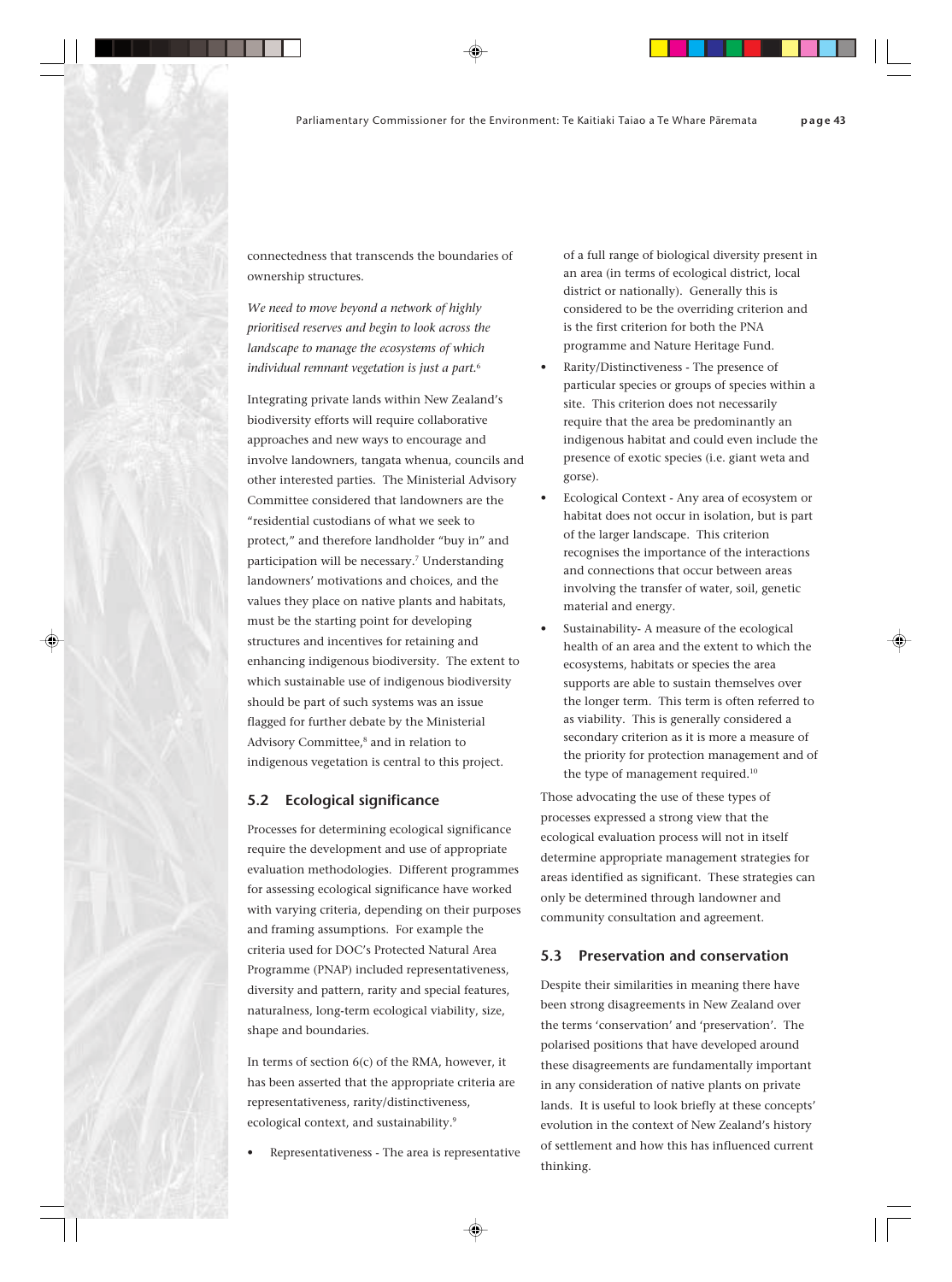## **A history of arrivals**

When people first settled the islands of the Pacific Ocean, including New Zealand, they were the first terrestrial mammal species to arrive (aside from a few species of bats). Nowhere else on earth were humans the first significant mammal to arrive on a major land mass. The impacts of people on the plants and animals, especially birds, that had evolved over millions of years with no need of defences against mammalian predators or competitors, was catastrophic. Fossil evidence indicates that hundreds of bird species became extinct over the centuries as different races established and expanded their cultures across the Pacific. Nevertheless the rich myths and legends that these cultures developed show that local animals, plants and sacred places came to have

special values for each society and helped to define their relationships with the natural worlds on which they depended so intimately for survival.

Over the centuries, with increasing knowledge and understanding, a variety of mechanisms were developed to regulate the level of use of important species. The parent cultures of Polynesia became tangata whenua in Aotearoa, and over many generations of practical experience, adaptations and losses (up to forty bird species extinct from over-hunting, habitat loss and fire) they learned the ways of new lands, new plants and animals.

The arrival of European settlers in New Zealand marked the beginning of another and far more

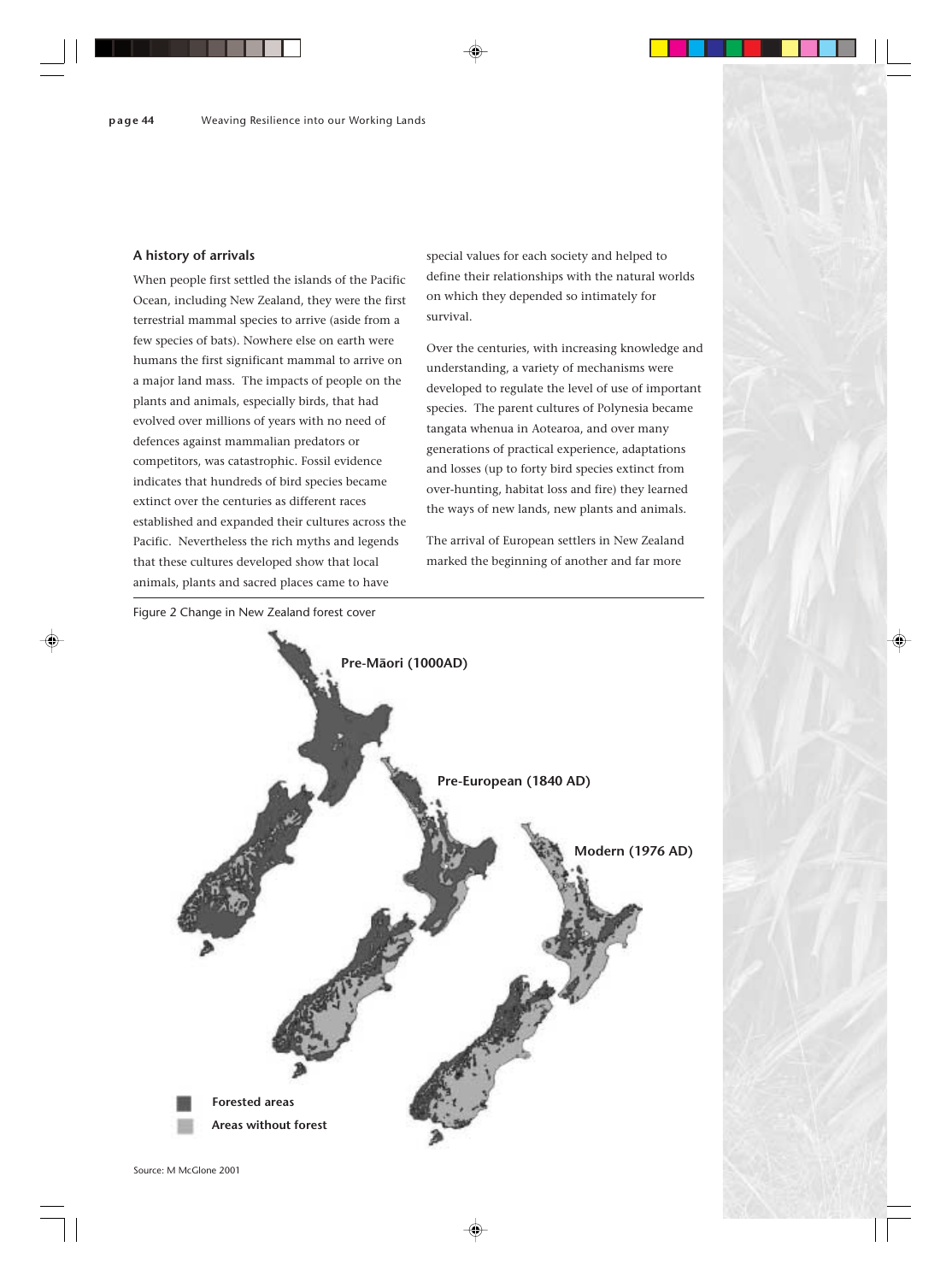intensive period of environmental shocks and losses. For example, the early European settlers to New Zealand perceived the unfamiliar forests as gloomy fearful places, barriers to establishing farms, of value only for exploitation and clearing. Colonisation brought the destruction of the great northern kauri forests and the introduction of domestic animals, rats, and many exotic plants.<sup>11</sup>

The forests many New Zealanders now appreciate as magnificent remnants of the ancient supercontinent of Gondwanaland were, to the settlers, diminished by the label 'bush', best suited for removal by axe and fire. And this they did. Forests covered about 78% of New Zealand when Polynesians arrived, including the entire coastline, and about 67% by 1800. Fires caused most of the estimated forest loss between 1000 and 1800. The loss of forest cover was more rapid during the 19th century. Forests were reduced to about 53% of the land area by the 1840s, following expansion of Mäori agriculture and the activities of early European colonists. Widespread burnings during the 1850-1900 period destroyed a significant proportion of the remaining forests. Major losses occurred in lowland coastal forests, especially in the North Island. Today indigenous forests have been reduced to about 23% of the land area (see Figure 2).

As the ancient forests were reduced, so too were native animals, especially those bird species that had no defences against the introduced rat, stoat, weasel, ferret, cat and possum. About 42 species of New Zealand wildlife followed the moa to extinction in the nineteenth century, and others started declines that continue today.<sup>12</sup>

## **Changing views of 'nature'**

The exploitation of natural places and the loss and diminishment of natural resources were also proceeding apace in other colonised countries during the second half of nineteenth century. In the United States there was increasing reaction against such processes, building the political climate that led to the creation of the world's first

national park in Yellowstone, Wyoming, in 1872. At the time a novel concept, the Yellowstone National Park was both a response to threats of commercial development and exploitation of the area, and a romantic recognition of grand scenery and wildlife in an appeal to national pride.<sup>13</sup>

The aesthetic and practical arguments for national parks as a device to protect special places had significant repercussions in New Zealand. In 1887 Ngati Tuwharetoa rangatira Te Heuheu Tukino formally offered the peaks of Tongariro, Ngäuruhoe and part of Ruapehu as a national park to be preserved under the mana of Queen Victoria. The sacred peaks, plus surrounding areas, were finally gazetted as the Tongariro National Park in 1907.

*To a large extent the century-old history of national parks in New Zealand is the history of conservation, and the history of conservation is the history of the forests.*<sup>14</sup>

Conflicts amongst Europeans in New Zealand over 'setting aside' land from development, even with an eye to some future extractive activity, can be traced back to 1840. In that year the Royal Navy proposed reserving areas of kauri forest that it might use later for ship spars. One reason for the proposal was the threat to the kauri forests of wasteful use and burning. But the Royal Navy lost out to the prevailing official view that reserves would 'lock up the land' and hinder the spread of settlement.<sup>15</sup>

The predominant attitude of settlers and administrators to 'unoccupied Crown land' can be seen in the use of the term 'waste land' in the Waste Land Act 1854. These unoccupied Crown lands included forests and the motivation behind the Act was to freehold the lands so they could be put to 'productive' use. Despite changes to legislation with the objective of maintaining trees on steep erosion prone land the Department of Lands continued to consider it improper to leave trees standing on any land that might be farmable.16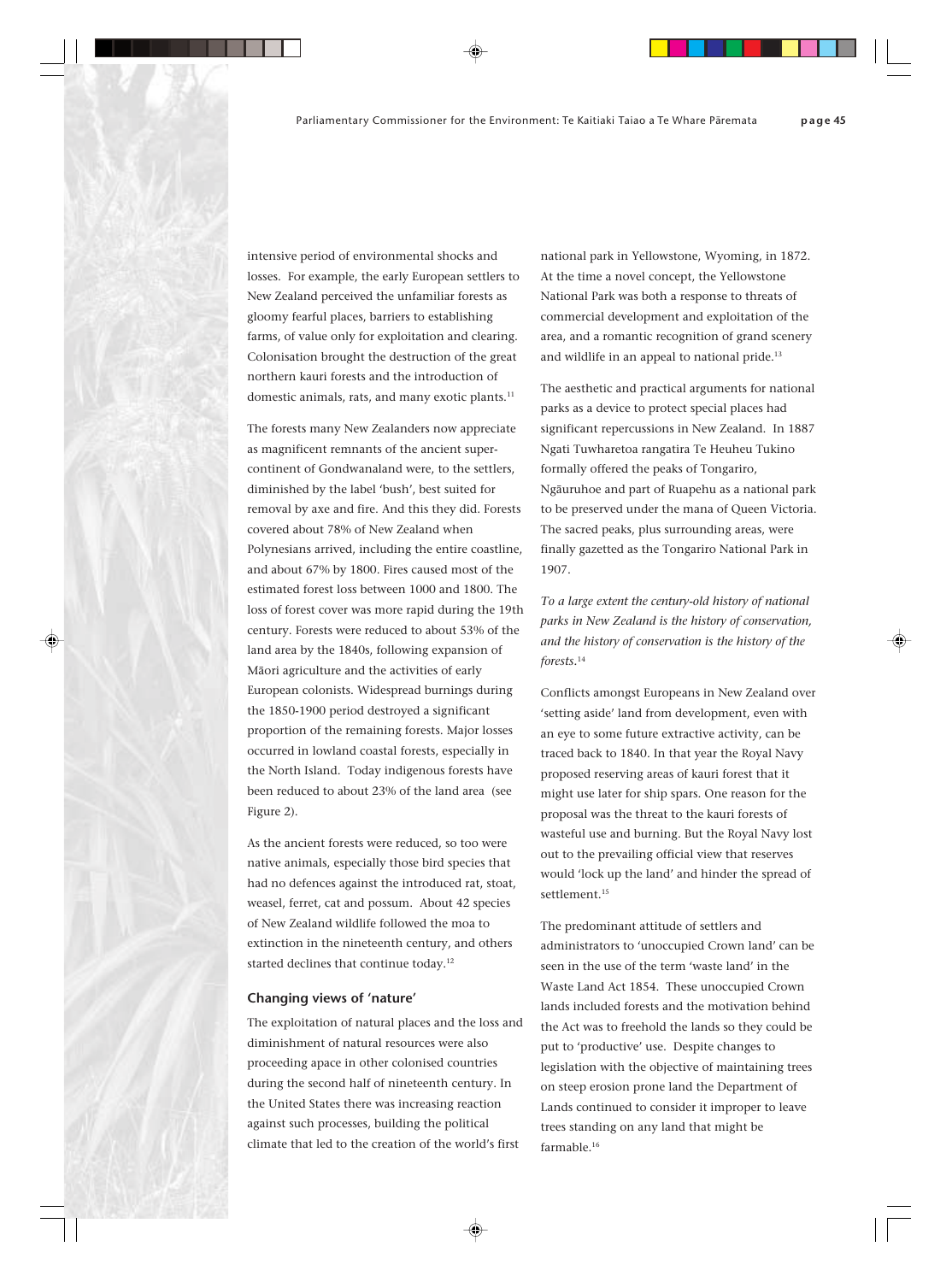During the second half of the 19th century, native plants in non-forest ecosystems were also badly affected by settlement practices. The more easily accessible coastal wetlands were filled in or drained as surrounding forests were converted to pasture. New Zealand now has less than 15% of its original area in wetlands; many of those remaining have been degraded by pollution, grazing and draining. Meanwhile, large flocks of sheep were grazing the delicate alpine and tussock communities of the South Island at intensities that these lands were unable to sustain. At least 1.5 million ha of tussock-dominated grassland have been degraded by sheep, rabbits and invasive weeds.17 During the last third of the nineteenth century an increasing number of amateur and professional naturalists noted with regret the decline in indigenous biota as landscapes became fragmented and the effects of colonisation more pervasive.

During the 1860s and 1870s there was a popular view, shared by government officials, that introduced species, both plants and animals, were stronger and more vigorous than the inherently 'weaker' native species and would inevitably displace them. Proponents appealed to Darwin's theory of evolution to provide a rationale for the rapid loss of unique native habitats and species, and the belief that eventual extinction would be inevitable. Darwin's views reflected and supported the moral and cultural superiority that many European settlers felt towards 'inferior' native species.

However, early during European settlement concerns were raised in some quarters that forest destruction was excessive. In 1859 the geologist Ferdinand von Hochstetter was complaining that the northern kauri forests were being "ransacked and ravaged with fire and sword".18 Concerns over the impacts of settlement on the land and the rate of forest loss were expressed in the New Zealand Parliament in the 1870s and were influenced by a developing conservation ethic in New Zealand. The Government did have timber

regulations in place over Crown land from the mid-1840s until the abolition of Provincial Governments in 1876, but given that the dominant social goal was to expand agricultural lands, the regulations protected the rights of the timber cutters rather than focusing on conserving forest resources.19 The forest regulations on Crown land did little to actually control the rate of deforestation. Prime Minister Julius Vogel attempted to slow the pace of forest loss with the Forests Act 1874, but the Act was widely seen as an obstacle to development and was repealed. Ironically, given the dominant use of fire over the axe, the products of the forests provided European settlers with important income before farming became self-sustaining in those early precarious years.

## **Government involvement**

After 1876 the Government had little direct involvement in forestry until 1897 when a Forestry Branch of the Department of Lands and Survey was set up. In 1904, the Scenery Preservation Commission was established to recommend areas of scenic or historic interest for protection as permanent reserves as "an inalienable patrimony of the people of New Zealand".20 In 1906 a Scenery Preservation Board replaced the commission. The work of this board was extensive; by 1920 it had, through scenery reservations, laid the groundwork for the national parks system and many more nationally significant reserves that remain today. But the focus was on scenery, not on protecting areas representing the ecosystems that were under most severe threat, such as lowland coastal forests. If the land suited settlement, then scenery preservation was not a sufficient priority. "The bias towards scenery and land [for parks] that was not useful for anything else shows today".21

A State Forest Service was established in 1919 with responsibilities for managing what remained of the loggable public forests as well as to protect four to five million hectares of steepland forest for erosion and flood control. These protection forests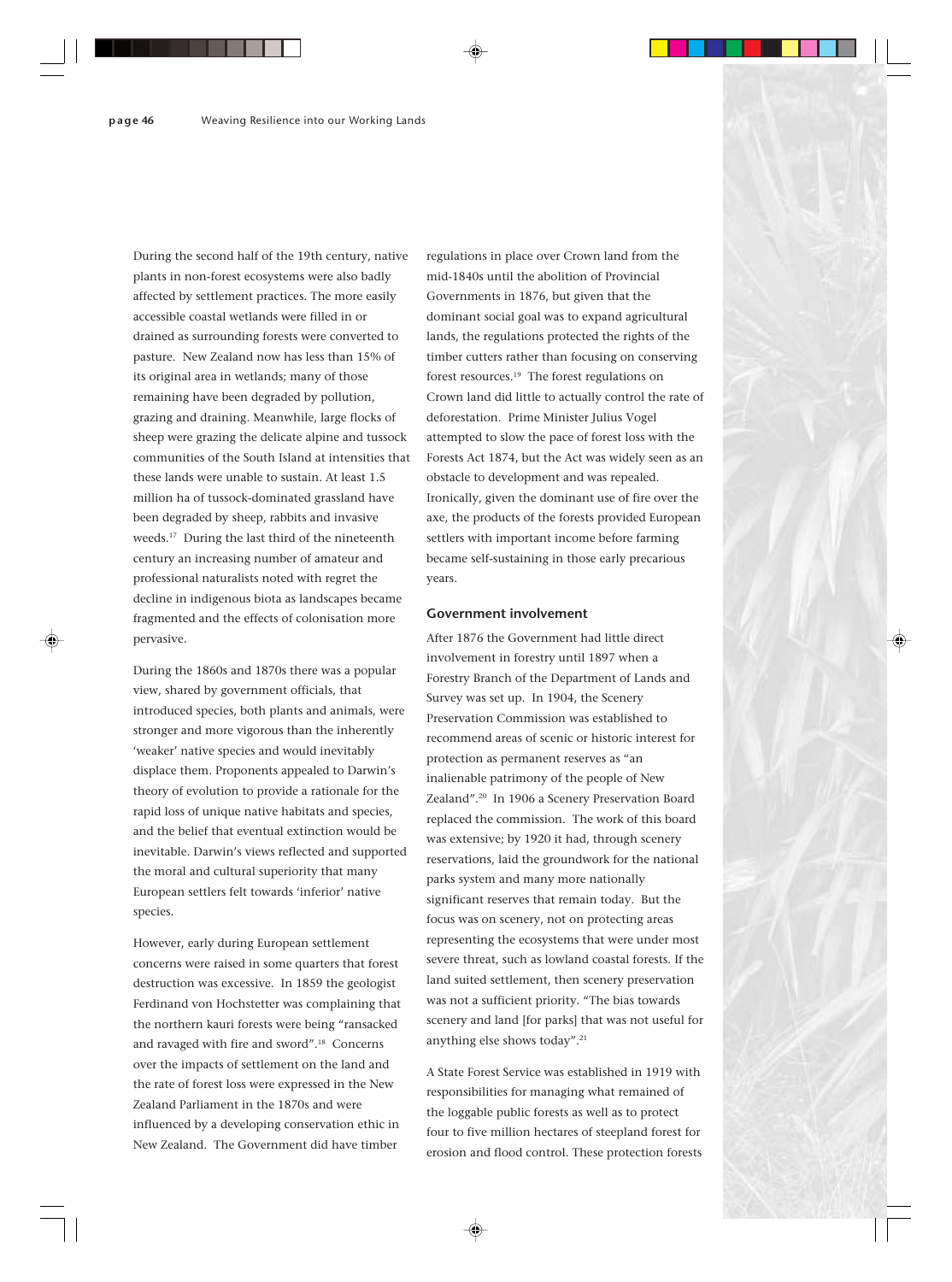account for much of the native forest area remaining today. The Forests Act 1921 attempted to place indigenous forest management in particular on a sound footing. Only later in the mid 1920s did heightened concern about an impending timber famine cause the dramatic switch to extensive exotic plantation forestry by the State.<sup>22</sup> With the switch to an emphasis on exotics went much of the subsequent focus on the efforts in silviculture, management and related research compared with similar efforts for indigenous species.

During the first two decades of the twentieth century, botanist Leonard Cockayne wrote a number of government reports documenting the decline of indigenous vegetation and wildlife habitat.

## **The conservation movement**

In 1923, the New Zealand Native Bird Protection Society was founded, later to become the Royal Forest and Bird Protection Society. Its original objectives were to advocate "unity of control in all matters affecting wildlife".<sup>23</sup> If special places were to be protected from use or exploitation, the Forest & Bird approach was to seek their 'preservation' as a national park or scenic reserve. About 1930 the Native Plant Protection Society was set up, their efforts resulting in the first Threatened Plant Lists and the passing of the Native Plants Protection Act 1934 (see section 5.10).

Over the ensuing decades the national park system was extended to include many of New Zealand's finest natural landscapes. From one perspective 'conservation' became synonymous with 'setting aside' places for national parks or special reserves. In such places native plants and animals would be safe from exploitation. But some people viewed parks as areas that were not only 'set aside', but also effectively 'locked up' with negative connotations - the land and its resources no longer available for extractive use.<sup>24</sup>

Yet in both ecological and economic terms national parks and other protected areas make

positive contributions which belies the lock-up perspective. For example, the World Heritage site, Te Wahipounamu, in south-west New Zealand has transformed the economy at Haast from dependence on logging and fishing to a growing economy centred on tourism activities. Protected areas are also providing vital ecosystem functions, from soil retention to water storage and purification.

While the 'fortress park' concept, where parks were sometimes imposed on local people, may have applied in past decades it is not the situation today. Over the past 30 years international attitudes towards parks and protected areas have evolved alongside the development of more sophisticated and integrated approaches to management and conservation. The issues now for protected area agencies include: building awareness; capacity-building and resources; the role of science in management; demonstrating the benefits of protected areas; and governance. Pressures on protected areas have increased, but at the same time there is recognition of their extra values as providing important ecosystem functions for people and as a form of 'insurance' against threats to biodiversity from global change. For example, they may be able to provide corridors for some species of wildlife and plants to shift or expand their range as the effects of climate change alter conditions for their survival.

While the protected areas system in New Zealand was expanding, tensions were also growing in the 1970s between a well-organised environmental movement and New Zealand Forest Service policy towards logging of native forests. There was wide public opposition over controversial plans to clearfell some 340,000 ha of beech-podocarp forest in the South Island, and the scheme was shelved in 1975. This was followed by other confrontations over Forest Service logging plans for individual forests, notably Okarito, Pureora, Waihaha, Whirinaki, Paparoa and Waitutu. The public imagination was captured by TV showing protestors perched high in the trees in Pureora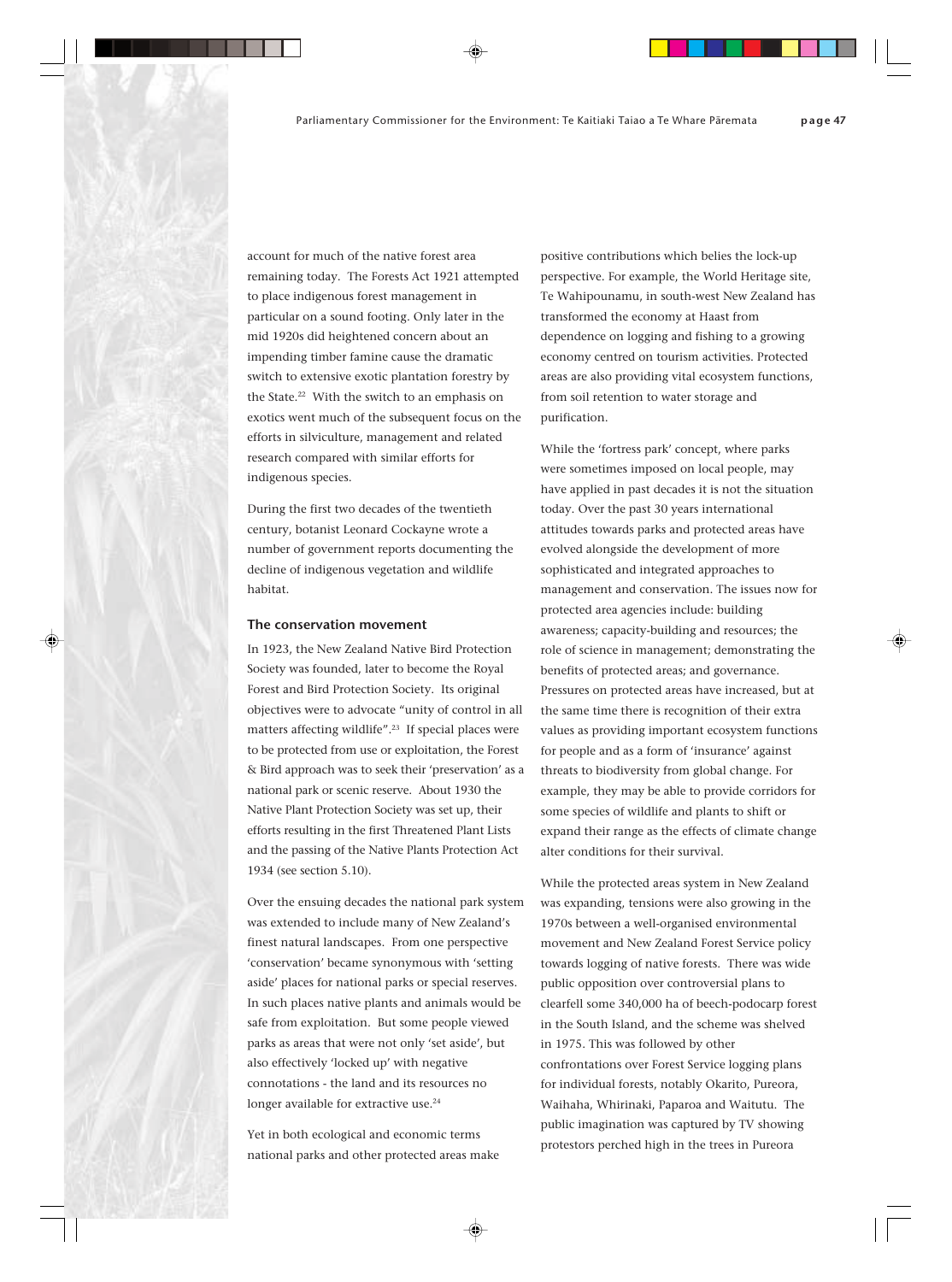Forest, defying the bulldozers and chainsaws.

In more recent decades other options and pressures for protection of native plants have emerged. In addition to the public conservation lands managed by DOC there are now a range of other mechanisms whereby private landowners can opt to legally protect land and native plants, especially trees. These include the Queen Elizabeth II National Trust, Nga Whenua Rahui and Nature Heritage Fund (see section 5.16). In addition, concern that the existing protected area system did not represent the full range of ecosystems in New Zealand led to the establishment of the Protected Natural Area Programme and subsequent efforts to identify significant areas that were felt should be protected through acquisition or planning mechanisms.

## **5.4 Ecological sustainability**

Ecological sustainability provides a context of environmental parameters within which the values, needs and goals of society and communities may be fulfilled.

## **Definitions of sustainability**

Ecological sustainability encapsulates:

- managing resources so that they are not depleted
- maintaining ecosystems and natural processes over prolonged periods without them failing or being irreversibly compromised
- ensuring their character is not lost
- keeping them functioning continuously.

*Sustainability is simply a property of any activity, practice, process or institution that has the capacity to continue or be continued indefinitely.*<sup>25</sup>

The World Commission on Environment and Development chaired by Gro Harlem Brundtland shaped the idea of sustainability within a development framework, on the principle that in order to alleviate poverty, economic growth would need to continue:

*Humanity has the ability to make development sustainable - to ensure that it meets the needs of the present without compromising the ability of future generations to meet their own needs.*<sup>26</sup>

The commission recognised the biosphere as limited in its ability to absorb the effects of human activities, and included notions of inter- and intragenerational equity of choices and opportunities.27

The Brundtland definition, and societies' attempts to work towards sustainability, have been questioned. Some see the concept of management as anthropocentric, "sustaining the human environment in order to meet human preferences".28 However, for many people, sustainability also requires the maintenance and enhancement of indigenous biodiversity for its own sake.

The word 'sustainability' can elicit sceptical responses. For some people it is an empty concept, over-used and overloaded with different interpretations and meanings. Such disenchantment with the term seems often to reflect confusion about its meaning in particular circumstances: *Sustainability is a deceptively simple word for an extremely complex idea. Complexity... often gets mistaken for vagueness.*<sup>29</sup>

What is to be sustained? Why should it be sustained? Concepts of sustainability change over time with different social expectations, economic conditions, and increased knowledge of ecosystems and environmental processes.

Some contemporary discussions of sustainability focus on the 'triple bottom-line' - the incorporation of social (cultural), economic and environmental considerations in management systems and objectives. The three components are closely inter-related.

Recent commentary on 'triple bottom-line' frameworks has focused on concepts of 'weak sustainability' as opposed to some other form of sustainability that is said to be 'strong'. 'Weak' sustainability begins with economics, which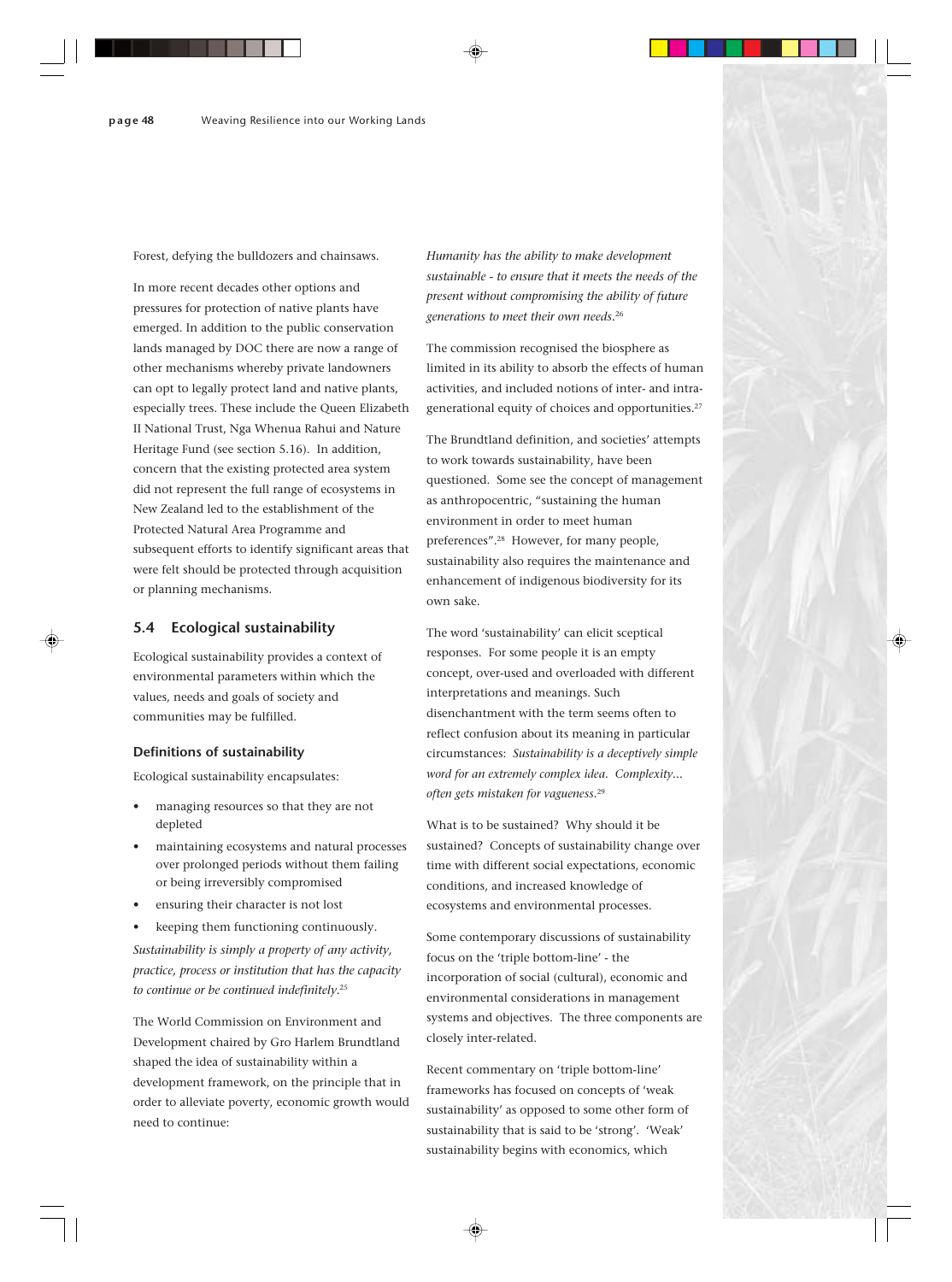shapes the evaluation of ecological and environmental concerns.30 Whilst some people judge as 'weak' the trade-offs that are often required to balance environmental, social and economic choices, others see this as a realistically achievable and acceptable goal. 'Strong sustainability' has at its starting point ecological imperatives such as ecosystem health, resilience and biodiversity, which dictate the parameters of economic and social considerations.

Different interpretations and applications of the concept of sustainability have tended to focus on the tensions between its components. Sustainable development is often seen as harbouring an internal conflict between values of utilisation and protection, or between economic and social returns and ecological constraints. In the context of New Zealand land uses, this is most often seen in the application of different assumptions and management ideals, to the lands used for primary production (pastoral, forestry, horticulture etc), as distinct from 'protected' lands used for the conservation of indigenous flora and fauna.

Development requires change through time: *sustainable development is not a fixed state of harmony, but rather a process of change in which the exploitation of resources, the direction of investments, the orientation of technological development, and institutional change are made consistent with future as well as present needs*. 31 Sustainability can be seen as a journey, as well as the destination societies and communities are working towards.

Sustainable development is about the processes of management. It is not static, but responsive to new knowledge, values, methods and technologies. This type of approach is often referred to as adaptive management. At its core is acknowledgement of the levels of uncertainty and risk involved in land use and native plant management (see sections 2.5 & 5.4). Effective monitoring and tight feedback of information enables management that minimises risk and allows for creativity and innovation.

#### **Intergenerational equity**

Economic literature examining the needs of future generations and intergenerational equity is rather theoretical, lacking in general consensus and provides little information on implementation. There is general agreement that humans' responsibilities to the near future are strong, but debate exists over obligations to far future generations. This distinction may however be academic. Being concerned for future generations will require the development of decision-making horizons that extend far beyond current political and economic frameworks.

What are the 'needs' of future generations? Whilst specific future preferences or wants (as opposed to needs) may be hard to determine, it is reasonable to assume that basic goods such as food, clean water and energy will be future needs. Internationally, reasonably foreseeable needs have been recognised as including the right to life, property, culture, and health.32

## **5.5 Managing for change and resilience**

#### **Dealing with complexity and uncertainty**

In dealing with the natural environment and its management, the issues are often seen as dauntingly confusing. Environmental managers, policy-makers and the general public are increasingly aware of the complexity and interconnectedness of natural systems, the unpredictability of systems' responses to change, and the limits of our knowledge in many critical areas.

In dealing with this complexity and uncertainty, policies and approaches have been developed that tend to have the following characteristics:

- single target or piecemeal policy (e.g. biodiversity, conservation, economic production)
- a single scale of focus, typically limited in space and time (e.g. the three year election cycle)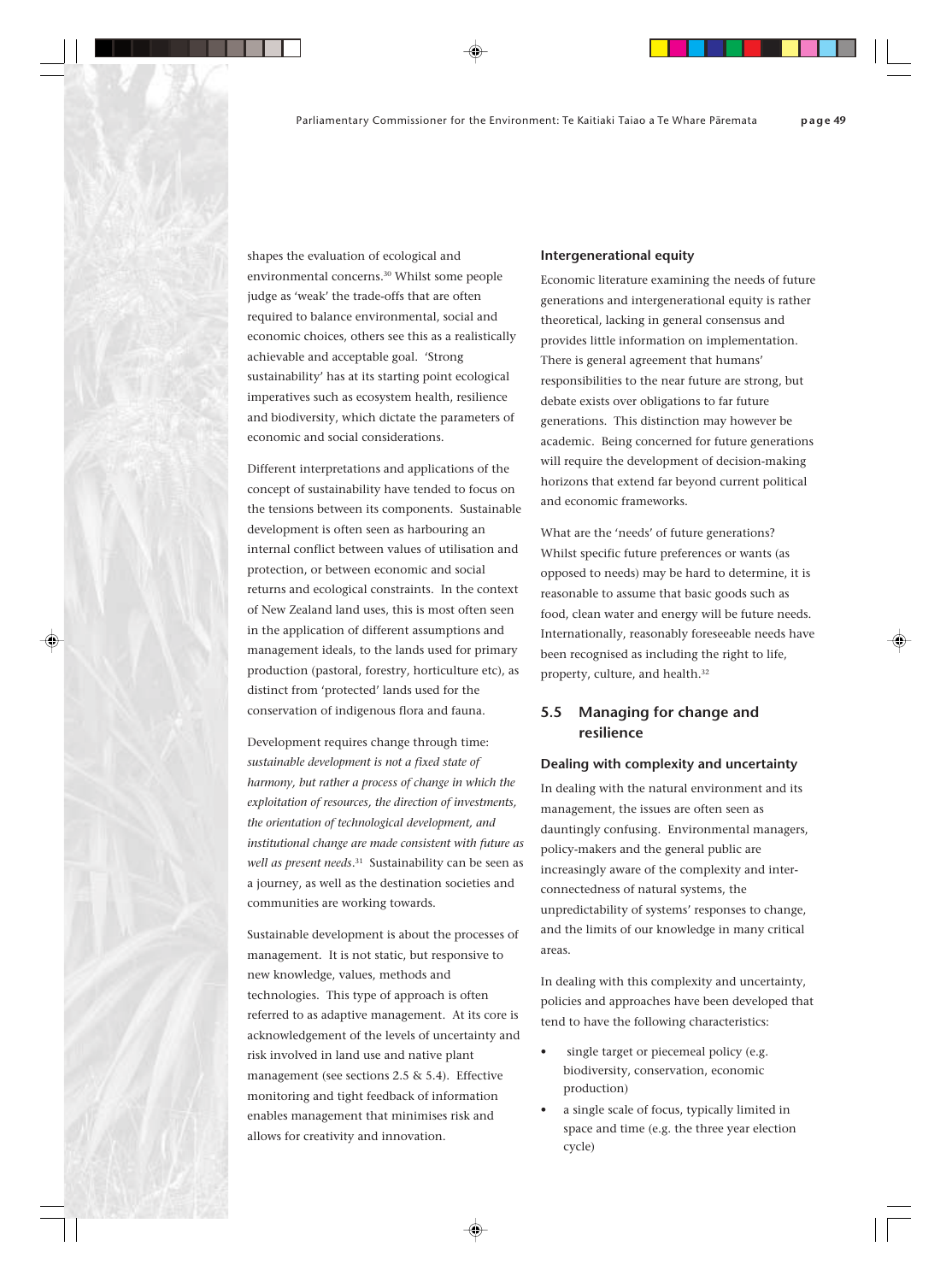- no realisation that all policies are experimental (limited monitoring of policies and mechanisms to subsequently adapt management practices)
- rigid management with no priority to design interventions as ways to test hypotheses underlying the policies.<sup>33</sup>

There may be difficulties in risk assessment when information is incomplete. However, it has been noted that where society is successful in managing a target variable, for example maximising the growth of certain types of crops, grasses or tree species, this invariably leads to less resilient and more vulnerable ecosystems. Other consequences include more rigid and unresponsive management agencies and more dependent societies.<sup>34</sup> As a result of this narrow focus in problem definition, changes in ecological variability, or an impending ecological crisis are often not noticed.

The PCE's report "Setting Course For A Sustainable Future" (1999) considered the implications of oversimplifying the management of natural systems in regard to the marine environment. Some approaches to fisheries management reduce the natural world to simple linear relationships. However, natural systems consist of more complex non-linear systems that have a tendency to move away from equilibrium into chaos.

## **Ecosystems and change**

Ecosystems never stay still, and are always in a state of flux. Biodiversity within an ecosystem is constantly undergoing its own processes of change, such as regeneration, succession, and the inevitable ageing of a forest or individual plants. Concepts such as 'the balance of nature' have been replaced by an appreciation of change, perturbation and chaos, as normal aspects of ecosystem functioning.

Ecosystem resilience is the speed with which ecosystem properties recover to their more usual values after disturbance. In combination with resistance, i.e. the degree to which ecosystem properties are affected by disturbance, resilience can be used to represent ecosystem stability. The concept is intuitively attractive to ecologists and conservation managers because it establishes a reference point from which to assess change in ecosystems.35

All ecosystems are continually subject to a range of processes of disturbance at different scales. These can include both 'natural' disruptions (weather and climatic conditions, earthquakes, predation) and human-induced disturbances (vegetation clearance fragmentation, fire, harvesting). Disturbance can result in the loss of individuals or species; disturbances can alter the structure of the ecological community, by influencing the space or food resources available, or by changing the physical environment.<sup>36</sup>

## **Science and complexity**

Faced by complexity and uncertainty, decisionmakers often turn to science for answers to these problems. In some environmental debates, it can seem that science is not so much a means of assisting in the management of uncertainties, but rather has been captured by those seeking certainty and solidly factual answers. However, science derived knowledge may not always provide solutions. Indeed, the questions themselves may not be able to be answered by science. Resolution of ethical or political questions - for example, whether a particular course of action should be taken, or whether a particular resource should be protected or utilised will depend on values, ethics, principles, perceptions, policies and a range of other considerations. Even within science, there may be different modes of inquiry and criteria - for example, a reductionist<sup>37</sup> approach, or an integrated systems approach.

With increased appreciation of the principles of complexity and chaos it is becoming more evident that scientific approaches to environmental systems will frequently be incomplete. There will be gaps in knowledge, and consequentially, surprises. Faced with incomplete understanding, and the adversarial nature of many of the resulting debates, there has been some public concern and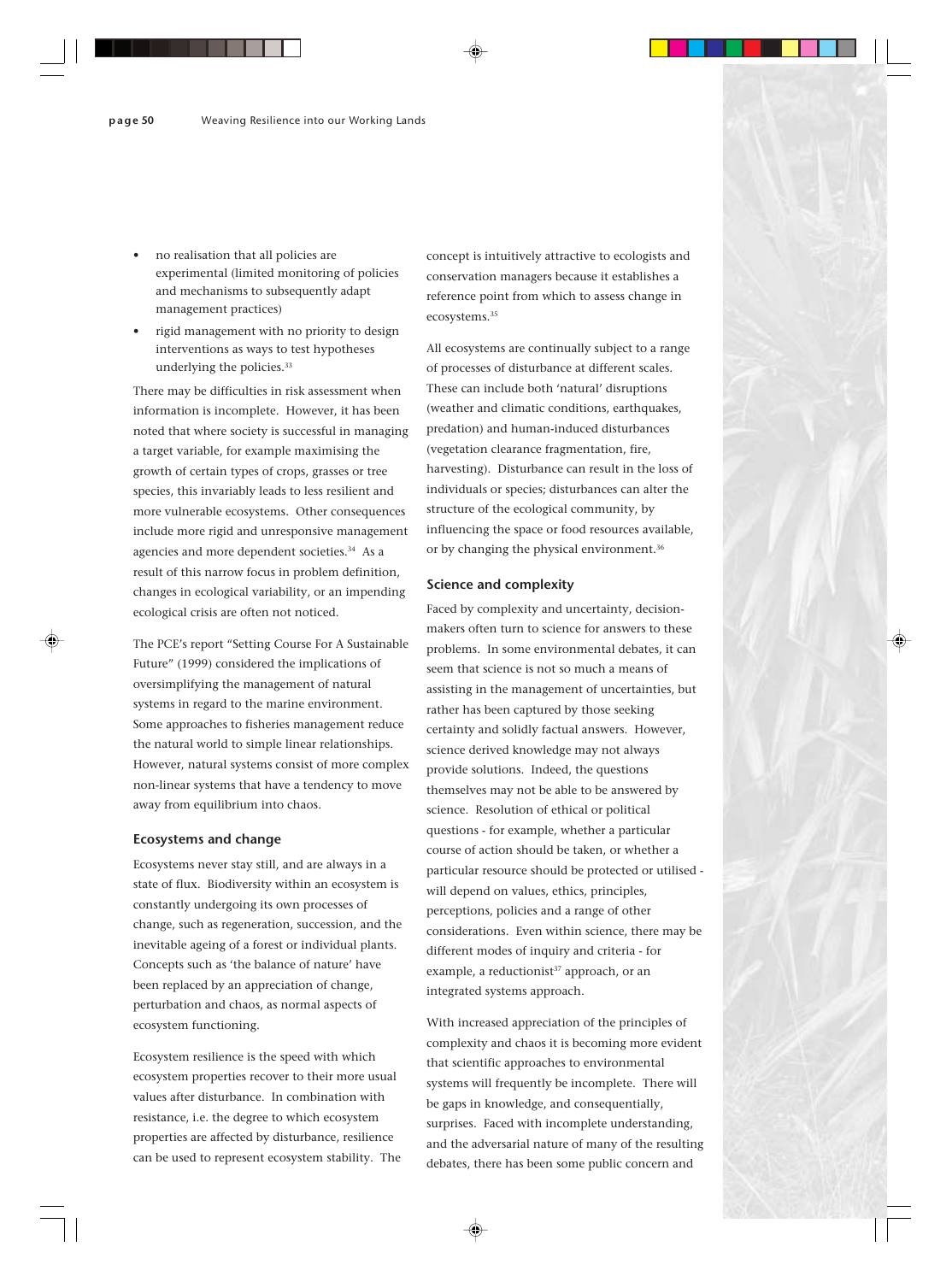mistrust over the 'science' of environmental issues.38

## **Managing for stability and change**

A number of approaches have been proposed to overcome the limitations of current reductionist approaches to environmental policy.

It has been advocated that management needs to evolve to incorporate a number of integrated policies that are both flexible and adaptive rather than a single focused policy.<sup>39</sup> Management and planning need to be oriented as much to learning as to economic and social outcomes. Monitoring regimes are needed that facilitate interventions, improve understanding and help identify remedies. Investment is required in science that integrates a broad range of disciplines and viewpoints, rather than more traditional scientific approaches based on narrow areas of specialisation. Finally there must be citizen involvement in the form of active partnerships, not just in the role of passive information receivers.

Other commentary has developed ideas of environmental management regimes as a durable symbiosis between economic production and ecological reproduction. Management would focus on investing in reproduction, renewal of habitats and the life-support systems that underpin economic activity. These habitats and systems are also invested with social and community significance.<sup>40</sup>

In the agricultural region of Gatinais Nord Occidental in France there is a small forest of 50 hectares. The forest is highly modified, but has considerable biodiversity values; current management practices maximise this feature. Key factors in the management of this forest are:

the importance of direct community involvement by the landowners (with various types of use rights), farmers on adjacent land, user groups who have access rights (hunters and walkers) and various local community groups

an informal longer-term management vision based on the cultural traditions and the knowledge base within the community. This vision is evolving with the changing composition of the community as new people move into the area. Attitudes and expectations are expected to change reflecting the changing values of the community.

Extrapolating management regimes from landscapes with much longer histories of relatively unbroken human interaction can be risky. These landscapes are highly modified and these models may not be appropriate for areas in New Zealand that remain largely unmodified. However, they can demonstrate some of the successful features that could be adapted for areas in New Zealand that are already intensively managed.

## **5.6 Kaitiakitanga**

The following discussion is offered as a contribution to advancing understanding on matters of importance for tangata whenua in relation to native trees and plants. This discussion does not have the status, nor should it be taken in place of, the statements of iwi, hapü and whanau on their own behalf concerning native trees and plants, traditional relationships with those taonga, their values and management, or any other issue.

## **Whakapapa**

In the Mäori world, issues such as the place of trees and plants will be approached from the basis of whakapapa, the framework for all existence. All living things are originally descended from the primal atua-ancestors, Ranginui and Papatuanuku, the sky and the earth. Their son Täne is the atua responsible for forests, trees and plants. According to the stories of the evolution of te ao marama, Täne was the only one of the children of Rangi and Papa with the determination and strength to separate his parents from their original clinging embrace. Thus the earliest stories recognise that the energies of trees and growing plants are critical to maintaining light, air and spaciousness in the world, and to the correct relationships and functioning of the elements.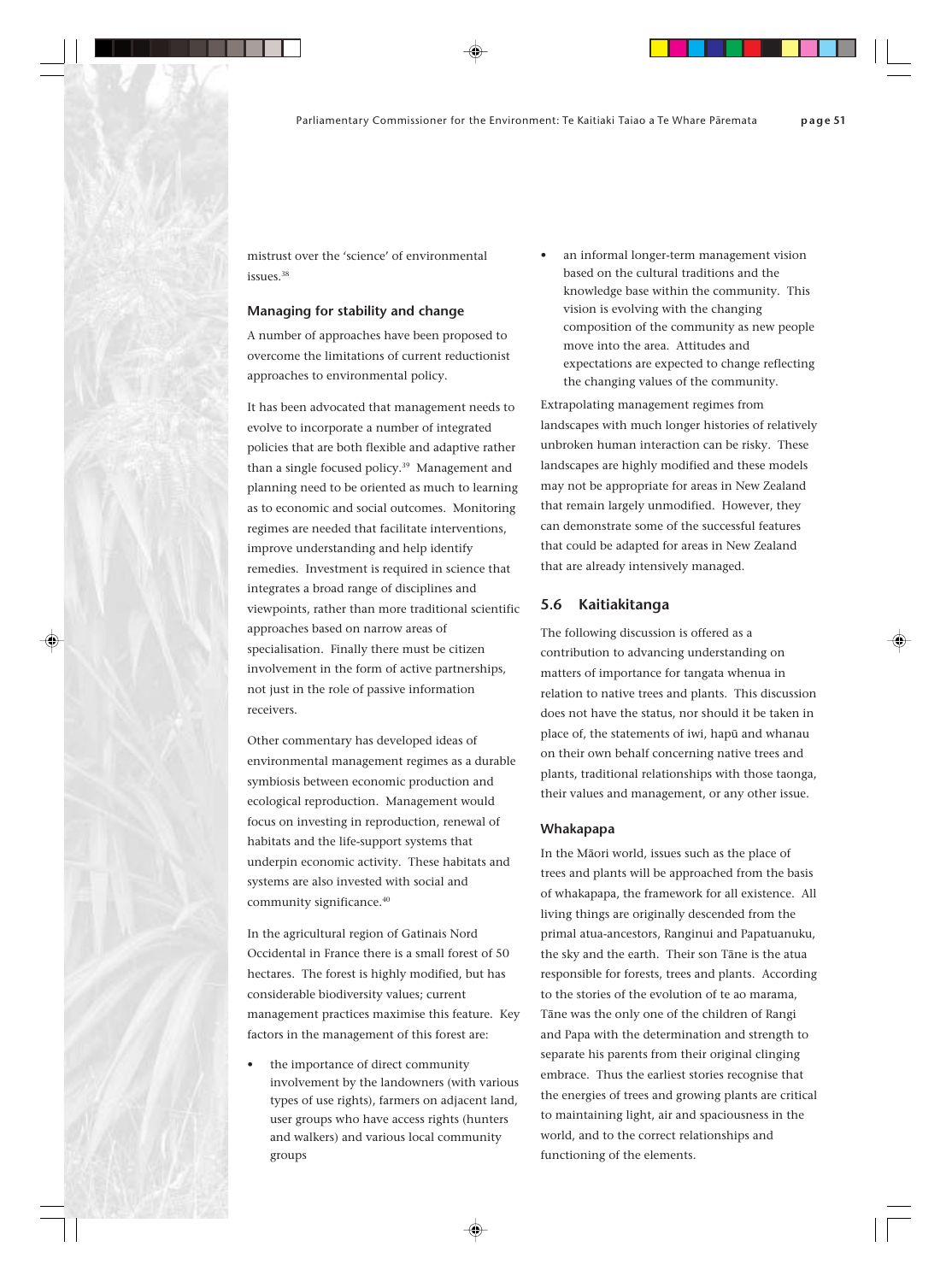Täne went on to create many life-forms with various female supernatural forces: *...he had the tötara with Mumuwhango, the rata and other climbing plants with Rere-noa, the tui with Para-uri... He also met Punga, the parent of ugly creatures, and with her he had the insects.* 41 Finally, after Täne had brought all the trees, plants, birds and insects into the world, he created humans, making the form of a woman from the red earth of Hawaiki and breathing life into her.

Within the structures of whakapapa all the components of the natural world, including people, are connected back to the atua, and so linked together in the bonds and obligations of kinship.

## **Tikanga**

The responsibilities of humans to the rest of the natural world are determined within the systems of kaitiakitanga and tikanga. Tikanga can be described as the correct way of doing things, and is based in the essential principles of mauri, tapu, mana and rangatiratanga.

Everything in te ao marama - including people, forests and plants, rivers and water, insects and fish, stones and birds - has its own mauri, the essential life force or distinctiveness that enables each thing to exist as itself, "the power that binds the spiritual and the physical".42 For the survival and well-being of each taonga, its mauri must be respected, healthy and strong. Mauri can be diminished or destroyed when a resource is damaged, corrupted or lost; it can also be restored and enhanced, through improved management and appropriate ritual.

Tapu is another elemental force on which the structures of reality depend. Tapu extends widely in many contexts, and can apply to people, places, forests, plants, resources and processes. It governs the propriety and dynamics of the relationships of people with each other and with things: *tapu [is] the power that preserved order in the community, and took the place of civil law. Tapu implies a prohibition which if violated would have calamitous consequences;*

*quite possibly, death..*. 43 The converse quality to tapu is noa, or ordinariness. These aspects are an integral part of practical interactions with the environment:

*The appropriate spiritual dimensions were crucial for example the elaborate ceremonies performed when a large tree was to be felled, with the necessary rituals, fasting [and] karakia ... to ensure that the tapu was removed and that the work could be completed successfully.* <sup>44</sup>

Rangatiratanga, confirmed and guaranteed under Article II of the Treaty of Waitangi, is often defined as self-management or self-determination - the right of iwi, hapü and whanau to make their own decisions about things that concern them:

*It is a dynamic not static concept, emphasising the reciprocity between the human, material and nonmaterial worlds. In pragmatic terms, it means the wise administration of all the assets [of] a group for that group's benefit: in a word, trusteeship.*<sup>45</sup>

Mana is closely linked with the practical expression of rangatiratanga. It is, like mauri, a gift from the atua - the status and authority enabling the necessary work to be done for the satisfactory fulfilment of kaitiaki responsibilities: *The imposition of European title, for example, cannot remove mana whenua from a tribe.*46 The exercise of mana includes the principle that taonga should be managed in ways that are consistent with tikanga:

*Mäori people [are] to be protected not only in the possession of their [taonga], but in the mana to control them in accordance with their own customs and having regard to their own cultural preferences.*<sup>47</sup>

Kaitiakitanga is the ongoing necessity for tangata whenua to look after the taonga, both physical and intangible, that are their heritage. There are responsibilities to te taiao, the environment and natural resources, to ensure that they are managed sustainably, sensitively and wisely. There are obligations also to the continuum of past and future generations, to the ancestors, to present-day whanau, and to those who will follow and look back to us. Although based in ancient tradition,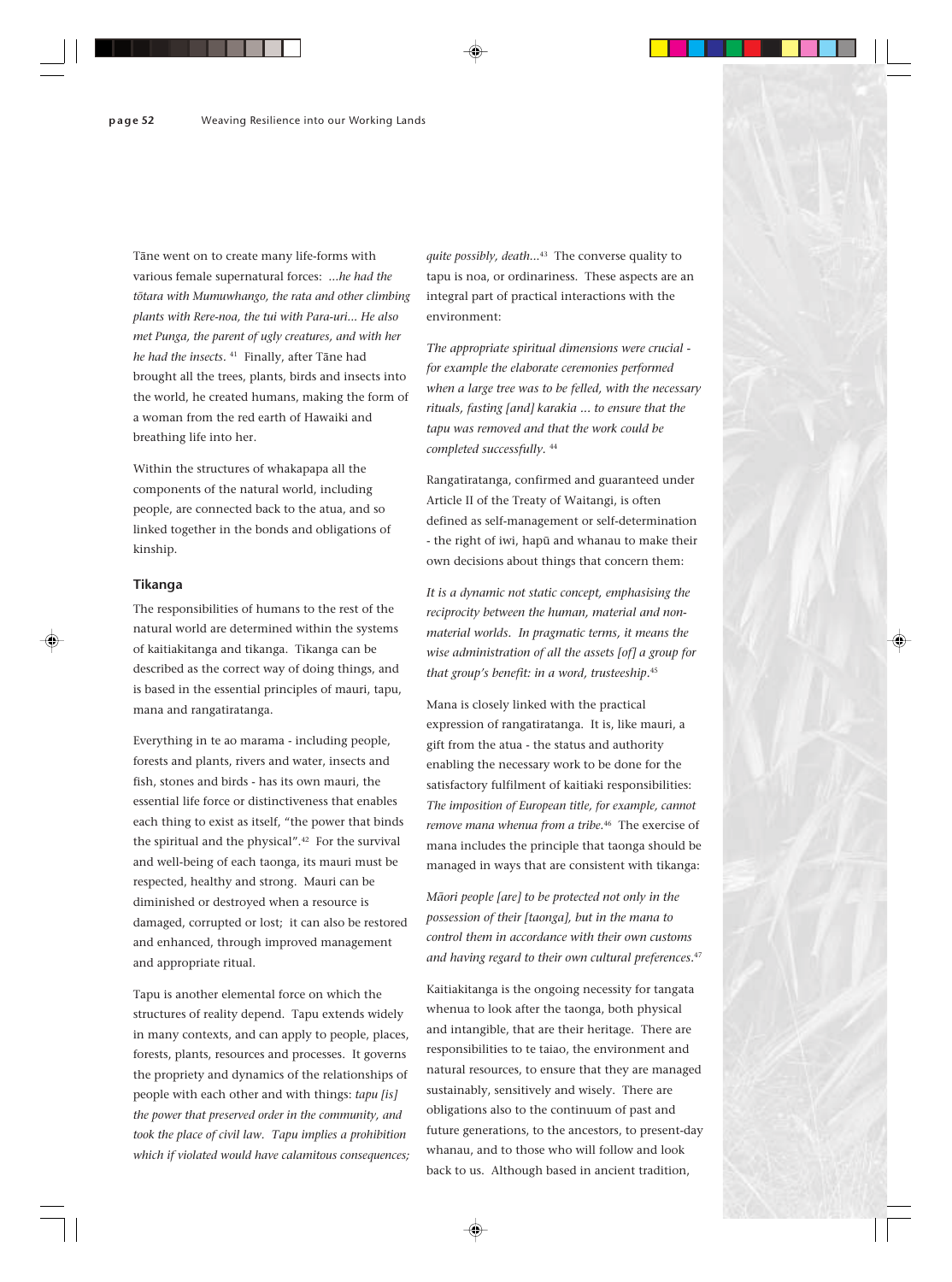kaitiakitanga is not static - it is continually evolving to provide solutions for contemporary environmental management challenges.

## **Te waonui a Täne**

Over the centuries, tangata whenua developed close multi-faceted relationships with the trees and plants of Aotearoa. These islands' forests, wetlands, coastal vegetation and other ecosystems were the foundations on which survival depended, both as rich resources themselves, and as habitat for birds, fish and eels.

Like any human society in any lands, Mäori learned the capacities and thresholds of environmental sustainability through an ongoing cumulative process of learning, experimentation, and adaptation, through abundance, scarcities and losses. Many species, such as the moa, were taken to extinction. Fire had drastic impacts on vegetation patterns - whether accidental, or deliberately set for swidden gardens 48 or to encourage the growth of bracken fern, a food staple. Between ca 1350 and 1600 major changes were wrought to the original forest cover, especially in the drier eastern areas of both islands, the central South Island high country and Central Otago (see Figure 2).

However forests and the resources they offered were vital: *the natural forest cover of plains country, with slow-growing fruit-bearing trees like kahikatea, mataï and hinau, was kept intact because these rainforests were often a better source of food than cultivated land.*<sup>49</sup>

All kinds of practical needs were met. Plant foods included berries, fernroot, kiekie fruit, nikau hearts, and the shoots and stems of cabbage trees. There was timber for buildings and other constructions, waka, tools and weapons. Fibre from flax, pïngao, raupö, cabbage trees and other plants went into sails, mats, clothing, kete and other containers, fishing nets, traps for eels and birds, roof thatching, and the intricate tukutuku panelling in the wharenui. Barks and mosses provided dyes; speargrass and other plants gave

scents and oils. Rongoä plants provided treatments for a wide range of ailments. And plants also served important symbolic and spiritual functions - the parekawakawa or wreaths of greenery worn as a sign of mourning, the boundary marker trees that established the territories of iwi, hapü and whanau, the delicate vegetation patterns decorating the köwhaiwhai beams in the wharenui, and the trees planted to mark the burial-place of the afterbirth or whenua, connecting the newborn baby with his or her türangawaewae or ancestral landscape.

Over the generations, an extensive body of knowledge has been accumulated from the collective observations and experience of hapü and whanau. Matauranga Mäori is a storehouse of detail on the characteristics and qualities of native trees and plants, and ecosystem dynamics and relationships. Matauranga also includes tribally and regionally distinctive information, and often interweaves 'hands-on' utilitarian knowledge with history, whakapapa and spiritual matters. Thus many aspects may be tapu, confidential or otherwise sensitive. There may be a reluctance amongst tangata whenua to reveal or share some information relating to native trees and plants and their uses and significance.

Practical management methods and techniques were also developed through time, based in the close familiarity of hapü and whanau with the resources of their rohe. These methods aimed to ensure ongoing sustainability, and took an integrated approach to all aspects of management and utilisation.

Seasonal cycles, the annual and lunar shifts in ecosystem dynamics, and behavioural patterns of birds and other species were carefully observed. Management could involve manipulating habitat for maximum productivity of a particular resource - for example, enhancing a wetland for its eels - or imposing a rähui to restrict access or harvesting:

*Rähui are used for various reasons, including the conservation of a resource to be used for a specific*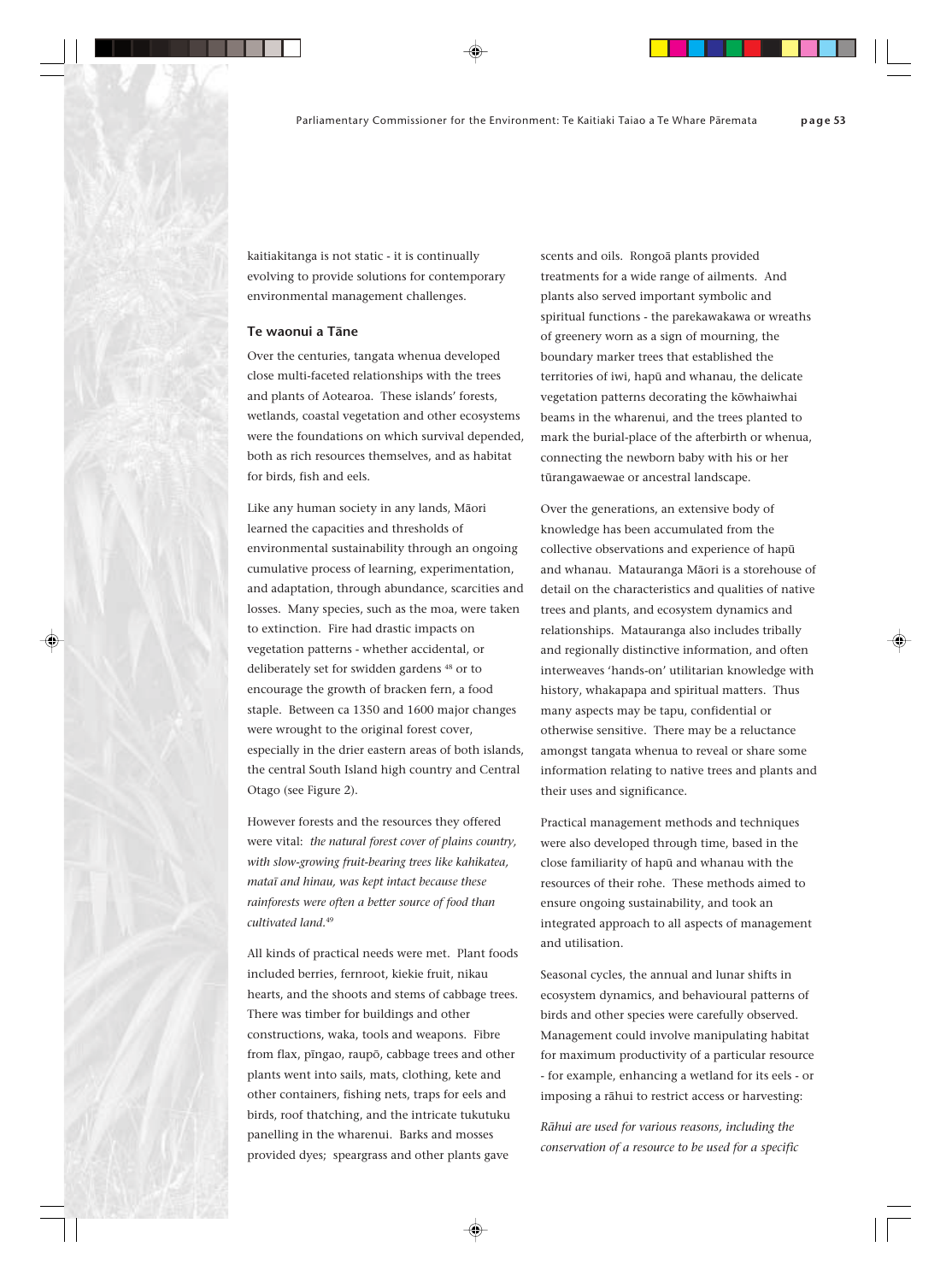*purpose or occasion, [or] the cyclical spelling of a resource so that numbers or vitality can be built up again after heavy or prolonged use... the objective is to ensure the long-term viability of the resource for future use and harvesting.*<sup>50</sup>

#### **Kaupapa**

For tangata whenua, the trees and plants of Täne, and the diversity of birds and other life that shared these habitats, have both practical utilitarian values and a wide range of other kinds of value.

Today, the practical aspects of Mäori relationships with forest and plant resources continue, including:

- customary uses of traditional materials, often for special purposes such as waka construction, the restoration of wharenui, or other carving projects
- use of harakeke, pīngao and other raranga materials for weaving work
- sustaining Māori culture and identity
- rongoä, to which increasing numbers of people are turning for natural health treatments.

One fundamental principle is the pragmatic expectation that nothing should be wasted - the usefulness of every component of the resource is assessed. Another core concept is that utilisation should be for the benefit of the community, shared amongst the whanau or hapü for the welfare and improvement of all. Decision-making is also a collective and consensual process, with accountability structures of trustees or representatives back to the hapü, whanau or multiple owners of a particular area (see section 2.7). The business of management is undertaken by the people and families of the area, living within the landscapes alongside the natural taonga.

For tangata whenua, the traditional values of native trees and plants continue in the present day and into the future. The other descendants of Täne Mahuta are essential to sustaining Mäori

culture and identity (see section 2.7). The practical and the esoteric, the physical and the divine are inextricably intertwined. As taonga tuku iho, native trees and plants combine both tangible usefulness in the here and now, and elemental connections to the gods, the ancestors and the eternal universe.

## **Mäori landowners and trusts**

Mäori own the majority of the remaining indigenous forest on private lands; this has been estimated at approximately 80%.<sup>51</sup> In the North Island, of the remaining 1,163,541 ha of privatelyowned indigenous forest, 421,638 ha are owned by Māori.<sup>52</sup>

*Mäori have cause to feel caught in a double jeopardy. Land once left to them as having little productive worth includes some of the few remaining repositories of native vegetation now seen as being too valuable for commercial exploitation.*<sup>53</sup>

There are also enormous areas of Mäori-owned land with development potential: *Of 600,000 ha of undeveloped Mäori land, more than two thirds is steep and therefore more suited for forestry than pastoral development.*<sup>54</sup>

Many Mäori landowners, incorporations and Trust Boards have undertaken commercial forestry projects with exotic species (primarily *Pinus radiata*), often in joint venture partnerships with large forestry companies and overseas investors. This is seen as the most financially viable option. Considerable efforts have been made to foster Mäori involvement in exotic forestry.

Mäori landowners are subject to the same imperatives as any other landowners or managers the requirement to generate appropriate economic returns, to manage resources for the ongoing benefit of owners or shareholders, and to ensure the environmental sustainability of their operations. The expectation that Mäori resources must be maximised to provide a viable economic base for hapü, whanau and shareholders is a particularly strong obligation. The priority to deliver economic returns from Mäori lands and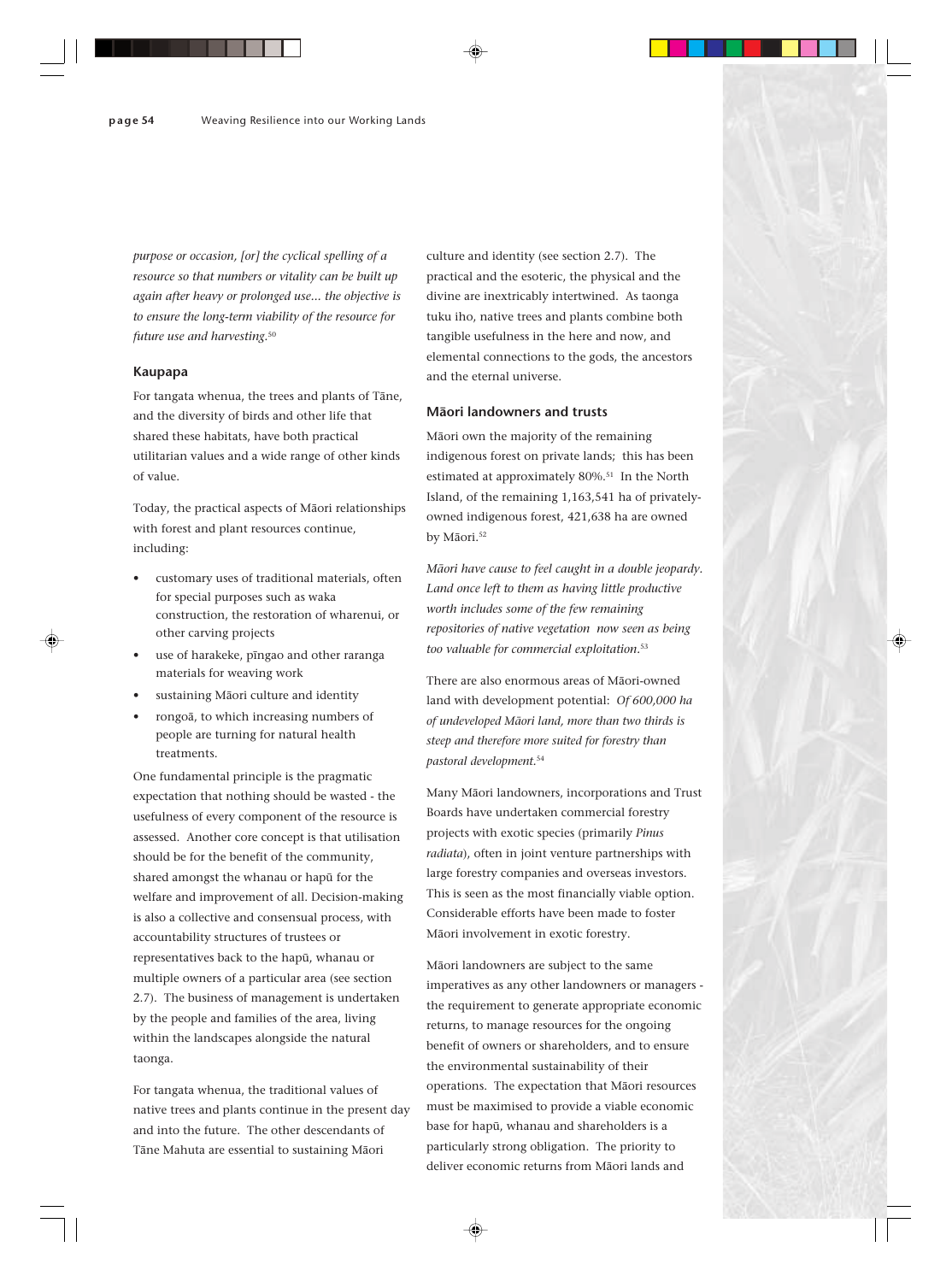investments is based in the duties of rangatiratanga and whanaungatanga, to provide for the needs and wellbeing of Mäori communities, and "lift the living standards of our people".55 For Mäori, the economic and social dimensions are closely integrated.

Environmental considerations are also critically important for Mäori landowners and trustees (see section 2.7). Forest and land management is undertaken within a kaupapa of ecological and cultural sensitivity - for example, ensuring appropriate management for wähi tapu or other important areas within a forest block; setting aside significant proportions of the overall land area for retention or regeneration of native vegetation; providing access for hapü and whanau for hunting or other purposes; providing for rongoä and traditional materials for carving or weaving work; and protecting wildlife such as kiwi and kereru/ kukupa, which often necessitates intensive pest control projects such as the possum eradication work undertaken at Motatau Forest in the Taitokerau. And the Lake Taupo Forest Trust, which manages extensive forests in the central North Island, is currently seeking FSC certification (see section 5.8), acknowledging the advantages of such formal recognition of their sustainability kaupapa in marketing their product.

The idea of sustainably utilising native trees and plant species is not a new concept for tangata whenua. In discussions undertaken for this study, such a kaupapa was however, considered from the pragmatic perspective of contemporary economic realities. It was felt that opportunities for the sustainable harvest of existing native trees and other resources, and for purposefully planting native species for future harvest, would be enthusiastically embraced by many Mäori landowners as an alternative to exotic forestry but only on condition that there would be similar levels of economic return to current commercial ventures.

Constraints may also be imposed on Mäori Trust Boards or incorporations by the structures under

which they operate. One proposal to develop a trial area of tötara, to assess growth rates for prospective future planting over a wider scale, has not yet proceeded. The trustees for that area felt they were unable, under their formal mandate, to approve investment in such experimental initiatives where there could be no guarantee of a reasonable economic return from that use of the land to the tribal shareholders.

Mäori are accustomed to thinking far ahead into the future, and a number of people acknowledge that working sustainably with indigenous trees and plant species would generate a wider range of benefits for tangata whenua than projects with exotic species, including:

- restoring landscapes and areas of traditional and cultural significance
- providing materials for rongoä and cultural purposes
- restoring and enhancing mahinga kai areas
- providing opportunities for educational and training programmes for rangatahi, and wänanga to sustain culture and matauranga
- encouraging bird life and helping the breeding and condition of nga manu with natural food sources
- eco-tourism potentials for Mäori families and communities
- providing flexibility for owners and the increased security over the longer term of a more diverse portfolio.

## **5.7 Te Tiriti o Waitangi - the Treaty of Waitangi**

The Treaty may be considered the founding document of New Zealand as a nation. It records the fundamental bargain between the Crown and Mäori, seen in the relationship between the provisions of Article I and those of Article II of the Treaty - the exchange of the right of the Crown to govern (Article I), in return for confirmation of the rangatiratanga of tangata whenua, and the obligation to protect Mäori interests (Article II). The Treaty did not convey any special rights to tangata whenua - rather it confirmed and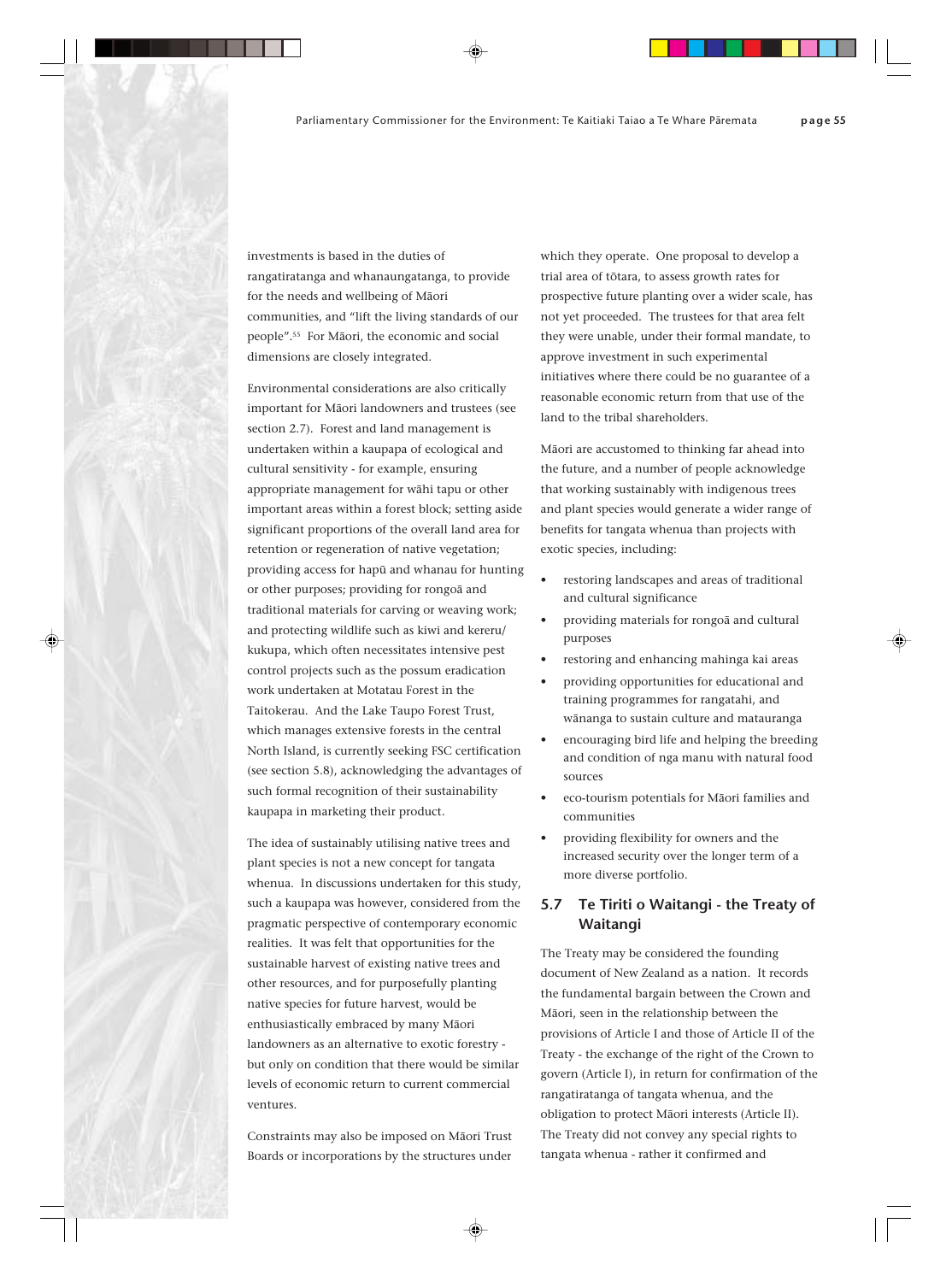guaranteed their existing rights to land, forests and other natural resources, including rights in respect of intangible taonga. The Treaty has affinities with the Common Law doctrine of aboriginal title.

It is generally accepted that our understanding of the Treaty, and its implications for contemporary management of natural taonga and resources, is continually evolving. There is a constantly expanding body of case law on a range of environmental issues under the RMA and other statutes. The work and findings of the Waitangi Tribunal - established in 1975 to inquire into and make recommendations in respect of claims relating to the principles of the Treaty - also provide valuable interpretation on a wide range of matters, including specific recommendations for environmental management.

Some of the principles of the Treaty, as established by the Courts and enunciated by the Tribunal, that are relevant for issues relating to native plants on private lands (including Mäori-owned lands) have been outlined in section 2.8.

Mäori involvement in issues to do with the management of native trees and plants will also occur under the provisions of the RMA.

The RMA requires consultation to be undertaken with tangata whenua in the development of councils' plans and policy statements, and in fulfilment of the obligations of sections 6(e), 7(a) and 8.56 It has been recognised by the Environment Court that it is good practice for applicants for resource consents to consult with tangata whenua if the proposed activity may affect the matters provided for in sections 6(e) and 7(a), ie. traditional relationships of Mäori with taonga, and kaitiakitanga.57 Iwi and hapü environmental management plans (which local authorities must have regard to in the formulation of their plans and policy statements) often outline a kaupapa for native trees, plant resources and habitats in the rohe, with recommendations to councils and other agencies for appropriate management of

such vegetation in the landscape. The new RMA Bill, reported back from the Select Committee to Parliament on 8 May 2001, strengthens the regard that must be had to iwi management plans. Many iwi proactively advocate the use of native species in a range of environmental contexts - for example, advising councils to use native plants rather than exotics for riparian restoration.

## **The WAI 262 claim**

One claim currently being heard by the Waitangi Tribunal is the "indigenous flora and fauna claim", commonly referred to as WAI 262 (its number in the Tribunal's recording system). WAI 262 is a wide-ranging claim lodged with the Tribunal in 1991 by representatives of several iwi in regard to the "protection, control, conservation, management, treatment, propagation, sale, dispersal, utilisation, and restriction on the use" of native plants and animals, of the genetic resources inherent within these taonga, and the whakapapa, intellectual property and traditional knowledge associated with them. It is claimed that:

*te tino rangatiratanga o te iwi Mäori (the unqualified exercise of their chieftainship) was and is an absolute authority which incorporated and incorporates the right to determine intellectual and property rights in the knowledge and use of indigenous flora and fauna, in the preservation of biodiversity, and the ongoing development of a philosophy of eco-ethnic ethics...*(Statement of Claim)

The claimants, who include practitioners of traditional rongoä, were concerned at a number of developments that were affecting natural taonga, including:

- multinational bioprospectors' and pharmaceutical companies' efforts to establish international property rights over New Zealand plants with traditional medicinal values (poroporo, mänuka and other species)
- New Zealand becoming a signatory to international agreements such as the GATT - TRIPs agreement - arrangements which give other nations rights of access to New Zealand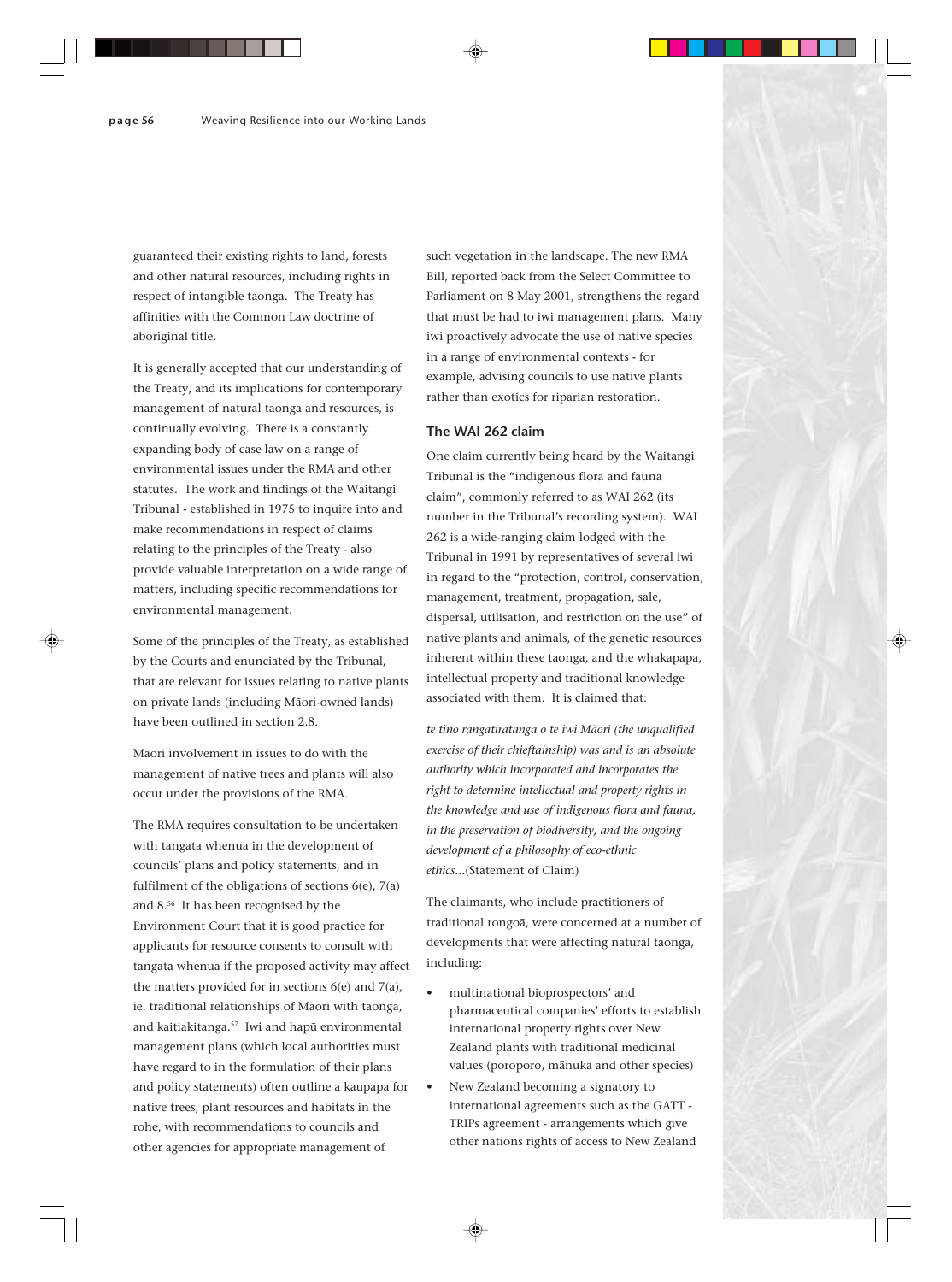flora and fauna, and rights to commercial development of those resources

the practices of some academic and scientific research projects in the treatment of taonga species (e.g. tuatara).

The Tribunal has given urgency to WAI 262 and has been conducting hearings on the claim since 1997. However, given the complexity and sensitivity of the issues involved, and the Tribunal's resourcing constraints, it is expected the process will take some years yet.

Clearly this claim, and its eventual outcomes - the report and recommendations of the Tribunal, associated material and reports commissioned by the Tribunal, commentary from iwi and others, and the Crown's subsequent response(s) to the Tribunal's recommendations - have enormous implications for the future roles and management of native trees and plants in the New Zealand landscape:

*The claim is... massive in its scope and includes... all indigenous plants, animals, algae, fungi, lichens, bacteria and other organisms, and the knowledge of Mäori associated with them.* <sup>58</sup>

Whatever the outcomes of WAI 262 might be, it has been suggested that New Zealand's forest managers, landowners, official agencies and others involved with native plants and resources should take a proactive approach to this claim to "positively explore ways of addressing the issues raised... To wait until we are compelled by legislation to do this would inhibit the flexibility which may be essential to make progress".  $59$ 

#### **The Mataatua Declaration**

In 1993 the iwi of Mataatua in the Bay of Plenty brought together over 150 representatives of indigenous peoples from around the world for a Conference on the Cultural and Intellectual Property Rights of Indigenous Peoples. The Mataatua Declaration arising from that hui was subsequently tabled in the United Nations (Working Group on Indigenous Peoples), but has yet to be formally recognised by the New Zealand government.

The Mataatua Declaration advances a number of important principles in relation to the management and use of natural resources such as native trees and plants:

- Indigenous flora and fauna is [sic] inextricably bound to the territories of indigenous communities and any property right claims must recognise their traditional guardianship (Recommendation 2.6)
- Commercialisation of any traditional plants and medicines of Indigenous Peoples must be managed by the Indigenous Peoples who have inherited such knowledge (Recommendation 2.7)
- A moratorium on any further commercialisation of indigenous medicinal plants... must be declared until indigenous communities have developed appropriate protection mechanisms (Recommendation 2.8)
- Companies [and] institutions both governmental and private must not undertake experiments or commercialisation of any biogenetic resources without the consent of the appropriate indigenous peoples (Recommendation 2.9)
- Ensure current scientific environmental research is strengthened by increasing the involvement of indigenous communities and of customary environmental knowledge (Recommendation 2.11).

## **5.8 Markets**

## **Funding of biodiversity on private land**

There is a perception that constraints on public funding mean only those forest remnants on private land with high conservation values will be eligible for funding for protection; therefore areas with lower ecological values may not receive adequate protection. The concern of some people and groups that such remnants or other areas have little commercial value, and if the landowner is not personally interested in their conservation, they may be at risk. For such areas it has been suggested that by allowing for some type of economic return, through the creation of market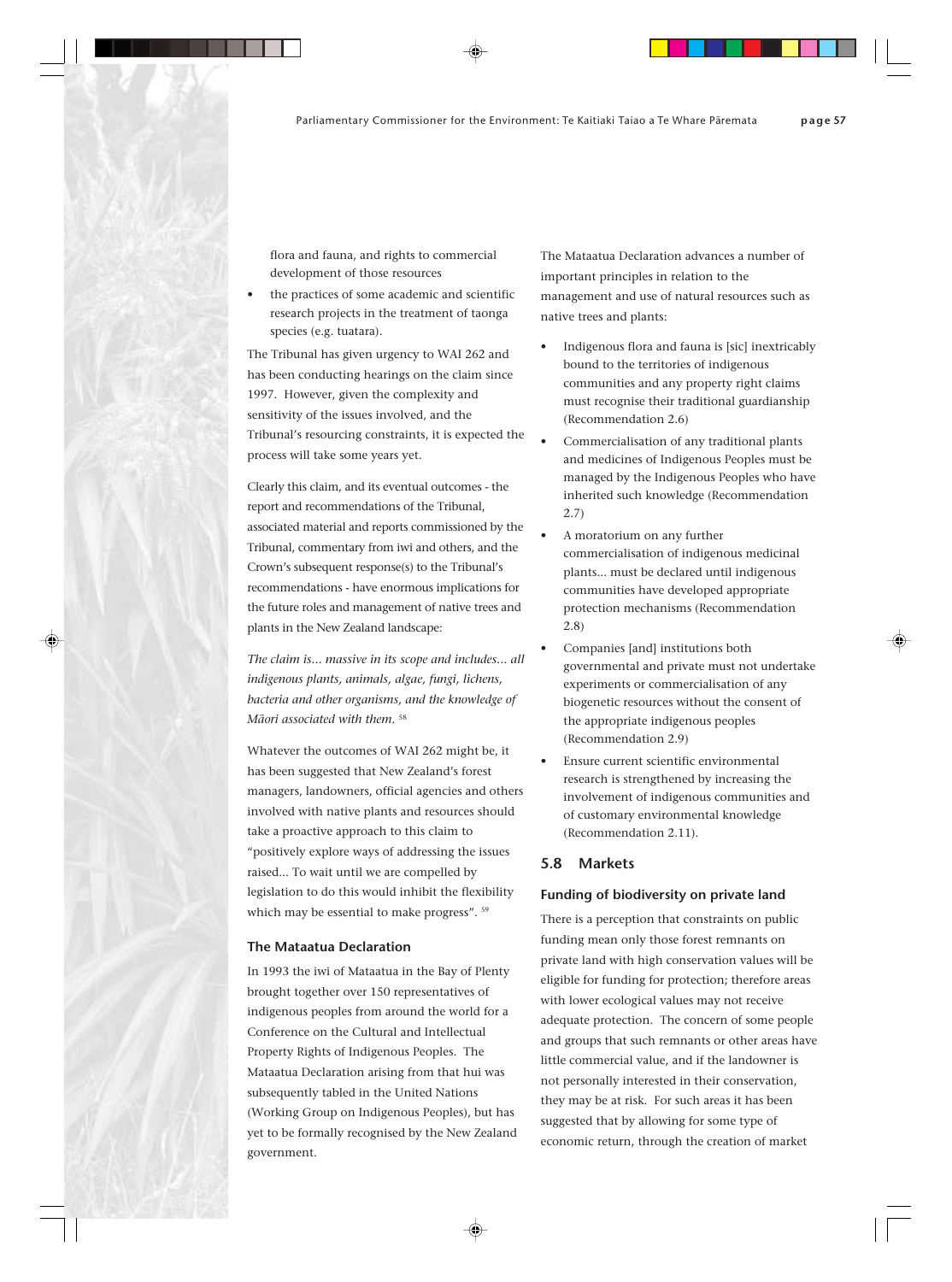mechanisms, landowners will have a financial incentive to sustainably manage these native remnants and thereby contribute to environmental sustainability and to biodiversity and landscape values.

These issues can be understood in the context of New Zealand's resources to publicly fund conservation of indigenous biodiversity and landscapes. Factors that are seen as impacting on conservation resources include:

- New Zealand's complex ecology and ecosystem dynamics
- proportionally large areas of reserves for a relatively small population
- hospitable environments for a large and increasing number of weeds, pests, and predators to become established
- prohibition of communities from living in reserved areas, and thereby delivering day-today management services.<sup>60</sup>

There is a general perception that there will always be a gap between the funding available for establishing and maintaining reserves or covenanted areas on private land, and the demand for such support. The Ministerial Advisory Committee (2000) called this the 'gap of frustration' - the difference between what funding sources, both public and private, can provide for conserving native plants on private land, and desired levels of biodiversity-oriented work.

At present the Nature Heritage Fund has applications for acquisition of land to the value of approximately \$2,000,000. Its funding is currently \$600,000 per annum. The Nature Heritage Fund, Nga Whenua Rahui and QEII National Trust will over the next five years receive increased funding of  $$37$  million.<sup>61</sup> Some of this funding will be directed into maintenance, restoration and pest and weed management of existing protected areas.

#### **The limitations of markets**

Some environmental groups argue that the existence of markets for products derived from native plants presents a risk in two ways. First, there might be no guarantee that the products being sold are sourced from lands managed under an ecologically sustainable regime. Secondly, it is feared that such markets might provide an incentive to illegally obtain native trees or plants from conservation lands.

Many people consider that economic markets do not take account of the complex diversity of values inherent within ecosystems, and cannot accurately reflect these values. The conclusion is drawn that markets must inevitably fail to fully reflect the in situ ecosystem values of indigenous trees and plants. Therefore, it is argued that these ecosystems and the benefits they provide will be undervalued resulting in their over-utilisation and exploitation.

Some individuals and conservation groups have suggested that the most appropriate response to the inherent limitations of markets would be to replace any utilisation of native timber with alternative products such as *Pinus radiata*, other exotic timber species, or synthetics such as plastic or carbon fibre. It is considered that such substitutions will reduce any economic incentive for landowners to adversely affect native ecosystems through unsustainable extraction practices.

## **Demand for high quality timber**

In terms of demand the future price of native timber is the most important economic factor. Rimu provides interesting data on price changes as timber production between 1991 and 1999 dropped by more than 50 % from 100,000 m3 to 49,000 m3 , and over the same period the price at the sawmill door of rimu increased from \$116 per m<sup>3</sup> to \$317 per m<sup>3</sup> (a 273% increase). It is uncertain how much further the price of rimu will increase as timber is a world commodity and prices are set on the international market. 62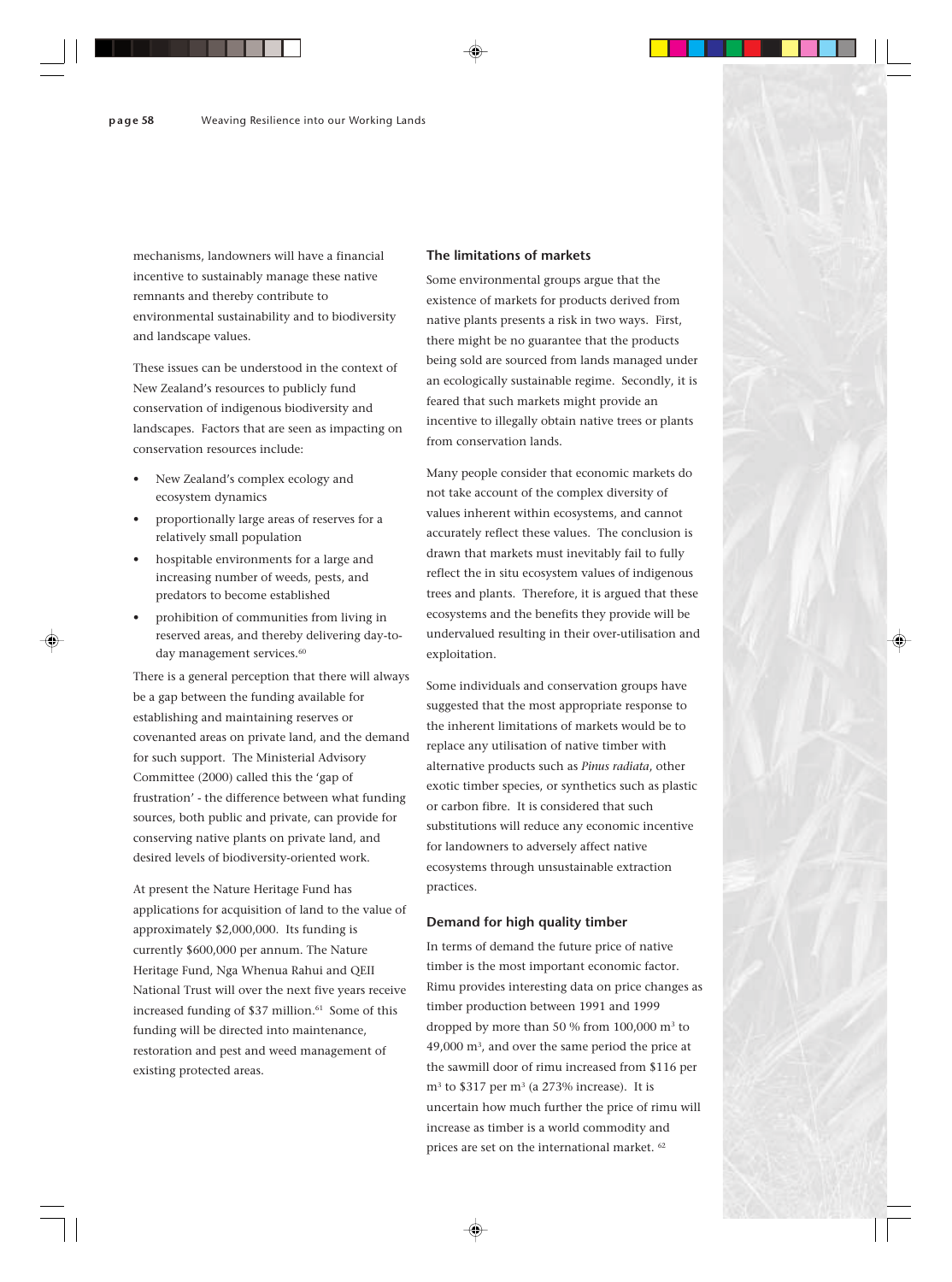The degree to which New Zealand will import high quality timber to replace domestic quality timber will also significantly impact on the price of native timbers. Import data of tropical timbers do not show an increase in volumes corresponding to the decline in native timber production. However, since 1993 the value of imports of wooden furniture has increased from \$30 million to \$80 million in 1999. There are no formal controls on where such products are sourced and it is likely that much of this furniture is derived from unsustainably managed forests.  $63$ 

#### **Forest certification**

Forest certification has been proposed as a means of ensuring recognition for sustainably derived timber products - in terms of product quality, and the reliability of systems that provide consistency and certainty for markets to maintain economic values. Certification is intended to provide a guarantee to customers that the timber was harvested in a sustainable fashion by providing a mechanism to trace the timber product from a specific certified forest right through the production process to the retailer.

There are a number of certification processes but that of the Forest Stewardship Council (FSC) is the most well known and generally considered to be one of the most ecologically robust systems. The FSC is an independent, non-profit, nongovernmental organisation that assesses the environmental, social and economic dimensions of a forest's management. 64

As certification requires an intensive assessment process followed by regular performance audits, the costs of compliance, especially for small forest managers, are high. The benefits include access to 'green' markets and the knowledge that a landowner's forests are meeting set standards in sustainable management. At present there is one FSC-certified, privately managed native forest in New Zealand. FSC certification can also be given to exotic plantation forests; one New Zealand pine forest company has certification and others are

currently working to become certified.

## **Markets for non-extractive uses**

Alternative markets for the conservation and establishment of areas of native vegetation on private land have also been proposed.

Landcare Research is exploring the potential of a brokerage service, the "Emissions/Biodiversity Exchange (EBEX) 21 Project". The EBEX 21 project is based on models developed by Landcare Research to estimate the amount of carbon sequestration that can occur on specific sites with different species. Carbon emitters who wish to negate their carbon 'footprint' can use the exchange to:

- assess their greenhouse gas emissions
- assist in reducing their operational emissions. EBEX21 will work with landowners who are prepared to allow their marginal land to revert to native ecosystems to absorb carbon. The project will also assist in the restoration of native ecosystems using a range of management techniques and strategies can be developed to achieve zero net carbon emissions. 65

Another market concept is to create a tradeable habitat protection system, providing a credit to landowners who want to 'grow' biodiversity conservation and indigenous wildlife habitat on all or part of their land. Details of such models vary and are not without practical difficulties. The principle, however, is that if land uses or management choices result in the degradation of an area of native habitat, the landowner would be required to acquire an existing credit from another landowner, or create a new credit through the development of a new habitat on a different piece of land. Creation of a credit can be undertaken by another landowner, or the landowner responsible for the habitat deficit. <sup>66</sup>

## **New establishments of native plants**

In many respects the economic implications of establishing new areas of native plants are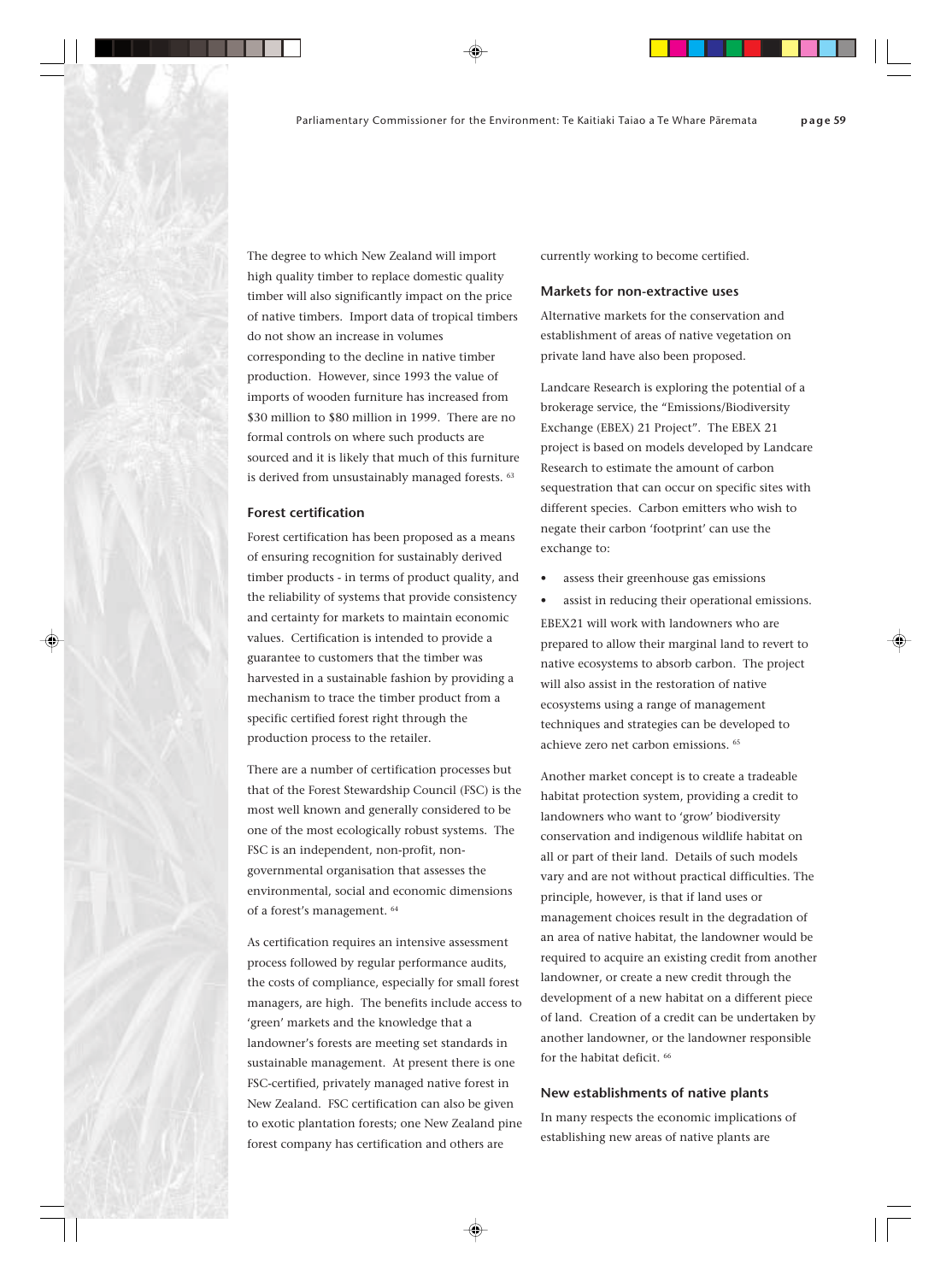different from those for existing areas of native plants.

Unlike ecologically sustainably managed existing forests the commercial viability of establishing a native forest will be determined by the discounted revenue arising from the first rotation. The longer the time before income is received the more this income is discounted. The shorter rotation period of *Pinus radiata* provides better returns as it reaches an age suitable for harvesting between 22 and 30 years. Other exotics such as Douglas fir take 45 - 50 years. Depending on site and silviculture practices, native species can range from 50 years (beech), 80 years (ricker kauri<sup>67</sup>), 120 years (tötara) and even longer (rimu).

The establishment costs for native trees is currently around \$15,000 per ha as compared to \$2,000 per ha for *Pinus radiata*. 68

It has been observed that the costs of establishment can be reduced and, while native timber species do grow more slowly than most exotics, current estimates are based on data gathered from a range of sites of varying quality in terms of such factors as soil, water, and protection from climatic extremes. These growth figures do not take into account the potential gains arising from good site selection, and the development and implementation of alternative silvicultural techniques. 69

Kauri planted on a sufficient scale can start to be harvested at 80 years and thereafter on 25 to 35 yearly intervals. The return on the 80-year rotation will be in the order of 3 to 4 percent per annum but subsequently the return will be as high as 17 percent per annum. 70

The conventional economic analysis is based on applying the silvicultural model used for *Pinus radiata* to native plants on private land. This model is based on typically large-scale forests and woodlots where economies of scale in establishment, silviculture and harvesting compensate for a relatively low quality product. Such forests only have one commercial value, the timber.

## **Economic benefits of other uses and services**

The potential benefits of the combination of some or all of a diverse range of uses and services will influence landowners' decisions whether to plant native trees or exotic species. Some of these services, such as honey, tourism and recreation, can provide income within the longer rotation periods for native timber species, significantly changing the discounted return on the investment.

Determining the economic benefits derived from non-extractive uses of native plants, such as



## Figure 3 Time Profile: carbon sequestration over 120 years

Source: Horgan 1999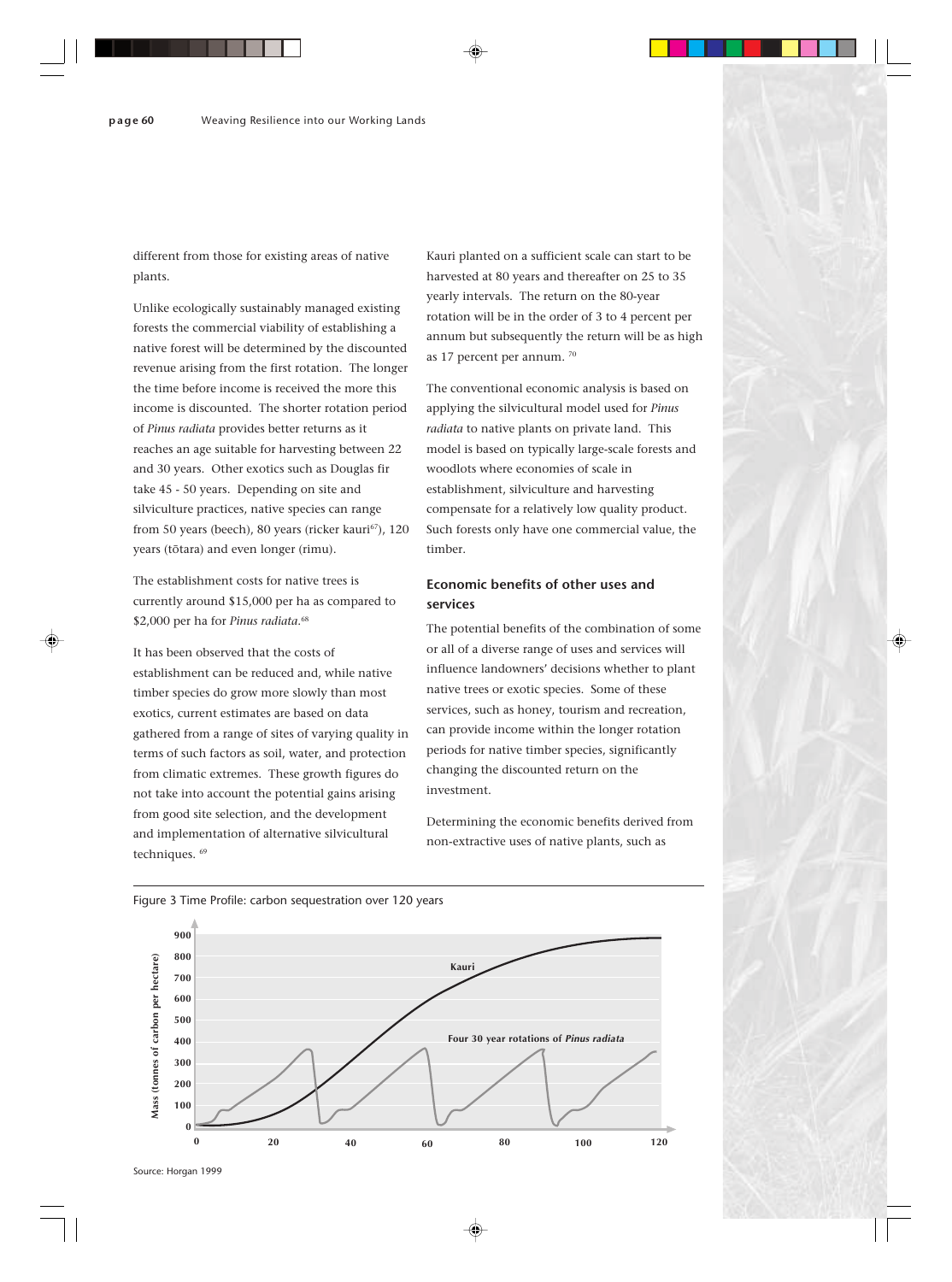ecosystem services and carbon sequestration, are difficult to calculate. Environment Waikato has estimated the annual value of unharvested indigenous flora in the Waikato region at around \$1.8 billion for the soil and water benefits that it provides. 71

Estimating the economic benefits of carbon sequestration is also difficult, and will largely depend on the international market 'cost of carbon'. Native ecosystems generally sequester much larger amounts of carbon than pine forests, but this occurs at a slower rate. Pine absorbs on average between 10 and 15 tonnes of carbon per ha per annum accumulating over a 28-year cycle.<sup>72</sup> A kauri forest averages around 7 tonnes per ha per annum accumulating over at least a 120-year cycle (Figure 3).

Using reasonably conservative figures for native forests of between 2 to 5 tonnes per hectare per annum and carbon values of \$30 to \$100 per tonne of carbon will give annual returns of between \$60 and \$500 per annum per hectare. Landcare Research estimates that there are between 4 and 5 million hectares of marginal land that would be suitable for reversion to native forest ecosystems.

Honey production from native plant species is already an important part of New Zealand's honey industry. Popular sources of honey include rewarewa, kämahi, pohutukawa, rätä, tawari, and mänuka; honeydew honey from southern beech forests is also important. 73

In terms of value, honey sourced from native plants presents a significant opportunity for higher returns for apiarists. For example, Canterbury mänuka honey is currently returning around \$5.50 kg and Canterbury honeydew around \$3.00 kg. East Coast mänuka, which has proven antibiotic properties, is returning around \$15.00 kg. In comparison clover honey currently returns around \$2.50 per kg.74

However, there is some international concern at

the effects of honeybees on indigenous insect systems and their role in pollination.<sup>75</sup>

## **Taxation regimes**

The economic impact of central and local government taxation (e.g. rating, income tax) was often raised as a disincentive to both the protection of existing remnants and stands of indigenous vegetation and the establishment of new native plants on private lands. These issues apply whether native plant management is for purely protection conservation purposes with no expectation of future income, or where there is an intention of deriving income in the future.

## **Rates Relief**

There is a range of views on the economic importance of rates relief for land that is committed to conservation through covenants or other means. Rating policy varies from council to council, and even where there was rates relief it was often considered by landowners to be an inadequate incentive. However, there has been acknowledgement that even the gesture of rates relief recognises landowners' efforts and was enough to encourage the protection of native remnants. 76

The issue of the affordability of rate relief was raised as a concern for some councils. Districts that contain many significant areas of native remnants are often those that also have a small rating base.

## **Income Tax Treatment**

The impact of the current income tax treatment on activities and initiatives to promote native plants on private land was also identified as a disincentive. In this context the concern is that:

- Section DO7 of the Income Tax Act 1994 (ITA) places a \$7,500 limit on the tax deduction on expenditure by a farmer, or agricultural business, for tree planting or tree maintenance that is not for the purpose of forestry or horticulture
- The successful establishment of native trees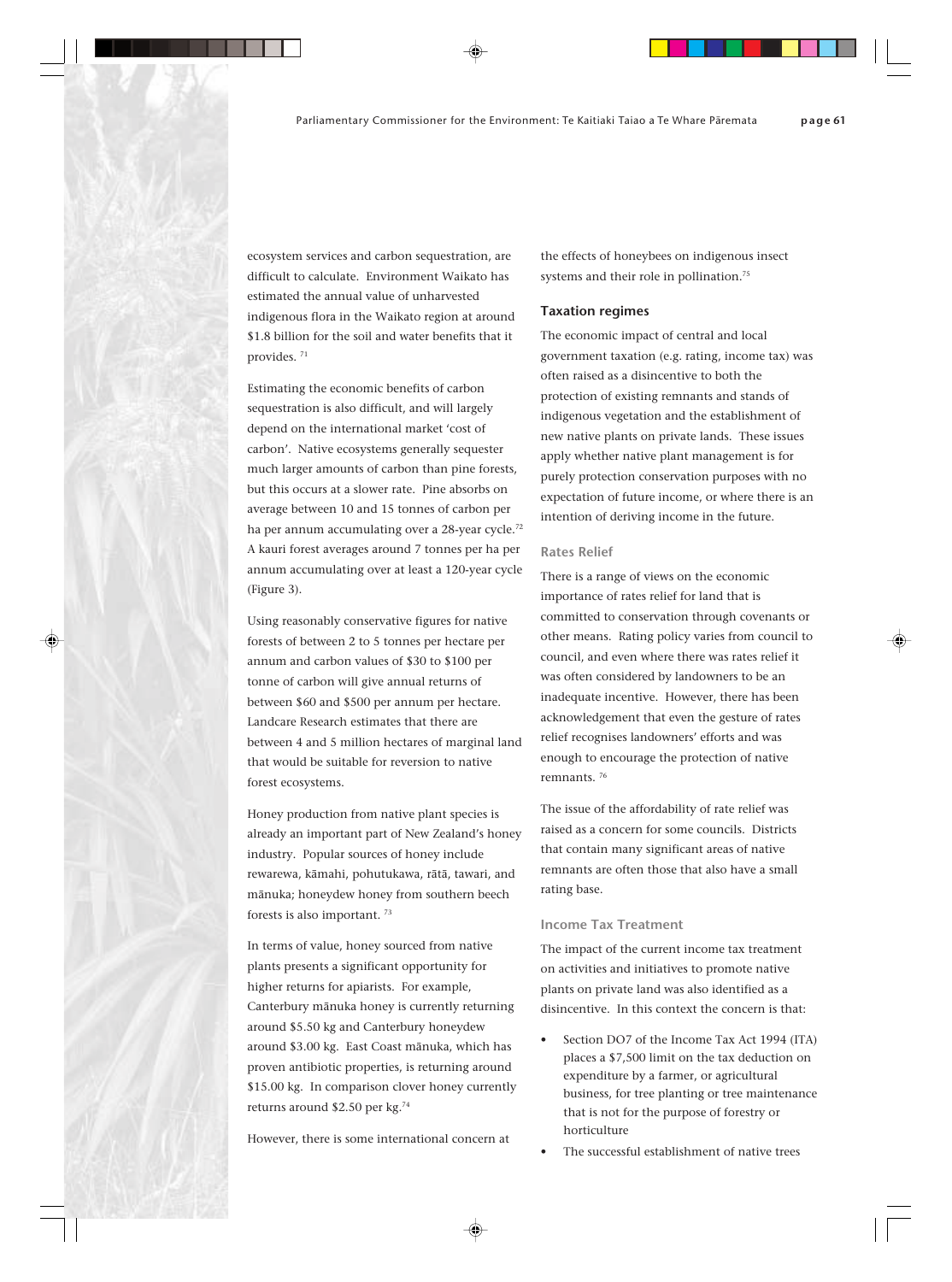often requires the prior establishment of a nurse crop (e.g. mänuka), but it is uncertain whether the ITA treats such expenditure as a land improvement (these costs can only be deducted over a number of years) or as a planting cost, which can be deducted against other income in the year it was incurred.

## **5.9 Landowners' rights and responsibilities**

In recent times, conflicts arising from the different views about rights and duties of landowners with respect to native plants on private land have largely occurred under the umbrella of the RMA, but these tensions existed prior to this legislation. People's concerns are often expressed in terms of the need for fairness and respect for individual freedoms when these have to be balanced against the interests of wider society.

#### **Property and regulation**

Property is often referred to as a 'bundle of rights' including the right to possess, enjoy, use and dispose of a particular piece of land, object, or intangibles. These rights are capable of being used or exchanged separately or as a whole. Fundamentally, property defines relationships between people, things and places.

Many questions arising in the current debates about property rights are about the appropriate extent of the regulation of private property. Laws are built on fundamental social norms, setting out the boundaries of what society determines to be acceptable. However, society's values are not homogeneous and there will always be a range of different views about what levels of individual choice and regulation are appropriate. In addition, societal values and laws are not constant and will change over time.

Many New Zealanders believe that an individual's ability or right to choose what to do with his or her own land is sacrosanct. The expectation is that such rights cannot be unfairly compromised. Consequently, there is the view that if landowners are required to give up certain land use choices for the public benefit then they should be compensated.

There are different views as to what compensation might entail. Some believe that compensation should be paid for the lost opportunity cost caused by relegating land to a particular use or by prohibiting some land use choices. Others believe that payment should only be made for the additional costs of land management that arise from the imposition of the regulation. This view stems from the idea that landowners are often willing to forgo land use choices for the good of wider environmental values, but feel that they simply cannot afford to provide a free land and pest management service. It was also suggested that compensation laws should be stringent enough so as to reduce any incentive for official agencies to overuse the regulatory approach.

However, other parties in these debates consider that it is an appropriate role for the State to purchase or negotiate agreements for all areas of significant natural habitat and vegetation. Where this is not possible, then it is argued that the State should regulate to prevent further loss from the adverse impacts of human activities.

It has also been argued by some members of environmental groups that landowners have a responsibility to protect any remaining native vegetation on their properties on the grounds that they or their predecessors have derived a benefit, either directly or indirectly, from any removal of native plants that has occurred in the past. It is suggested that these benefits should be weighed against any costs imposed on the landowner by the regulation of natural areas, and there is therefore no need for compensation.

However, it has been pointed out that most of New Zealand's infrastructure was built on revenues raised from land use, often not ecologically sustainable, but considered within the value frameworks of earlier times to be appropriate and necessary for achieving progress and improved social welfare. Within this context many consider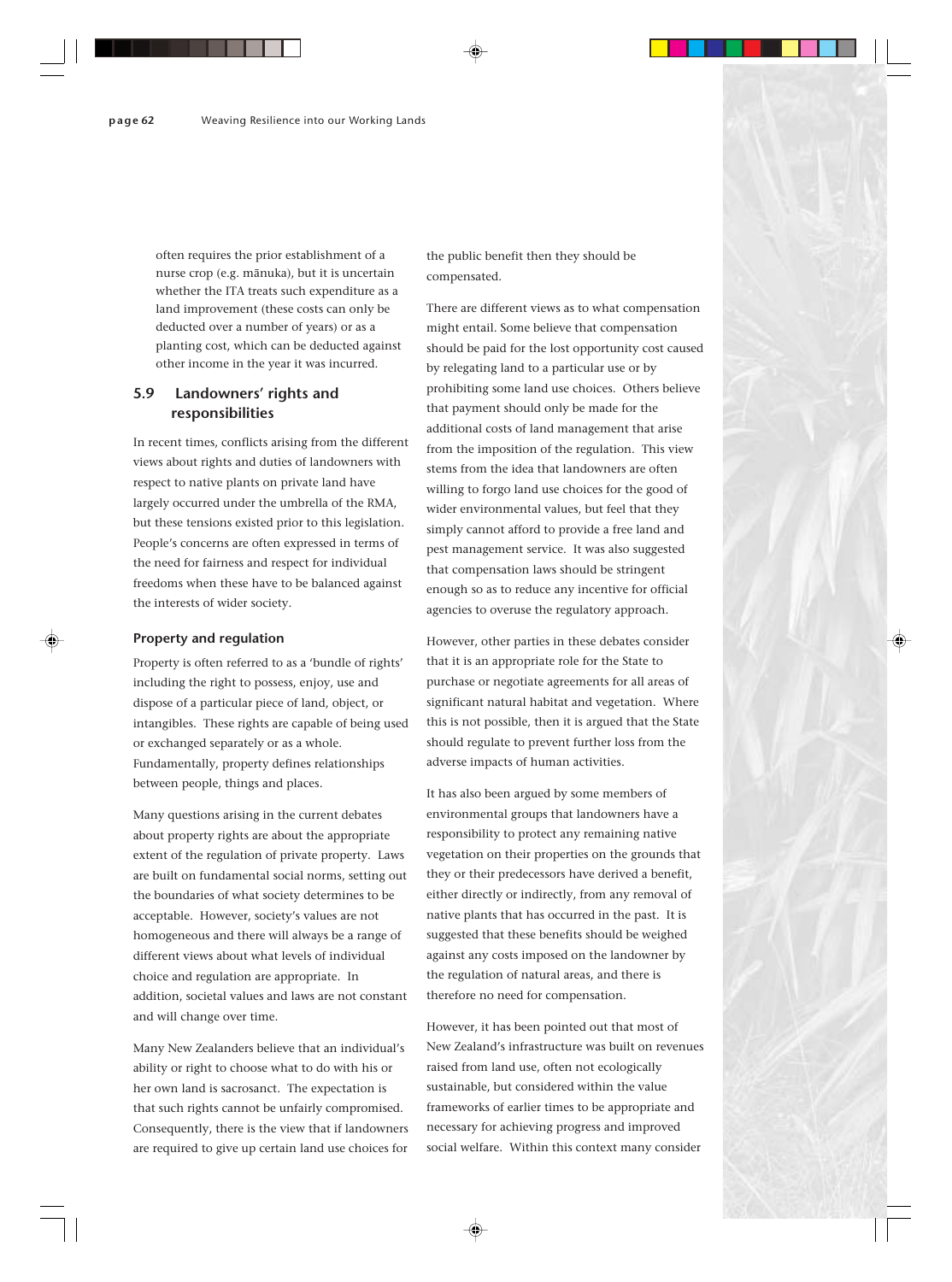that expecting that the descendants of these individuals should accept such concepts of 'debt' is neither just, nor an effective way of improving current management practices.

## **The legal context** <sup>77</sup>

Private ownership of land does not give the landowner a right to unrestrained use of the land. The common law doctrine, that ownership of property carries with it absolute rights to use and enjoyment, has always been subject to limitations; most notably the equally revered maxim that an individual cannot use his or her land in a way that injures or harms another.<sup>78</sup> The latter maxim is considered to be the beginnings of the law of nuisance from which modern environmental law is said to have stemmed.<sup>79</sup>

The Crown has always had the power to take private citizens' property for public purposes (this is a prerogative power of the Crown called eminent domain). However, in New Zealand the right to acquire land for public purposes has usually been regarded as deriving from statute (for example the Public Works Act 1981) and not the exercise of prerogative power. In the planning area, arguments about property rights have largely centred not on what has been termed 'compulsory acquisition', but on the extent to which regulation constitutes a 'taking' of private property (termed a regulatory taking) and the extent to which compensation is available.

In New Zealand the right to compensation for these takings is not given any explicit constitutional recognition; therefore Parliament has the ability to legislate to take private land for public use without compensation. However, there is a well-established legal principle that if the State exercises this power then it ought to fairly compensate the landowner. 80

At common law, landowners have no right to compensation when the Government imposes planning restrictions on their land. The RMA, by virtue of section 85(1), expressly recognises the concept of a regulatory taking but excludes the

possibility of it occurring as a result of the operation of the Act.

While the short answer to the question "can Parliament take away my property rights without compensation?" is yes, there are a number of possible qualifications to this power. First, while Parliament is supreme, there are arguments that the principles of equity, fairness and liberty dictate that Parliament ought to provide compensation for takings. Secondly, if Parliament can acquire land or regulate without cost then there are strong concerns that there will be a tendency for Parliament (and local authorities) to regulate excessively. Finally, there is the argument that some constitutional common law rights, such as the right to fair compensation for takings, lie so deep that even Parliament cannot override them.

## **5.10 Central Government**

## **Background to the government institutions**

To understand the roles of central government agencies with respect to native plants on private land it is helpful to go back to the circumstances surrounding their establishment during the government reforms of the late 1980s. Before 1987 government functions affecting native plants on private land were spread across a number of large government agencies that had also had responsibilities for resource development. The main agencies were:

- Department of Lands and Survey (National Parks and Crown Pastoral Leases)
- Department of Internal Affairs (Wildlife Service, Wildlife Reserves and Acclimatisation Societies)
- Ministry of Agriculture and Fisheries
- Ministry of Transport (Coastal reclamations)
- New Zealand Forest Service (Forest Parks, plantations, and the Forest Research Institute)
- Department of Works and Development (lands managed under Water and Soil conservation legislation). 81

The government reforms of the late 1980s were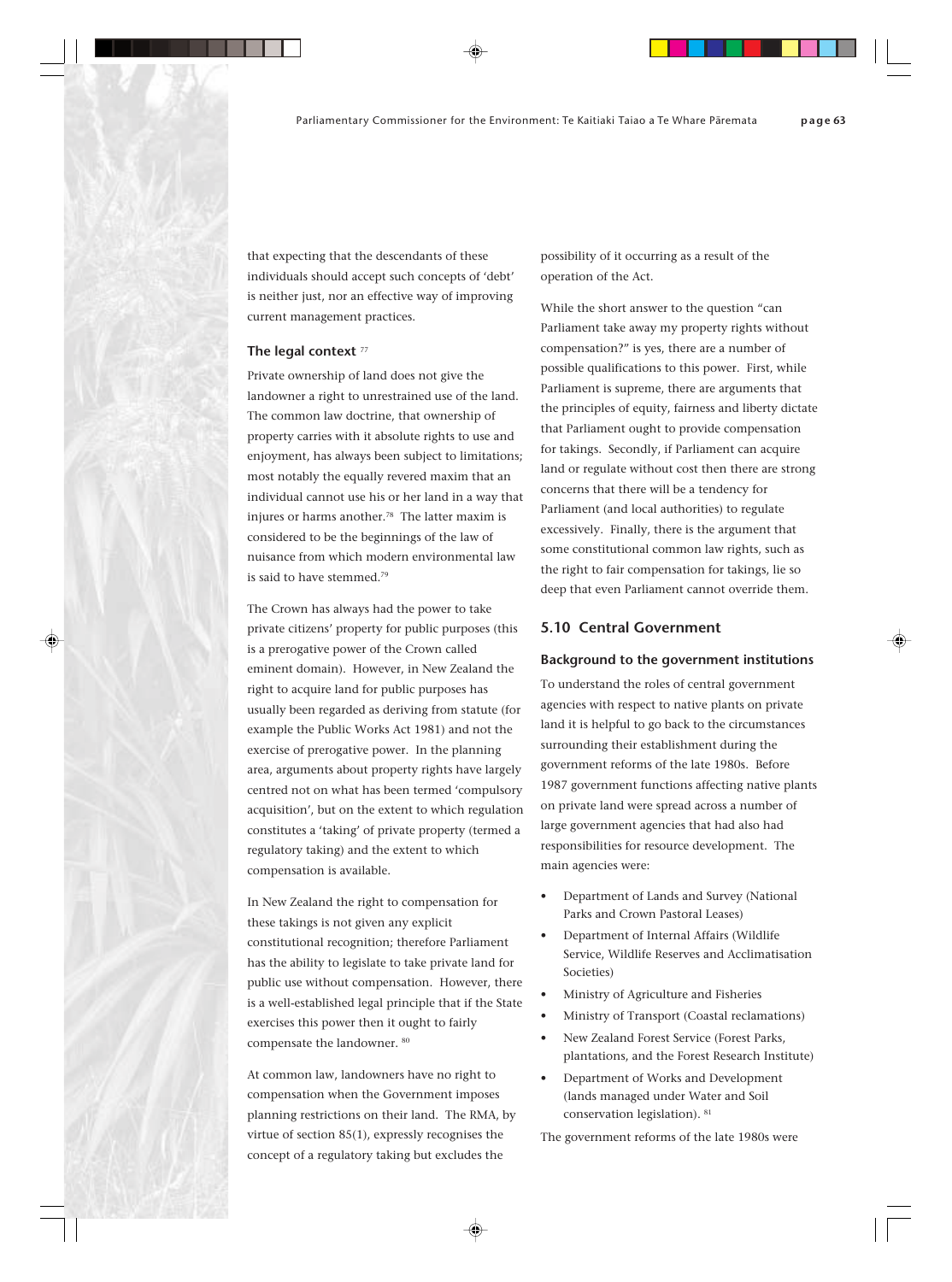based on a desire to make government processes more effective, promote economic growth and reduce the role of government in economic activities. Those agencies undertaking environmental management were not the primary focus for the reforms, but the general principles of the reforms also applied to them. These principles can be summarised as:

- separation between policy and operational functions
- separation between funding, purchasing and provision of service
- reallocation of responsibilities across departments so as to:
	- ensure that similar functions were collected within the same agency
	- avoid conflicts of interest within an agency
	- disassemble conglomerate organisations
	- seen as being difficult to manage, lacking focus and given to concealing information internally. 82

Prior to the reforms, the environmental NGOs and other groups saw the government agencies with environmental responsibilities as having conflicting objectives and unclear decision-making processes. 83

The agencies that were of most concern were the Department of Lands and Survey and New Zealand Forest Service. These agencies were very involved in land development, for pastoralism and plantation forestry respectively, while also having responsibility for the management of large areas containing native species. Both agencies were perceived by environmental groups as being primarily development oriented organisations with only a limited commitment to conservation.

The reforms resulted in the creation of a number of new agencies. The restructuring reflected and affirmed the polarisation of thinking between a protection ethic and the sustainable use of lands. A single new agency, the Department of Conservation, became the manager of lands that were considered to have primarily conservation values. These lands were transferred from the

Department of Lands and Survey, the Department of Internal Affairs, and the New Zealand Forest Service.

Those lands that were considered to have primarily productive values were transferred to two new State Owned Enterprises (SOEs). Landcorp received the Crown's pastoral lands, and Forest Corp (subsequently renamed Timberlands) received the Crown's production forests, both exotic and indigenous.

However, this reallocation of land was not straightforward where the land had either no predominant conservation or production function. In some cases this conflict was resolved only because the new SOEs had no purpose for marginal lands that had limited financial viability.84

Consistent with the principle that policy making should be separated from the operational functions of Government departments, two new policy agencies were created: the Ministry of Forestry (now part of the Ministry of Agriculture and Forestry) and the Ministry for the Environment.

## **The Ministry for the Environment**

The Ministry for the Environment was established by the Environment Act 1986. The long title states that the objective of the Act is to:

*Ensure that, in the management of natural and physical resources, full and balanced account is taken of:*

- *(i) The intrinsic values of ecosystems*
- *(ii) All values which are placed by individuals and groups on the quality of the environment*
- *(iii) The principles of the Treaty of Waitangi*
- *(iv) The sustainability of natural and physical resources*
- *(v) The needs of future generations*

The Ministry for the Environment has a range of functions that directly or indirectly impact on native plants on private land, such as to: 85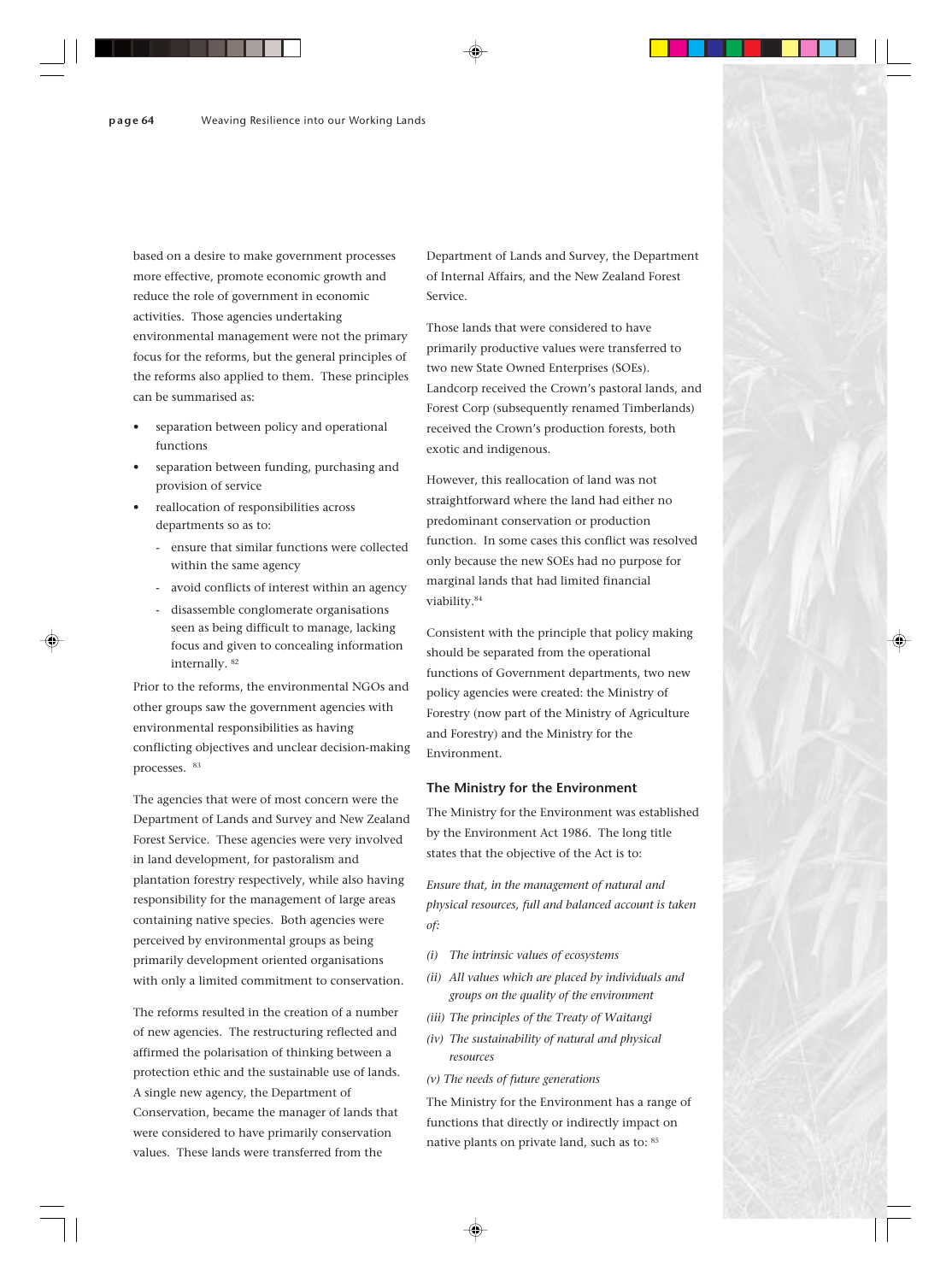- advise the Minister on matters concerning environmental administration
- obtain information, conduct and supervise research, so as advise the Government on environmental policies
- provide the Government, its agencies, and other public authorities with advice on the application, operation and effectiveness of those Acts that impact on the environment in relation to the achievement of the objectives of the Environment Act 1986 (the list of Acts includes the RMA 1991, Forests Act 1949, and Conservation Act 1987)
- facilitate and encourage the resolution of conflict in relation to the environment
- provide information and services to promote environmental policies, environmental education and mechanisms for promoting effective public participation in environmental planning.

## **The Department of Conservation**

The Department of Conservation was established by the Conservation Act 1987 (CA). The primary functions of the department which are most relevant in relation to native plants on private land are: 86

- to manage for conservation purposes, all land, and all other natural and historic resources held by the department and any other land managed on behalf of the owner
- to advocate the conservation of natural and historic resources
- to advise the Minister of Conservation on matters relating to DOC's functions and to conservation generally.

It should be noted that conservation is defined in the Act to be: 87

*the preservation and protection of natural and historic resources for the purpose of maintaining their intrinsic values,* 88 *providing for their appreciation and recreational enjoyment by the public, and safeguarding the options of future generations.*

Early versions of the Conservation Bill included the term utilisation, but this was considered confusing because it merged protection with

utilisation, and thus it was removed from the final version. 89 Utilisation functions in the CA are, therefore, limited to appreciation and recreation.<sup>90</sup>

It is within this statutory context that the department undertakes its advocacy, education and policy functions with respect to native plants on private land. The legislation requires that DOC advocates for conservation in the sense of the above definition.

## **Native Plants Protection Act 1934**

This Act makes it an offence to take protected native plants from Crown land, state forest land, public reserve land, or from private land without the consent of the owner or occupier.<sup>91</sup> All native plants are protected under this Act with the exception of a list of plants including piripiri, känuka, mänuka and all mosses, fungi and lichen.<sup>92</sup>

The Act is considered largely inadequate as a protection mechanism because it does not specify fruit, seeds or trees and it does not prevent a landowner from taking native plants from their own land. Enforcement is extremely difficult and if caught the penalties under the Act are limited to a fine of not more than \$40. 93

## **5.11 Operation of Part IIIA of the Forests Act 1949**

Figure 4 sets out the legislative framework for the management of non-plantation indigenous forestry.

The Indigenous Forestry Unit of the Ministry of Agriculture and Forestry is responsible for the administration of Part IIIA of the Forests Act 1949 (FA). Part IIIA allows for a number of management options so as to achieve the objective of sustainable timber production from private forests.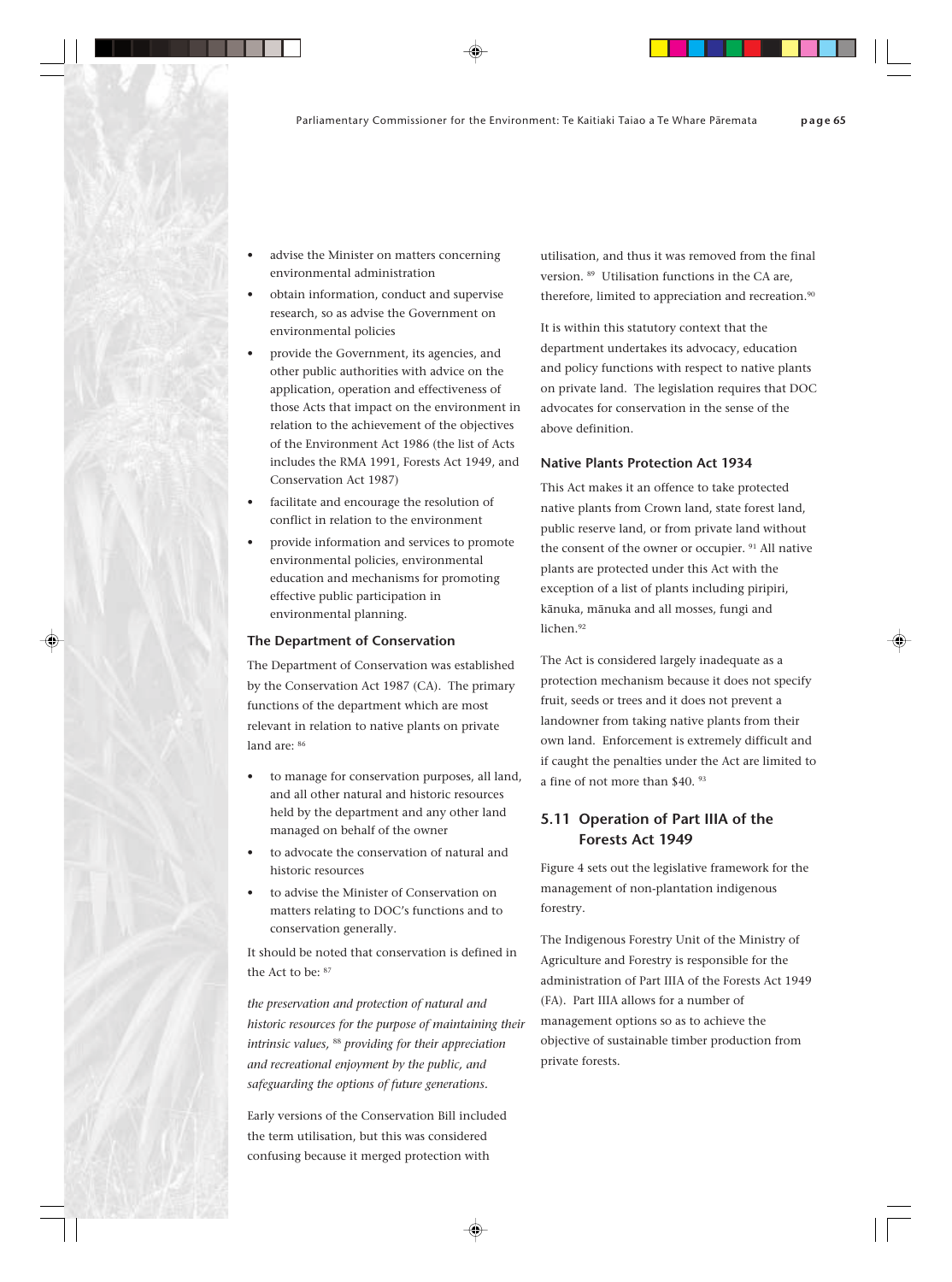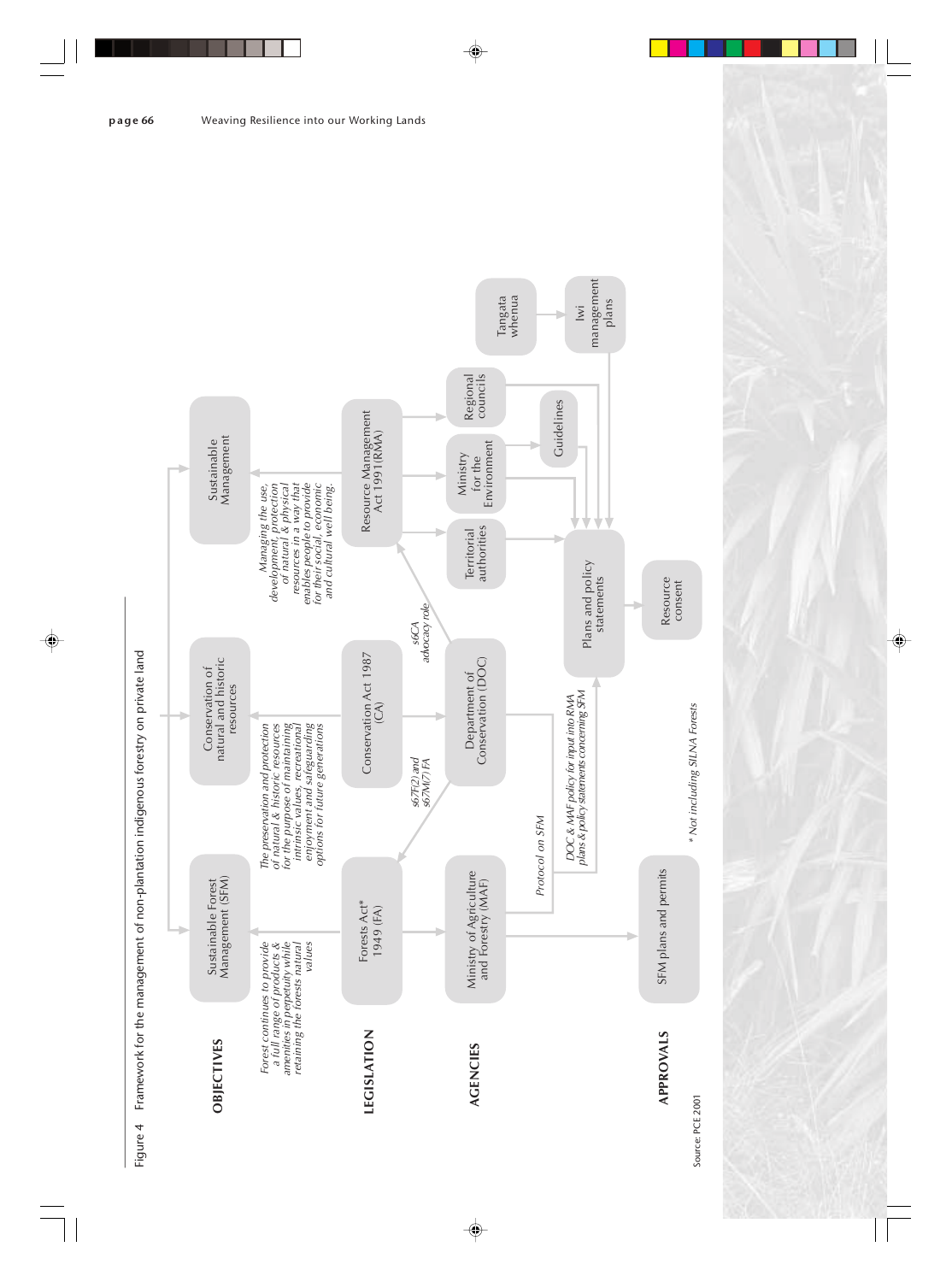## **Option 1: Salvaged Timber, Windthrown and Dead Standing Timber and Landowner's Personal Use (Up to a total of 50 cubic metres in any 10 year period) 94**

A written statement is required from the Chief Executive of MAF, confirming that the timber falls into one of these categories, before the timber can be milled.

## **Option 2: Sustainable Management Permits**

A permit requires less information than a plan for approval and is suitable for smaller forest areas. It allows the landowner to harvest, within a ten-year period, up to 250 cubic metres of podocarp or kauri or shade tolerant, exposure sensitive, broadleaved species and up to 500 cubic metres of beech or other light demanding hardwood species, as long as the amount harvested is less than 10 percent of the timber standing on the landholding. <sup>95</sup> A subsequent permit for podocarp or kauri or shade tolerant exposure-sensitive broadleaved hardwood species may be issued after 10 years provided forest growth in that time has replaced the timber harvested during that time. 96

## **Option 3: Sustainable Management Plans**

Sustainable Management Plans have comprehensive information requirements and require an understanding of the forest's growth and regeneration characteristics. Plans place more emphasis than permits on factors other than the management of sustainable timber yield. The information provided must include:

- land ownership
- land description
- forest description
- forest inventory and proposed harvest volume
- forest management system(s)
- protection measures
- any measures to protect soil, water, flora and fauna and to retain and enhance these values
- relevant requirements under the RMA, e.g. relevant details of applicable district and regional plans

the plan's term.

MAF may require landowners to set up representative areas that protect flora and fauna and other conservation values in an unmodified part of a forest. This will occur where flora and fauna or other conservation values in the forest are considered to be of regional or national importance. The representative area must be of an adequate size and location to protect the identified values, and those values must be adequately protected. 97

Monitoring of compliance with the conditions in the plan is achieved by the requirement that landowners maintain comprehensive forest inventories and records of forest operations, so as to determine the ongoing stand characteristics and current management practices (e.g. standing volumes, regeneration, silviculture activities). It has been proposed that sustainable management plans under the Forests Act should be more closely aligned with Forest Stewardship Council (FSC) certification standards to allow for mutual recognition and reduce compliance costs.

MAF must also consult with the Director General of the Department of Conservation and Chief Executive of the Ministry of Mäori Development if the area includes any Mäori land. 98

In addition, before undertaking any forestry activities the owner must obtain the necessary consents under the RMA. 99

There are around 1.3 million hectares of privately owned indigenous forest that fall under the ambit of Part IIIA of the FA. As of 30 June 2000 there were:

|                | <b>Number</b> | Area (ha)                               | Volume of timber<br>approved $(m^3)$ |
|----------------|---------------|-----------------------------------------|--------------------------------------|
| Plans          | 19            | 23 309                                  | 51 234 (annual)                      |
| <b>Permits</b> | 232           | 29 5 9 2                                | 65 732 (over 10 yrs)                 |
| <b>Total</b>   | 251           | 52901<br>(4% of all)<br>private forest) |                                      |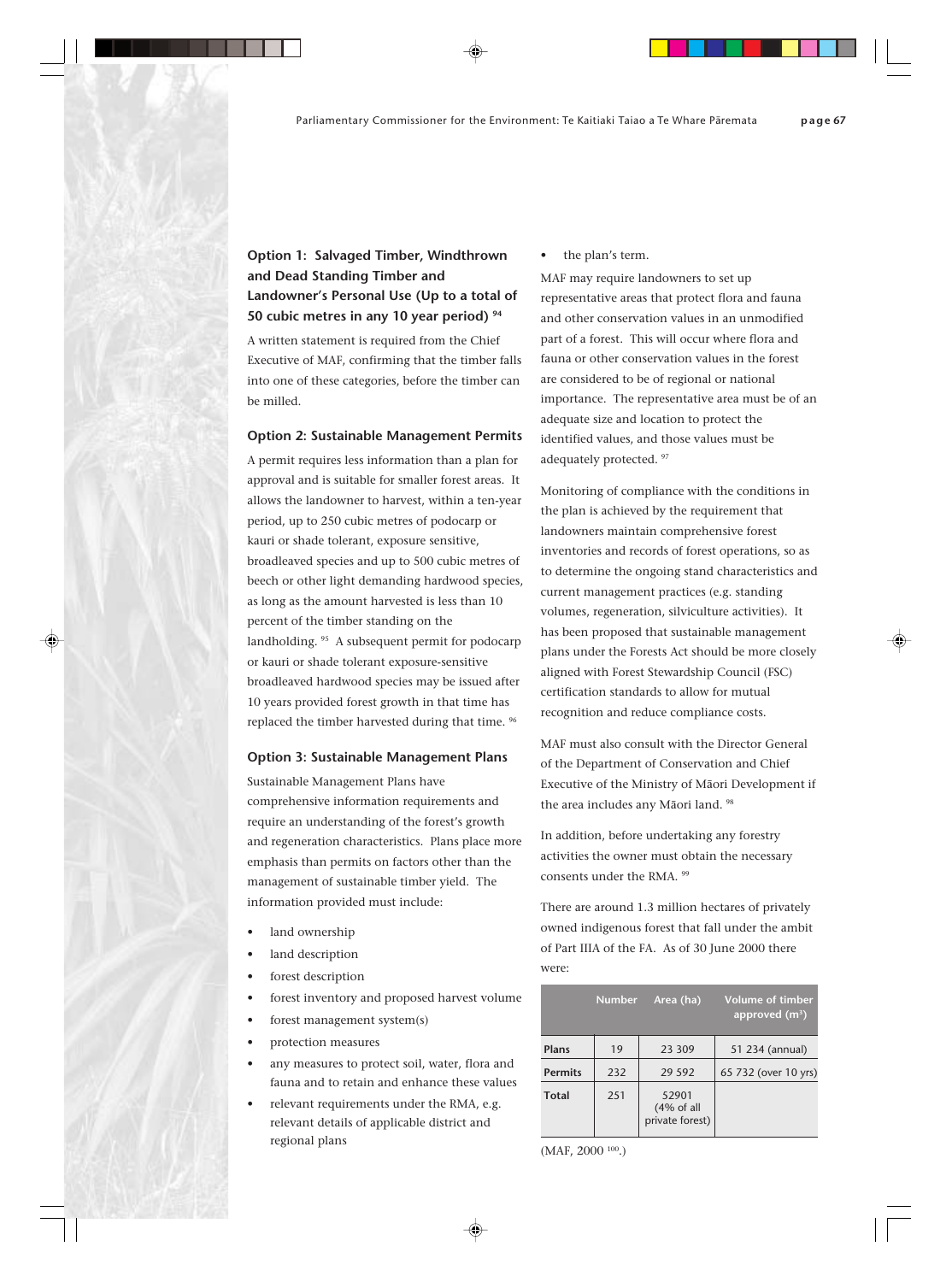## **Select Committee inquiry into indigenous forest management**

The Primary Production Committee of the House of Representatives is currently undertaking a review of the indigenous forest management regime under the FA. The select committee expects to complete its enquiries in 2002.

While there are some areas of common interest between this discussion paper and the select committee's review, that review is focused only on assessing the efficacy of the sustainable forest management regime. In contrast this discussion paper has a much broader objective with respect to the future role of native plants on private land. Nevertheless, this study is interested in how the FA and its implementation affects attitudes and perceptions about the role of native plants on private land and the credibility of sustainable land management. The terms of reference for the select committee's inquiry are:

- 1. To examine the sustainable management of privately owned indigenous forests and within this examination to consider:
	- a) The scope and range of sustainable management plans.
	- b) The processes and procedures for developing sustainable management plans.
	- c) The relationship between sustainable management plans and sustainable management permits.
	- d) The inter-relationship between sustainable management plans, the RMA and local government.
	- e) The international credibility of sustainable management plans for privately owned indigenous forests in New Zealand.
	- f) The conditions or requirements placed on those wishing to harvest or market timber from native forests.
- 2. To examine what restrictions, if any, should be placed on those wishing to completely remove native forests in favour of other land uses.
- 3. To examine whether indigenous forest

managers regardless of whether they are producing timber, should be required to demonstrate that they are managing their forests in a sustainable manner.

- 4. To examine what the future role of the State should be in relation to indigenous forest management and research, given the potentially wide role of native forest management (including planting) in relation to such objectives as landscape protection, erosion prevention, biodiversity conservation and timber production.
- 5. To consider what policy or legislative mechanisms should be used to give effect to any findings of the inquiry. 101

## **5.12 The South Island Landless Natives Act 1906**

The term SILNA is an acronym of the South Island Landless Natives Act 1906. In 1906, 57,498 ha of land in Marlborough, Northwest Nelson, South Westland, Southland and Rakiura (Stewart Island) was awarded to various South Island Mäori who had been made landless by the land acquisition processes of the Crown. The Crown intended at that time that the new owners would clear the land for farming purposes, but this did not happen, as the land was economically marginal and very inaccessible. 102

As with many of the uneconomic and inaccessible parts of New Zealand, the SILNA lands remained in the original indigenous plant cover. Over time access improved and the owners of the SILNA land in Southland began to harvest the timber. This was primarily beech, but also included rimu forests.

One of the key debates surrounding the SILNA lands is that they are excluded from the scope of the sustainable management regime of the FA and may therefore be clear felled, subject to the rules in the relevant district plan and regional plan under the RMA. When the new Forests Act regime was introduced in 1993 the SILNA owners resisted it as they saw it as compromising tino rangatiratanga. The owners also strongly believe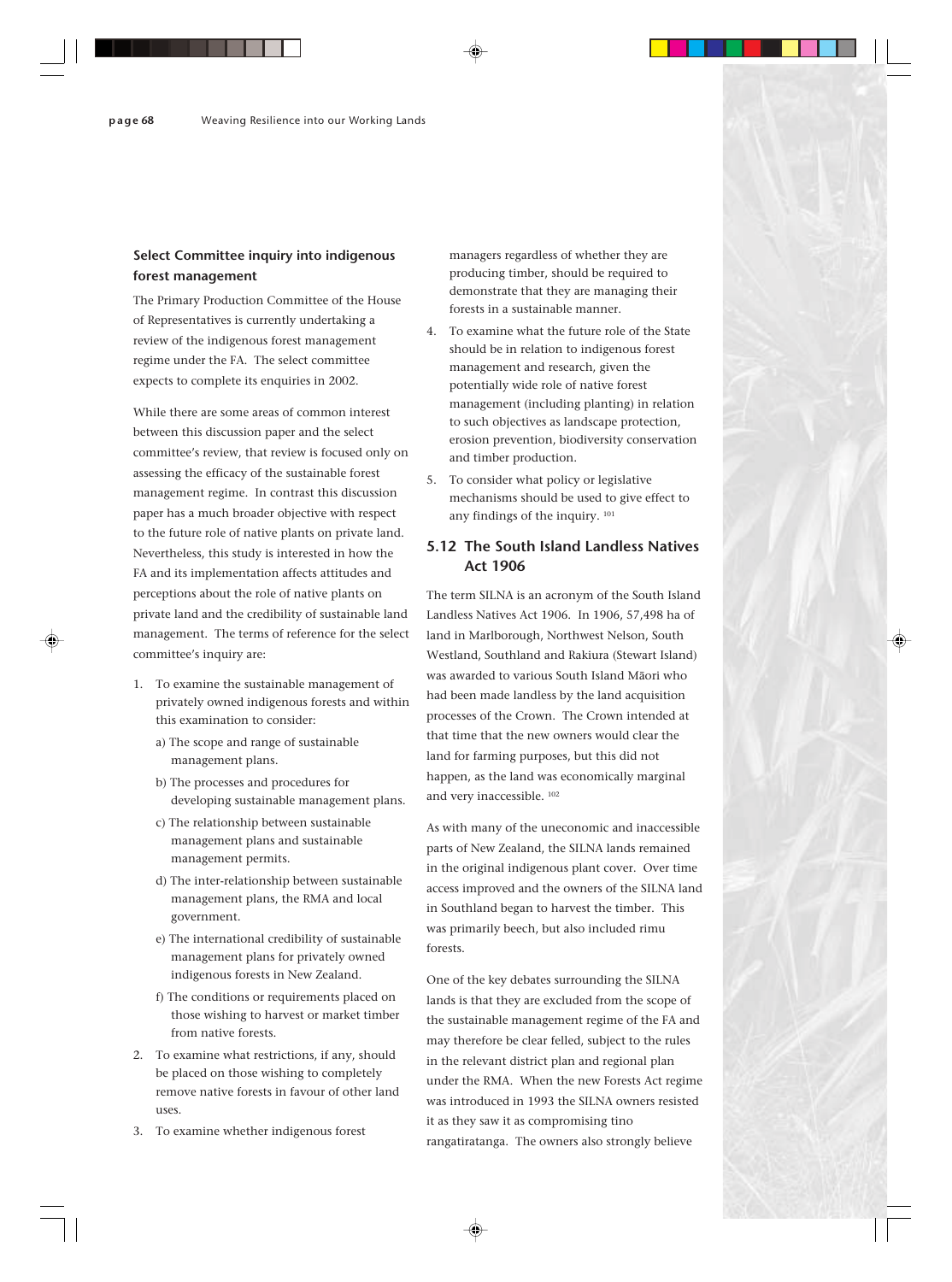that the original grant of land was in compensation for land unlawfully taken in the late 1800s. Therefore, the owners feel that any law passed that results in a foregone economic benefit, because of the move from clear felling to sustainable harvesting, should be compensated. At the time of the introduction of the Forests Amendment Act 1993 Hon Denis Marshall, then Minister of Conservation, stated:

*Of course, those people have rights under the Treaty, but they also have rights under a specific Act of Parliament (SILNA). It would not be at all appropriate to override those rights in this measure, it would be proper to identify first the areas affected by the legislation... It would also be appropriate to negotiate with them in a proper manner on the future of their forests.* <sup>103</sup>

In 1996 Waitutu Incorporation reached a settlement with the Crown and surrendered its cutting rights over areas of virgin rimu forest in return for cutting rights over regrowth beech forest, plus a cash payment.

The SILNA owners, based on the same arguments, have also argued that their lands are exempt from any regulations under the RMA that adversely impact on their activities. A recent decision by the Environment Court determined that under the Southland District Plan, the Council had the authority to regulate the clearance of indigenous vegetation under the RMA on SILNA lands. 104

## **5.13 International agreements**

This section provides information on two international agreements that have a close relationship with the Convention on Biological Diversity (see section 2.12).

## **The Montreal Process**

The Montreal Process is the name commonly used to refer to the Working Group on Criteria and Indicators for the Conservation and Sustainable Management of Temperate and Boreal Forests. It was formed in Geneva, Switzerland, in June 1994 to develop and implement internationally agreed

criteria and indicators for the conservation and sustainable management of temperate and boreal forests.

Membership of the working group is voluntary and currently includes 12 countries including New Zealand, Australia, Chile, Japan and the United States of America. The member countries represent about 90 per cent of the world's temperate and boreal forests in the northern and southern hemispheres. This amounts to 60 per cent of all of the forests of the world and 45% of world trade in wood and wood products.<sup>105</sup>

## **Santiago declaration**

The Santiago Declaration was issued in February 1995 at the sixth meeting of the Montreal Process countries in Santiago, Chile. The Declaration contains a set of seven criteria and 67 indicators to guide policymakers, forest managers and the general public in the conservation and sustainable management of temperate and boreal forests. The Montreal Process countries agreed to use these criteria and indicators as assessment and monitoring tools at the national level.<sup>106</sup>

#### The criteria:

- 1. Conservation of biological diversity
- 2. Maintenance of productive capacity of forest ecosystems
- 3. Maintenance of forest ecosystem health and vitality
- 4. Conservation and maintenance of soil and water resources
- 5. Maintenance of forest contribution to global carbon cycles
- 6. Maintenance and enhancement of long-term multiple socio-economic benefits
- 7. Legal, institutional and economic framework for forest conservation and sustainable management.

The Montreal Process criteria and indicators are not static and will be continually reviewed and refined to reflect new research findings, advances in technology and an increased capability to measure indicators.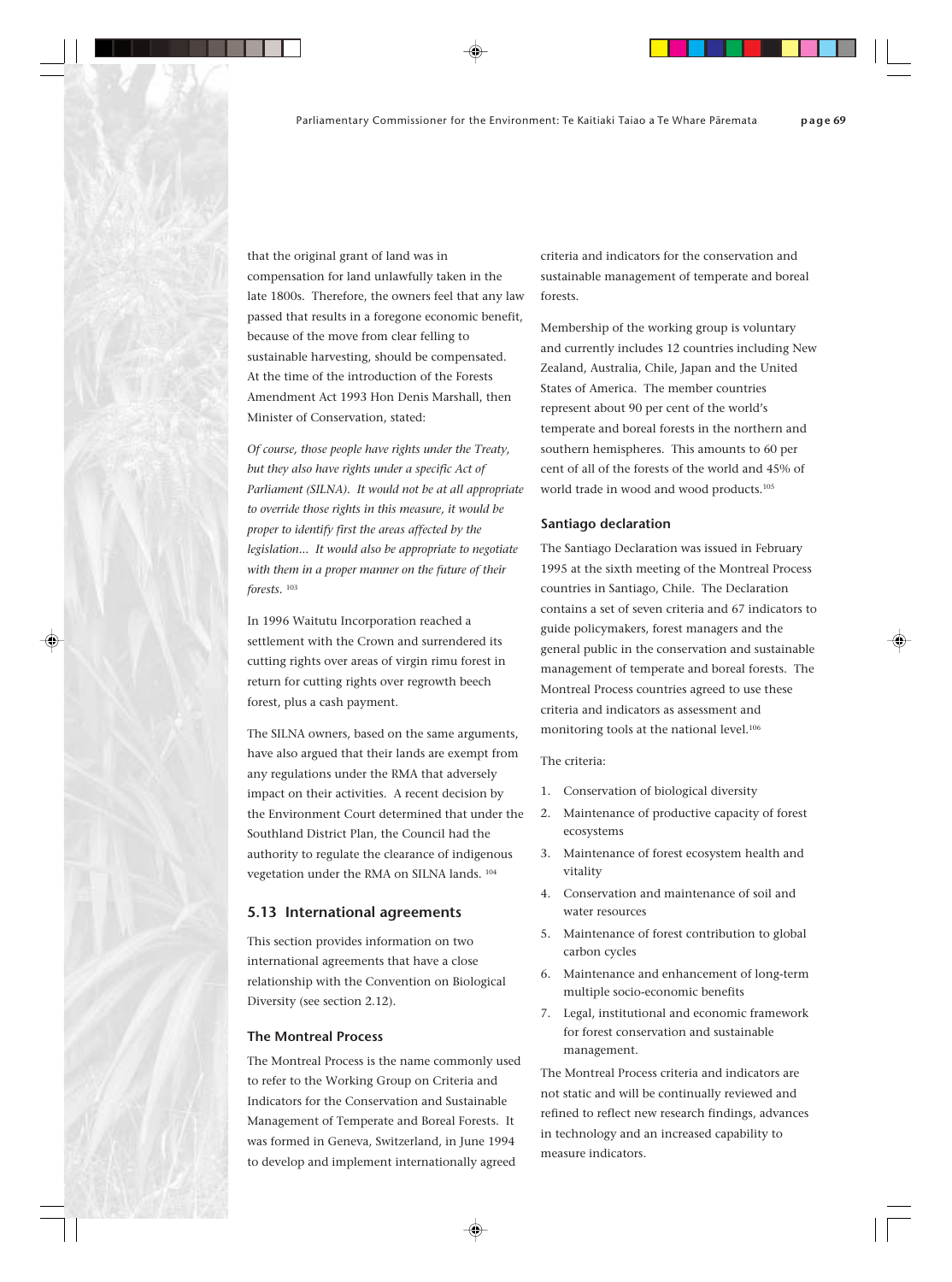## **5.14 The RMA and sustainable management**

#### **Sustainable management**

The overarching purpose of the RMA is set out in section 5 and is to promote the sustainable management of natural and physical resources.<sup>107</sup> Section 6 sets out matters of national importance, section 7 sets out other matters to be given particular regard, and section 8 directs persons with functions and powers under the Act to take into account the principles of the Treaty of Waitangi. These sections provide additional guidance on how to achieve the purpose in section 5, and use words and expressions that are meant to be broad and are intended to enable the application of policy in a general way. 108 Essentially, they are principles to guide sustainable management. Section 6(c) states that the protection of areas of significant vegetation and significant habitats of indigenous fauna is a matter of national importance.

## **Case law**

The considerable uncertainty that surrounds the terms 'significance' and 'protection' used in section 6(c) has resulted in some decisions of councils being referred to the Courts. The Courts have not extensively considered what 'significance' means in the context of section 6(c) and how it should be assessed. However, the Courts have heard and taken into consideration evidence pertaining to criteria such as rarity, representativeness, diversity, connectivity, buffering and variability.<sup>109</sup> The issue of what is significant in terms of section 6(c) is still a contentious one with different local authorities and sectors of the community proposing many different views.

The Court of Appeal has considered the meaning of the word 'protection' and held that it did not have as strong a meaning as the words 'prevention or prohibition' and that it meant 'keeping safe from injury'.110 The Courts have also consistently held that 'protection' in the context of section 6

does not mean 'absolute protection', but is tempered by the purpose of sustainable management.<sup>111</sup> This means that when deciding what methods to use to 'protect' areas of significant indigenous vegetation, local authorities must take into account factors such as whether the method or rule enables individual people and whole communities to provide for their social, economic and cultural well being. The question remains as to how to design such methods.

Much of the tension surrounding section 6(c) arises in rural areas where some local authorities have run into opposition from landowners when proposed plans were notified with schedules containing a list of specific sites identified on private land as Significant Natural Areas (SNAs). However, some local authorities have contended that they are legally required to identify and delineate areas that require protection in terms of section 6(c), and to provide for a different management regime within these areas. This may have some legal foundation. In Wakatipu Environmental Society Inc v Queenstown-Lakes District Council, a case concerning landscape and primarily section 6(b), the Environment Court stated:<sup>112</sup>

*In respect of a district council's functions, including integrated management of land, the starting point for the first stage must be to identify the facts and the appropriate matters to be considered. In particular it is fundamental to consider Part II of the Act. That means it is mandatory to identify the matters of national importance. We do not see how this can be achieved without identifying (necessarily with a broad pencil, but with as much accuracy as possible) the boundaries of the areas concerned. Once the coastal*

*environment...significant vegetation, significant habitats of indigenous fauna...have been identified the general issues tend to be self generating: how can these resources be protected from inappropriate use or development or have access to them maintained and enhanced, or be recognised and provided for, as the case may be? Only then should the Council turn to*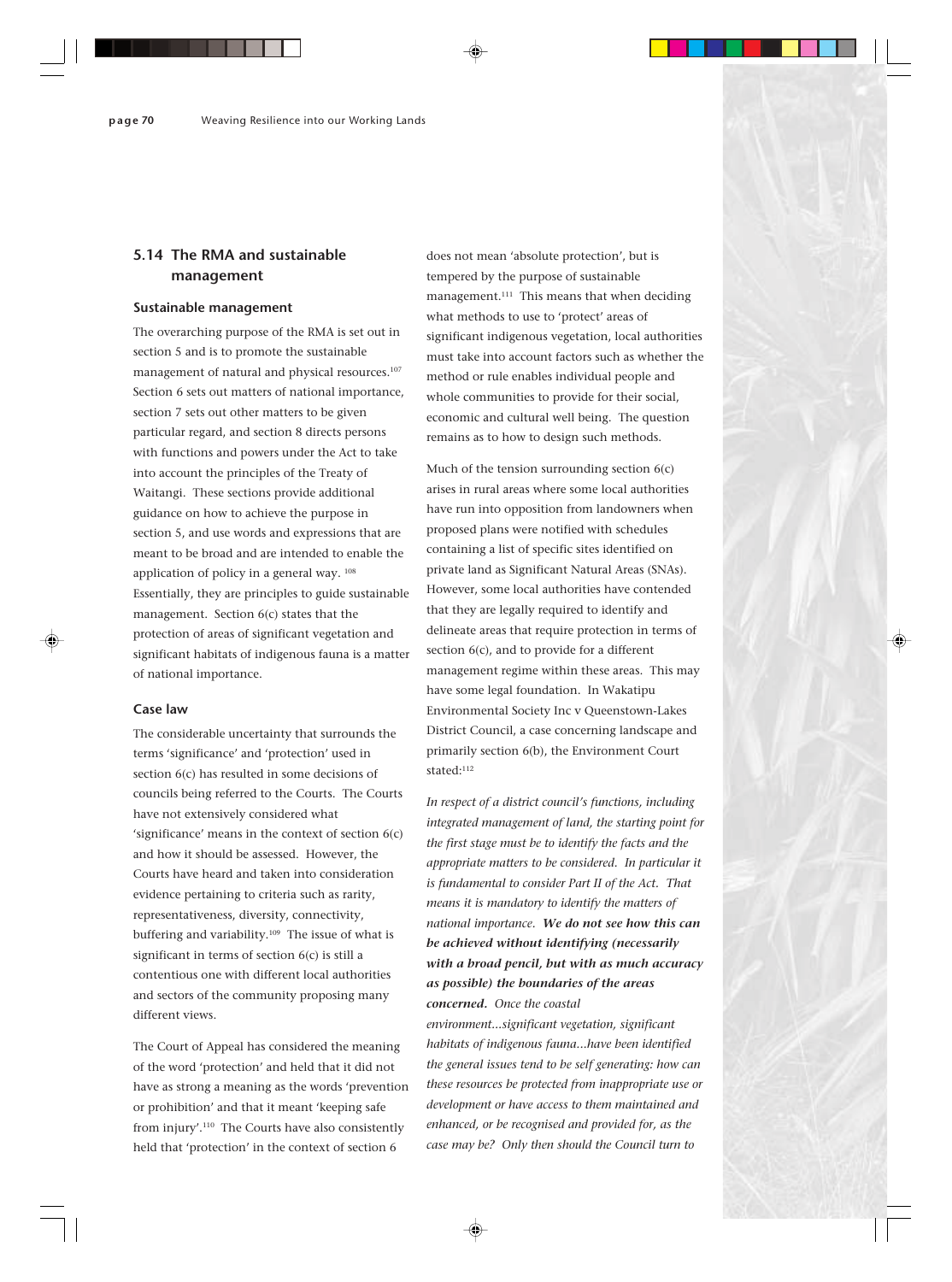*the next stages in the process: considering the appropriate objectives, policies and methods of implementation.* [PCE's emphasis.]

From this decision it can be argued that local authorities are required to identify significant areas of indigenous vegetation in their district or region first, and then consider what methods they can use to protect them. However, the Environment Court has also stated that the fact that the area has been identified as 'significant indigenous vegetation' in a proposed district plan does not mean that the Court should necessarily conclude that it was 'significant indigenous vegetation' for the purposes of s6(c) RMA.113

Section 32 of the RMA requires local authorities to consider the extent to which a particular method is necessary and likely to be effective in achieving the objective of the Act including in relation to section  $6(c)$ .<sup>114</sup> Local authorities must also consider other means of achieving objectives, including the provision of information services and incentives.<sup>115</sup> There is a range of opportunities for protection under the RMA and other legislation. These include the reservation or covenanting of parts or all of an area, if it is desirable and agreement of all parties is reached; or allowing for the use and management of the area, provided any potential adverse effects on the environment are avoided, remedied or mitigated.116

It has been stated that section 6(c) is not about obtaining more reserves, and protection of SNAs identified under the RMA does not preclude use of natural resources within an SNA, as long as that use does not impact adversely upon the values for which the area is considered significant.<sup>117</sup> However, there is a perception that section 6(c) is being used as a default reserve-making power and that a landowner's land use options are unreasonably restricted within those areas listed as SNAs. There is a also the view that having to apply for resource consent to carry out work in these areas is costly and time-consuming with no guarantee of success, especially if the application is

publicly notified. As a result, many landowners have called for voluntary initiatives as a replacement for, rather than in addition to, regulation (see sections 2.10 and 5.9).

The Ministry for the Environment (MFE), in recognition that councils require some guidance, began developing guidelines, for councils on implementing section 6(c) of the RMA in 1997; however, work is now focusing on the development of a draft National Policy Statement for Biodiversity under the RMA.

#### **Councils' approaches to 'significance'**

Environment Waikato has released a regional policy guide for applying significance criteria with regards to section 6(c) (1999). The Waikato process addresses a range of questions, including:

- whether the site provides habitat for indigenous species that are uncommon, threatened or endemic to the Waikato region
- whether the site forms an ecological buffer, linkage or corridor that protects other areas from external adverse effects
- the site's significance at international, national, regional or district levels.

## **Local authorities and native plants outside significant natural areas**

Both regional councils and territorial authorities can include in their polices and plans rules about the management of native plants on all areas of private land, even where the area has not been identified and provided for as an SNA.

Local authorities vary in their approaches for protecting areas of native vegetation not specifically identified as SNAs.

## **Regional councils**

Regional councils (and unitary authorities) have a responsibility under the RMA for the integrated management of the natural and physical resources of the region, and more specific responsibilities for soil conservation and water quality.  $119$ Consequently, many of the objectives, policies and methods in regional plans that impact on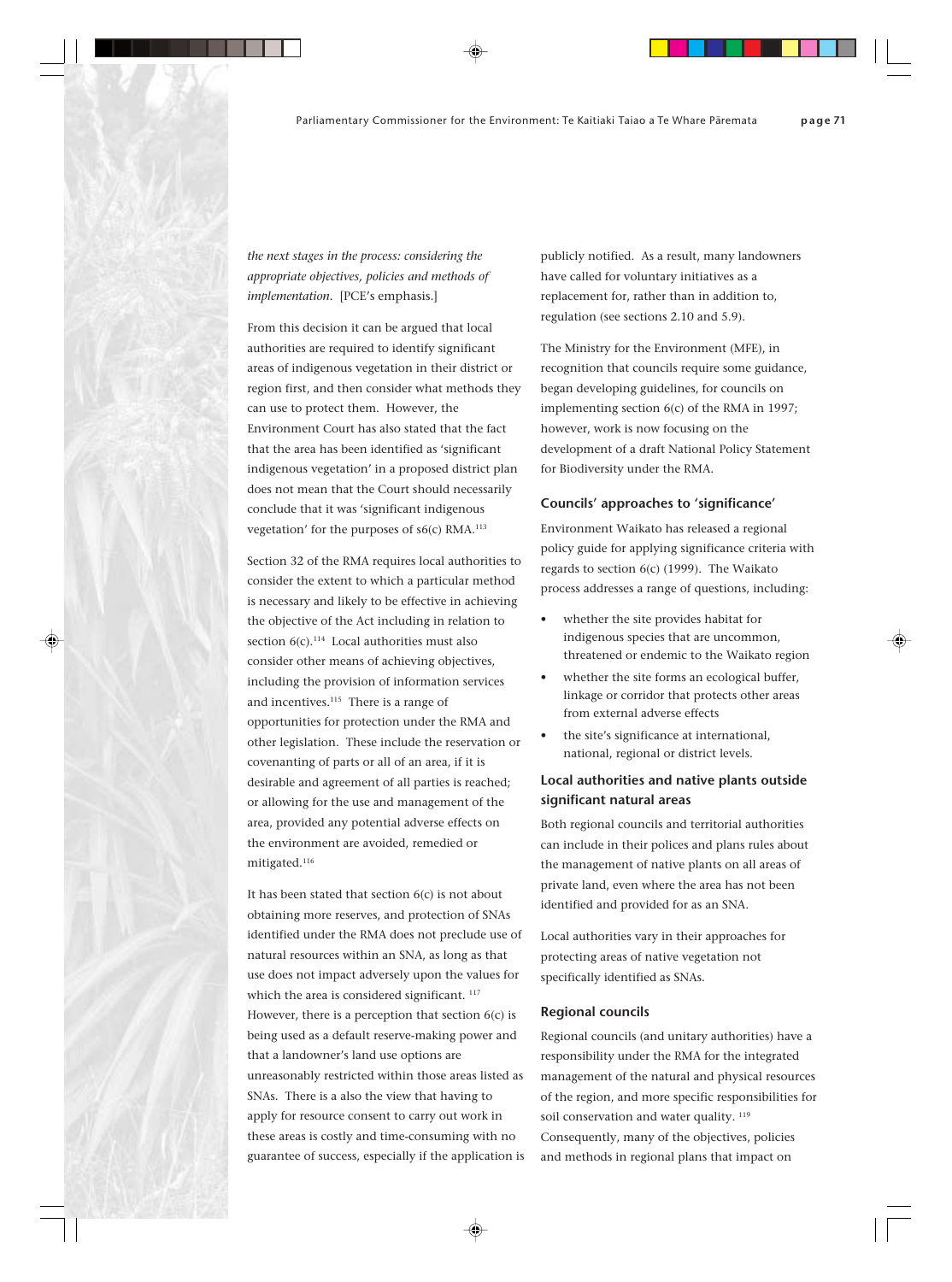## CASE STUDY: WEST COAST SIGNIFICANT NATURAL AREAS PROGRAMME

The Buller, Grey and Westland District Councils and the West Coast Regional Council are currently implementing a joint process to identify and to provide for the protection of significant areas of indigenous vegetation under section 6(c) of the RMA.

Concerned about the experiences of other councils when undertaking this process the West Coast councils decided to combine their resources and implement a different approach. With funding assistance from the Sustainable Management Fund the councils have established a core group of council staff to oversee a two-stage process. The first stage is the identification of areas of significance and the second stage will be the development of mechanisms to provide for the protection of these areas.

A reference group was established with representation from DOC, environmental NGOs, landowner groups and local iwi. However, the control of the project remains clearly with the councils. It was considered essential that the process be seen to be inclusive but independent of any particular interest group.

Early on it was decided not to undertake an 'identification' process to define areas of significance, based on DOC's Protected Natural Area Programme methodology. The PNAP system was considered by the core group to have been developed for conservation purposes under the Conservation and Reserves Acts, whereas implementing section 6(c) of the RMA was seen to have a different objective of sustainable management as defined by section 5. Furthermore the PNAP approach requires detailed field based surveys that are expensive. The councils were keen to develop a new approach using material that could be manipulated by information technology systems such as Geographical Information Systems (GIS).

Information was collected from a range of sources, including new national databases that had recently become available, such as MAF's land cover database and Landcare's environmental domains database.

native plants are targeted at managing the impact of vegetation clearance on soil and water values. These are usually defined in terms of factors such as the plants location with respect to watercourses, the severity of the slopes and the propensity for erosion of the land on which the plants are located. In this regard some regional councils make no distinction between the clearance and disturbance of exotic or indigenous vegetation.

Some DOC data on species distributions and status were also used. Applying information technology this data became a first order 'desktop' survey that identified the 'possible' sites.

Approaching landowners of 'possible' sites was undertaken carefully with councillors and council staff often making the first approach. These meetings would involve outlining the process and talking to the landowners about their needs, concerns, and expectations. It was made clear that the process was not about 'locking up' significant areas and that there would be a range of mechanisms developed within the scope of the RMA.

Once approval for access was gained an ecologist undertook actual surveys on the land. The councils have found that engaging an ecologist who can work well with landowners is critically important to the success of the whole process.

The identification process has been underway for nine months and given the area to be covered, is expected to take another two years. This gradual approach, and taking the time to consult, has managed to reduce (but not totally eliminate) concerns or resistance. The development of mechanisms to provide for the protection of confirmed sites is still proceeding, but it is already apparent that a 'suite' of mechanisms will be required. The timeframe for the completion of this next stage of the project has not been finalised, but in the interim there are some indigenous vegetation rules in place in the district plans to prevent pre-emptive clearances before the completion of the process.

Recently, landowners and some local politicians have raised concerns about the longer-term consequences of the SNA process. This increase in concern was influenced by the Government's recent decision to transfer the Timberland's beech forests into DOC management, and the perception that similar management philosophies might be applied to the West Coast SNAs in the future.<sup>118</sup>

Regional councils also undertake a range of programmes to promote soil and water conservation through the fencing off and planting of riparian areas, unstable slopes, sand dunes and other marginal lands. Recently regional councils have started to emphasise the use of native plant species in such projects in recognition of the additional benefits to indigenous biodiversity.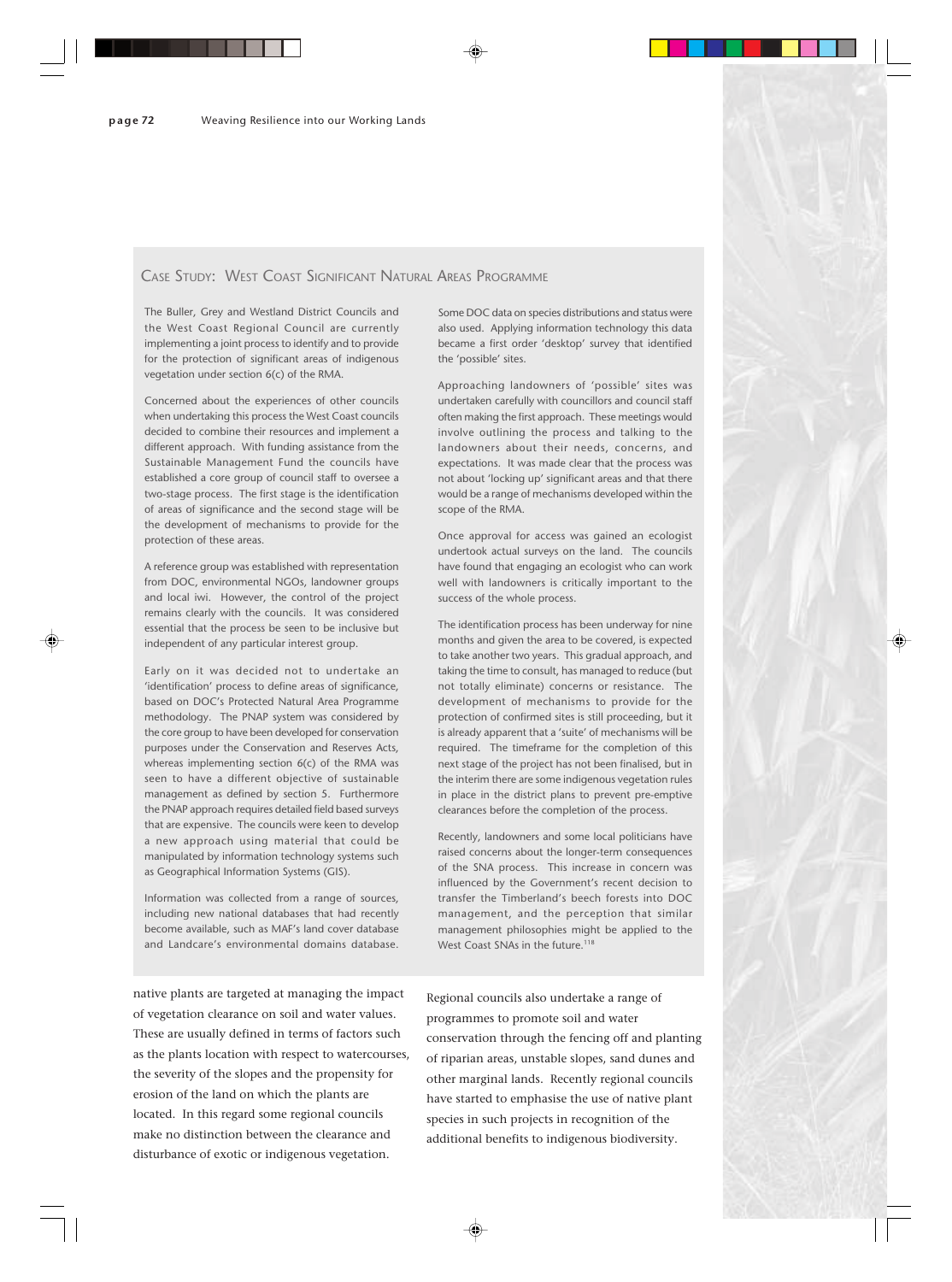## CASE STUDY: ENVIRONMENTAL FUND

The Northland Regional Council has set up an Environmental Fund to help people improve and protect Northland's natural environment. The Environmental Fund provides up to 50% of the total costs of projects that meet the funding criteria.

Every year \$100,000 is available to fund environmental work. Funding for past projects has ranged from \$200 to \$28,000; a maximum of \$30,000 is available for any one project.

The types of projects that are suitable for funding by the Fund include:

- fencing of native or regenerating forest, streamside areas, edges of lakes, wetlands and coastal areas, where
	- native plants are predominant
	- erosion will be prevented or reduced
	- stock will be excluded from water bodies; and/or
	- water quality is likely to be improved.
- restoration, retirement, and revegetation of land, including areas of the following significant indigenous habitat:
	- freshwater wetlands
	- remnant forest
	- scrubland
	- coastal wetland, including mangroves and salt marsh
	- eel grass
	- sand dune vegetation
	- other significant habitats of native animals.

Regional councils also have responsibilities for the management of pests (including weeds) under the Biosecurity Act 1993, <sup>120</sup> and this responsibility often acts as the impetus for regional councils to consider measures that address indigenous biodiversity and native plants.

The Wellington Regional Council has the Key Native Ecosystem programme (KNE). This determines priorities for the council's possum control. KNE is designed to control introduced pest species so as to reduce pressure on remnant native habitats, and allow natural ecosystem processes to thrive.

Under the latest version of the RMA Amendment Bill 1999, reported back to Parliament by the Local Government and Environment Committee on 8

May 2001, both regional councils and territorial authorities will have responsibilities for the maintenance of biological diversity.121

## **Territorial authorities**

Section 31(a) of the RMA gives territorial authorities responsibility for the:

*establishment, implementation, and review of objectives, policies, and methods to achieve integrated management of the effects of the use, development, or protection of land and associated natural and physical resources of the district.*

Therefore, the RMA requires territorial authorities in executing their powers and functions under the Act, to take account of land use changes and the potential impact on native plants.

As with regional plans, district plans can specify the rules to apply to particular activities. For example, how land uses of areas of indigenous vegetation are managed in district plans depends on whether the particular activity is determined to be a:

- permitted activity (does not require resource consent) or
- controlled activity (resource consent is required but must be granted by the consent authority which can impose conditions in respect of those matters over which it has retained control in the plan) or
- discretionary or restricted discretionary activity (resource consent is required and can be issued with conditions, in the case of a restricted discretionary activity conditions can only be imposed in respect of matters to which the consent authority has restricted its discretion) or
- non-complying activity (the activity contravenes a rule in the plan, therefore resource consent is required and can be issued with conditions) or
- prohibited activity (no resource consent will be granted).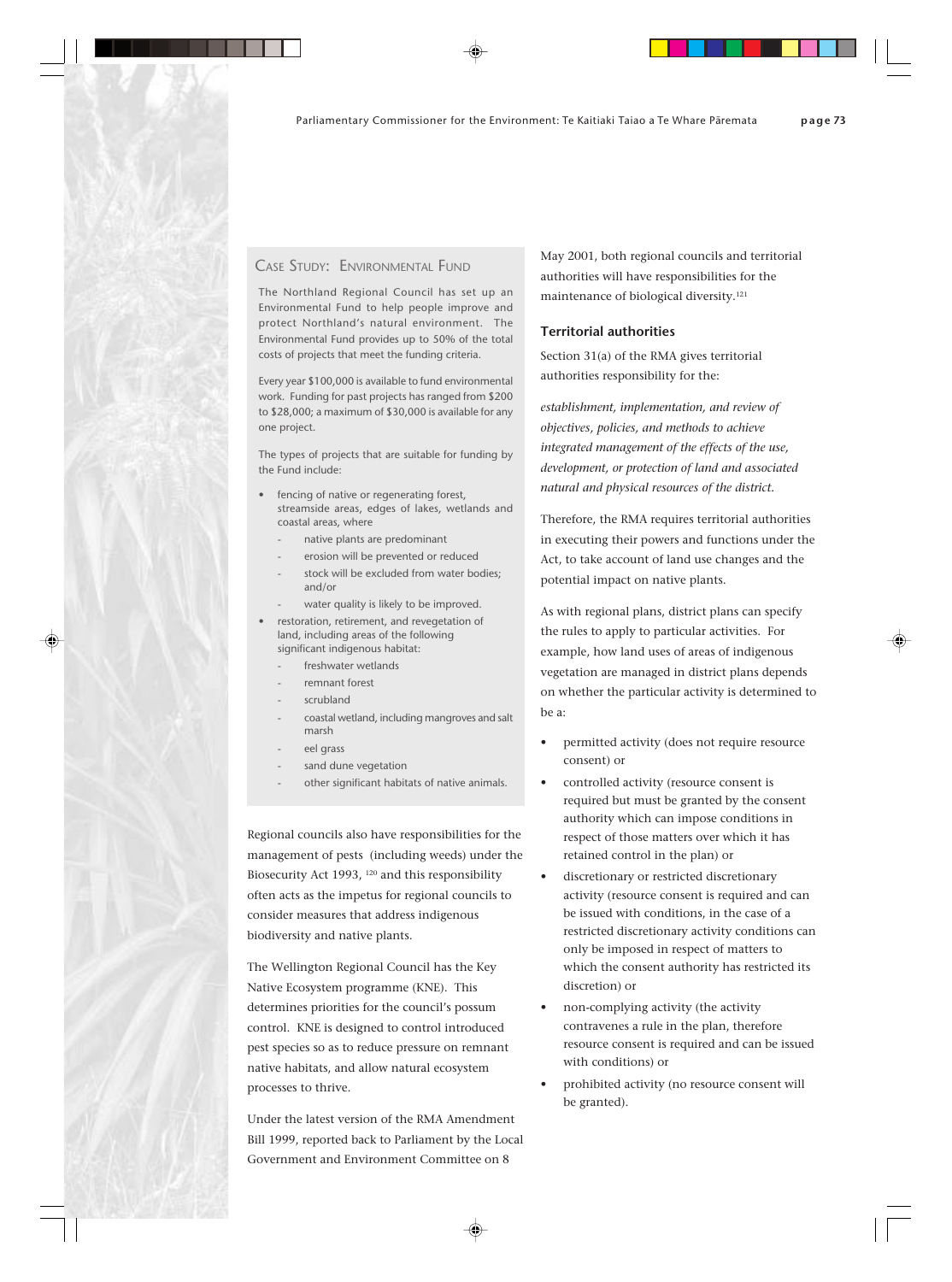Distinguishing what approval is required for an activity on land with native plants is dependent on how native vegetation is defined, and the scope of activities defined in the relevant provisions in district plans. These can vary but the important factors are the plants included in the definitions of 'indigenous vegetation', 'native bush', 'indigenous forest' or 'indigenous tree'. Plans usually define 'indigenous vegetation' in terms of areas where there is a predominance of naturally occurring native vegetation, although it is uncertain how 'predominance' is determined. In addition, there are often exclusions to these definitions. For example, in some instances native vegetation that occurs under the canopy of a plantation forest can be excluded from the definition of indigenous vegetation. Other exclusions included in plans are often those species that are considered to be of limited ecological value, such as mänuka and känuka, unless areas of these plants are considered to have additional ecological values.

These definitions are then used in conjunction with vegetation clearance rules to determine the type of approval, if any, required. Clearance rules can be used in plans to prevent the removal or disturbance of an area before it can be assessed under section 6(c), as part of the controls for SNAs, or to control vegetation clearance in areas outside SNAs.

The criteria used in vegetation clearance rules vary but they are often based around the following parameters:

- the area of clearance that is to occur
- the period of time that the area of clearance can occur (e.g.  $500 \text{ m}^2$  in any 12 month period)
- whether the area contains native vegetation that has, or has the potential to form, a closed canopy above a certain height (height criteria vary but are usually between 3 and 6 metres)
- additional significance criteria, such as the presence of rare or threatened species.

the development of rules based on area, time period and height criteria and these types of rules result in unintended outcomes such as:

- vegetation clearance still occurring but in small increments
- a focus of protection efforts on areas that contain stands of tall trees irrespective of the actual environmental value of these areas; and
- landowners who want to retain control of those areas considering native regeneration as a liability and ensuring that it does not reach the height limits.

## **5.15 Research agencies**

This section describes some of the current research activities concerning the management of native plants. It is not a full survey of all research underway in these areas, but gives an indication of the range of topics being studied.

#### **Forest Research (FRI)**

In 1992 the Forest Research Institute (FRI), previously the research facility of the New Zealand Forest Service, became a Crown Research Institute (CRI). Despite the change in structure the strong focus on production-forestry research continued. However, there had long been an active research effort within FRI into indigenous plant species, with respect both to their ecology and management. Although the forest ecologists in FRI were transferred to the Landcare Research CRI, research continued into silviculture of native species.

FRI has also responded to the growing interest in developing sustainable management systems for planted indigenous tree species for both market and non-market benefits. The limited amount of management-oriented research in this area had been seen as an impediment to employing plantation-grown indigenous timber for high quality end uses, rather than trees from naturally occurring forests. Current management-focused research on native species includes: establishment, pruning and thinning trials; genetic variation; growth database and growth models; natural

There have been some concerns expressed about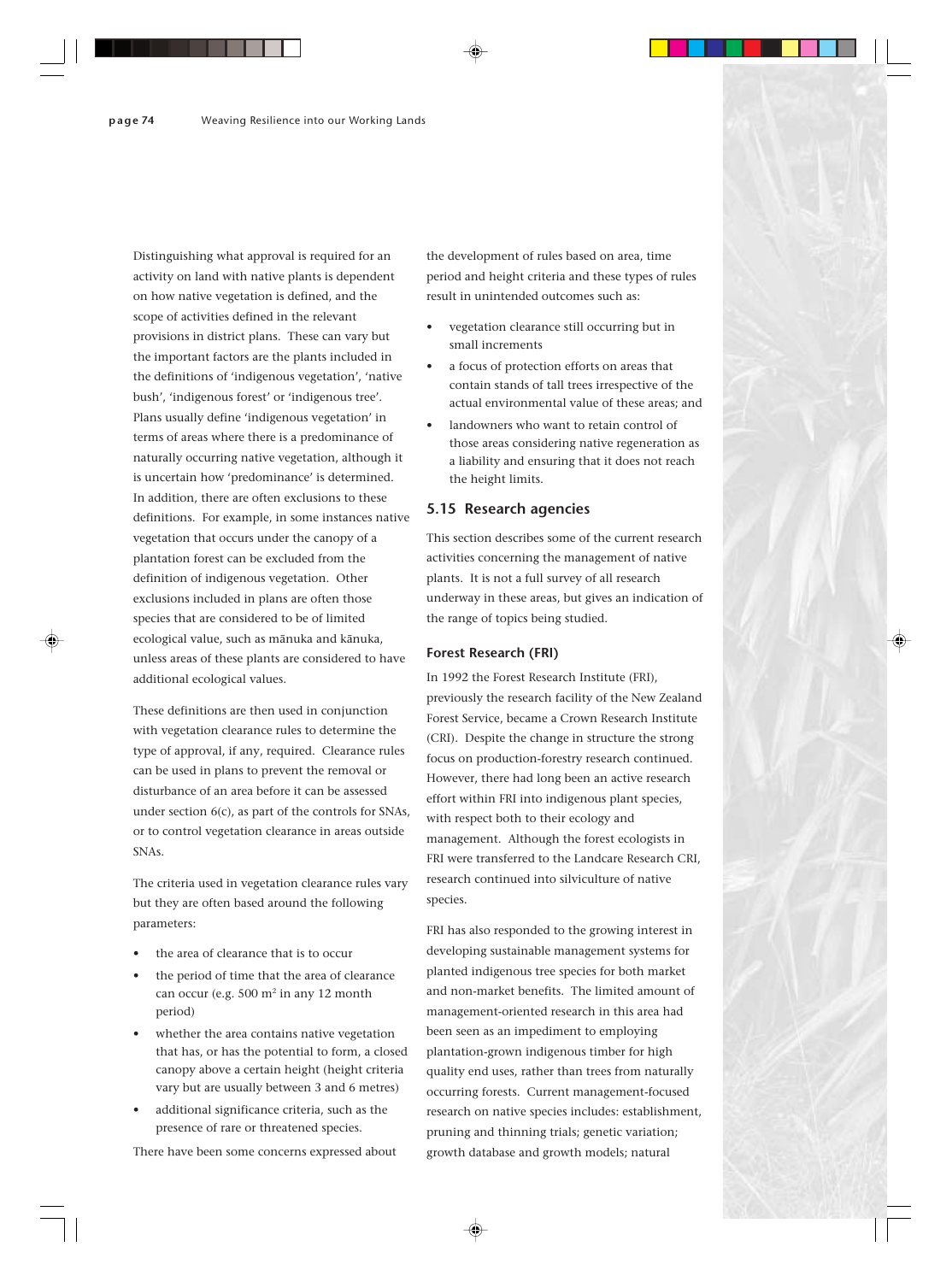regeneration on new sites; market and non-market values. FRI has also evaluated the growth rates of many native tree species that were planted on over 50 disturbed sites during the 1960s, and followed up with silviculture trials and ecological studies of several species.

In 1989 Forest Research started a duneland research programme aimed at evaluating the role that indigenous species play in stabilising and protecting coastal sand dunes. Research trials on spinifex, 122 sand tussock and pïngao have developed practical methods for the successful rehabilitation of dunes. In 1997, the Coastal Dune Vegetation Network was established as an independent forum to help in the technology transfer of research results to managers, iwi, nurseries and user groups. 'How To' guidelines have been published and the outcome is not only active management by a number of communities to rehabilitate eroded dunes, but also projects for the sustainable harvesting of pïngao fibre for weaving and other cultural purposes.

2000/01 year PGSF total funding for Forest Research was \$23.8 million. Funding to develop management techniques for species other than *Pinus radiata* (including both native and other exotic species) is \$1.35 million. 123

## **Landcare Research - Manaaki Whenua**

Landcare Research is the CRI most closely involved in research on terrestrial native plants and animals as well as invasive species. It has a number of research programmes aimed at research of pests and weeds of native species and ecosystems, ranging from the weed *Hieracium* that threatens South Island high country plant communities to research for control of possums. It also has programmes looking at much broader levels of biodiversity and ecosystem processes. Such work recognises the importance of understanding how healthy ecosystems function and their roles in maintaining clean air, water and soils as well as mitigating the effects of pollution.

Research on harakeke (New Zealand flax) is looking at over 70 different cultivars to examine the genetic and environmental components of cultivar variation. The objective is to make the best selections for particular uses in different locations. Other research with a Waikato region focus is assessing forest fragments - what remains, how the species respond to the effects of isolation and small size, and what influences their survival (e.g. management practices, or the impacts of surrounding land uses). This is relevant to issues such as the importance of corridors for wildlife species in fragmented landscapes. It is also contributing to the development of ecological assessment methodologies appropriate for fragments of indigenous vegetation. The results should be useful to assist in local planning decisions and inform landowners about how different farming practices can help or hinder forest fragments to survive.

The survival of forests in the dairy farm landscapes of the Waikato has been examined by comparing stands of kahikatea identified in 1977 with 1997 measurements. Results show a small decline in the number of stands, but the stands where cattle browsing was allowed had become threatened, and the environmental benefits of these stands (e.g. conservation, surface and ground water purification, reducing impacts of floods) were poorly recognised.

2000/01 year PGSF total funding for Landcare Research was \$25.7 million. There was \$9.4 million for indigenous species most of which was for protecting biodiversity and pest management. However, \$2.34 million is for study into indigenous plant species and ecosystems for carbon sequestration. 124

## **National Institute of Water & Atmospheric Research (NIWA)**

NIWA has a research programme on the management of aquatic plants that covers four linked objectives: aquatic plant biodiversity and ecology; identifying and predicting threats from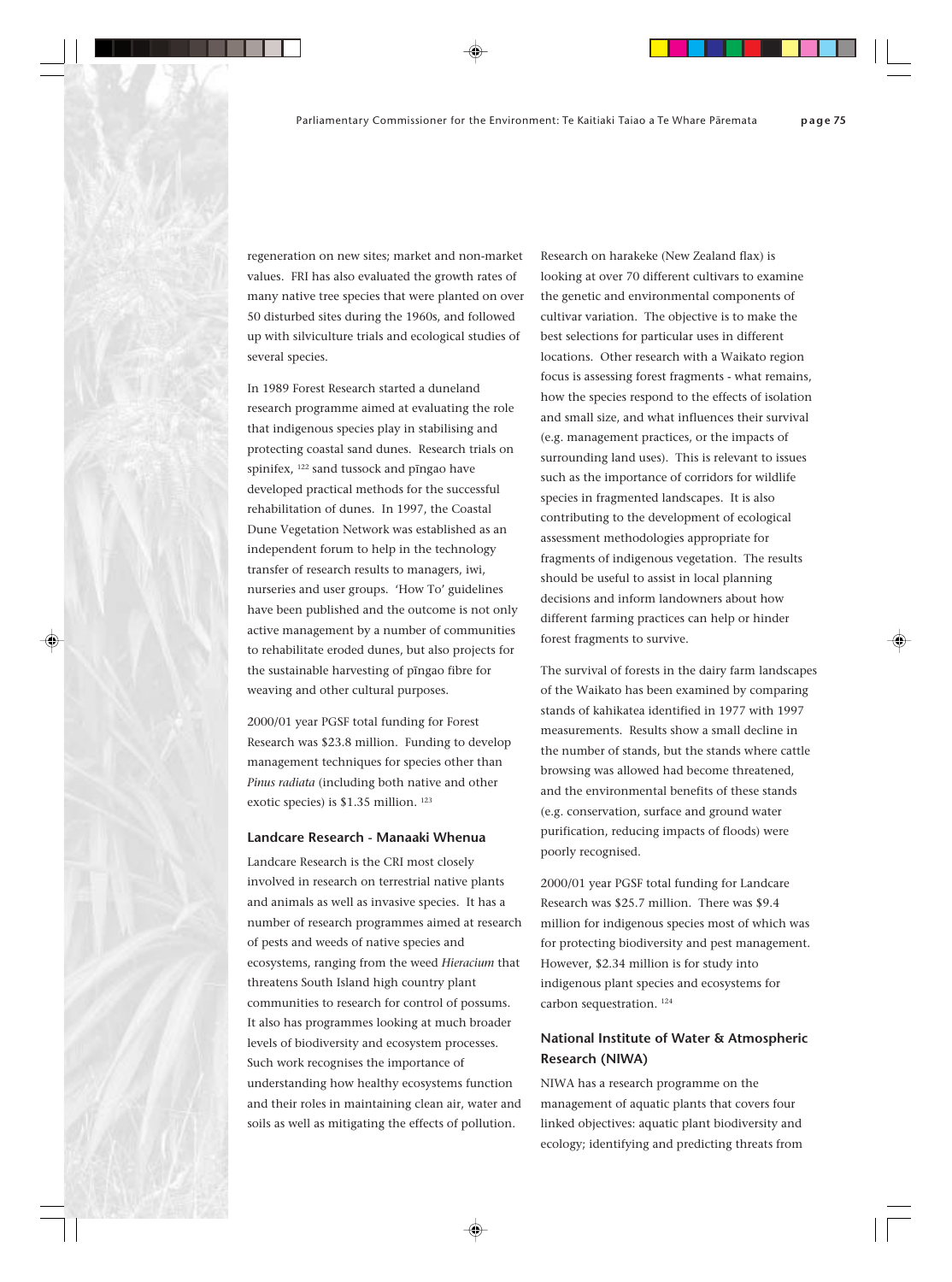invasive weed species; restoration of freshwater ecosystems; and development of protection, mitigation and restoration strategies. Several parts of this programme involve native plants:

- identifying the characteristics of plant communities in freshwater ecosystems
- determining the barriers to restoring native plants in water bodies
- evaluating the risks to water bodies of invasive species and ways to control them
- identifying the conditions for restoring submerged native vegetation and using the results of the research in protection
- mitigation and restoration strategies developed by agencies such as regional councils and DOC.

Useful freshwater native plants that are good 'indicators' of lake health and of increases in sediment or nutrient levels will be identified. The results of this and similar research will be helpful for restoring degraded habitats and in better managing riparian areas. As the vital roles that native plants play - regulating runoff, helping with soil and water conservation and improving freshwater habitat for many native animal species - become better appreciated, interest in using them more widely for conservation and utilitarian reasons will increase.

## **AgResearch**

One of the three key areas for research promotes a healthy, safe environment. A project within that area is to develop cost effective technologies for using native plants to restore native biodiversity in degraded habitats. Also included is research on the ecology of native grasslands and their management to maintain biodiversity and integrate them with sustainable farm management systems.

2000/01 year PGSF total funding for Agresearch was \$57.5 million. Of this amount \$2.6 million is for pest management. The description of the work being undertaken recognises that there would be some benefits for indigenous flora and fauna species. 125

#### **Institute for Crop & Food Research**

There is a strong commercial focus to the work of this CRI. Its research extracts and identifies natural plant products such as bioactive compounds, pigments and essential oils from native and introduced plants. Another area of research is based on the expansion of New Zealand's live plant and floriculture exports using, in part, native plants that fetch high prices on international markets. Research is focused on the development of flowering, propagation and postharvest treatment for exported native plants.

## **Hort Research**

Other CRIs, such as HortResearch, have research programmes that focus on the use and improvement of imported species, such as poplars and willows, rather than native plants in connection with erosion control and other land use management.

## **Department of Conservation (DOC)**

DOC has management responsibilities for extensive public conservation lands, including the management of pests and weeds that threaten native species and ecosystems. To assist regional field managers and staff the department has an inhouse research capacity to investigate a wide range of management-related issues. This includes research into the ecology of a range of native plants and ecosystems, the effects on them of weed and animal pests, and measures that can be taken to reduce the impacts of pests and restore degraded habitats. This research effort extends from coastal situations, freshwater and forests to South Island high country environments. DOC also contracts CRIs to undertake research as required.

As a rule DOC does not distinguish between research and management expenditures.

There is an extensive range of publications available to the public from its research and advocacy programmes that deal with practical aspects of managing weeds and pests as well as the promotion and management of native plants.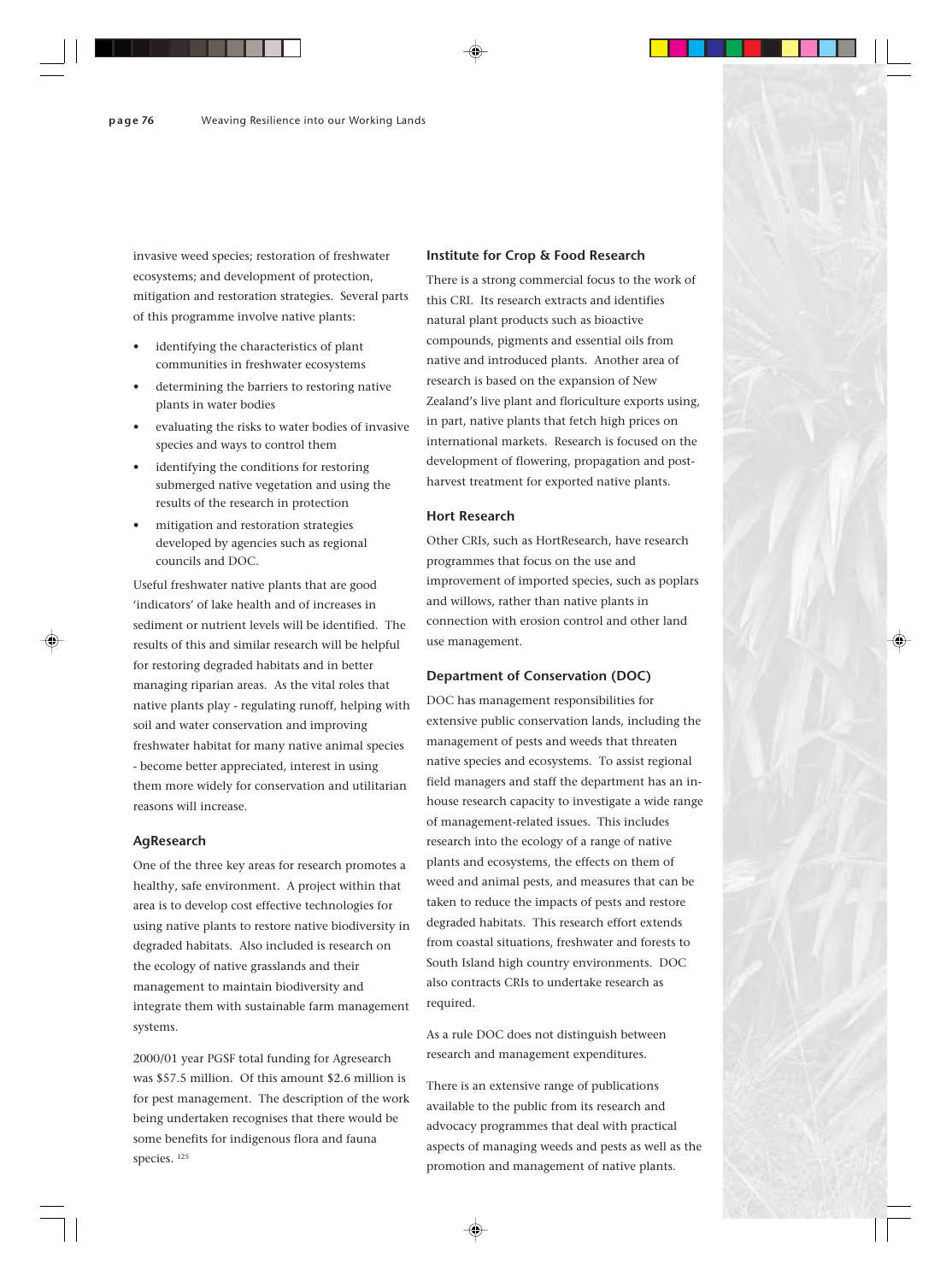Some of these assist private landowners interested in managing native plants on their land.

## **Regional councils**

Some councils contract for research to be undertaken relating to the conservation and management of native plants. This tends to have a strong management focus to meet the management responsibilities councils have under the RMA.

#### **University research**

The School of Forestry is located within the University of Canterbury and its courses and research are weighted to the use and management of introduced species. Some faculty pursue research interests into native plants and ecosystems. Research topics covered include: fragmentation and restoration ecology; conservation management; design of reserves; effectiveness of restoration plantings; indigenous forest ecology; and silviculture of indigenous species.

In the 2000/01 year PGSF provided \$179,000 for research at the Forestry School to assess the sustainability of Mäori-owned Indigenous Forests, so as to increase self-sufficiency and prosperity of Mäori. It is recognised that much of research also relates to forest owners in general through the improved performance of sustainable forest management in social, economic, and ecological terms. 126

In October 1999, a forum was held at the University of Waikato on "Native Trees for the Future". 127 It brought together researchers, managers and landowners concerned about the future of indigenous forest species and the tendencies to fund less and less research focused on indigenous tree species. The proceedings include papers on propagation, management of different species, ecology and management options and legal issues. The focus was not on utilising old-growth forests, but on the potential of plantation native trees in agricultural landscapes.

The PGSF has provided \$197,000 to a University of Waikato project that is researching Mäori sustainable development. While not specifically targeted at native plants it is intended to enhance Mäori social and economic development by assisting tribal authorities and their memberships to define their own resources and taonga, and plan for the sustainable use and development of those resources.<sup>128</sup>

The University of Lincoln is also active in the area of the ecologically sustainable use of native plants. It hosted a symposium in conjunction with the Ministry of Agriculture and Forestry and Landcare Research in January 2000 on Sustainable Management of Indigenous Forest. 129 The International Centre for Nature Conservation at Lincoln University is also active is this area organising workshops to facilitate debate on issues surrounding ecologically sustainable use of native plants.

In addition, Lincoln University has incorporated indigenous biodiversity into its demonstration organic farm project.

All Universities in New Zealand are actively involved in research on aspects of indigenous plant ecology. One of the most active is this area, however, is Otago University as it has specifically identified as an emerging area the need to undertake research on ecological, conservation and biodiversity issues. Over the last three years the university has won research funding of \$3.5 million. The scope of the work is broad, but does include research that assesses the patterns and processes in New Zealand plant communities; plant community and physiological ecology; and human impacts on soil and vegetation processes and patterns.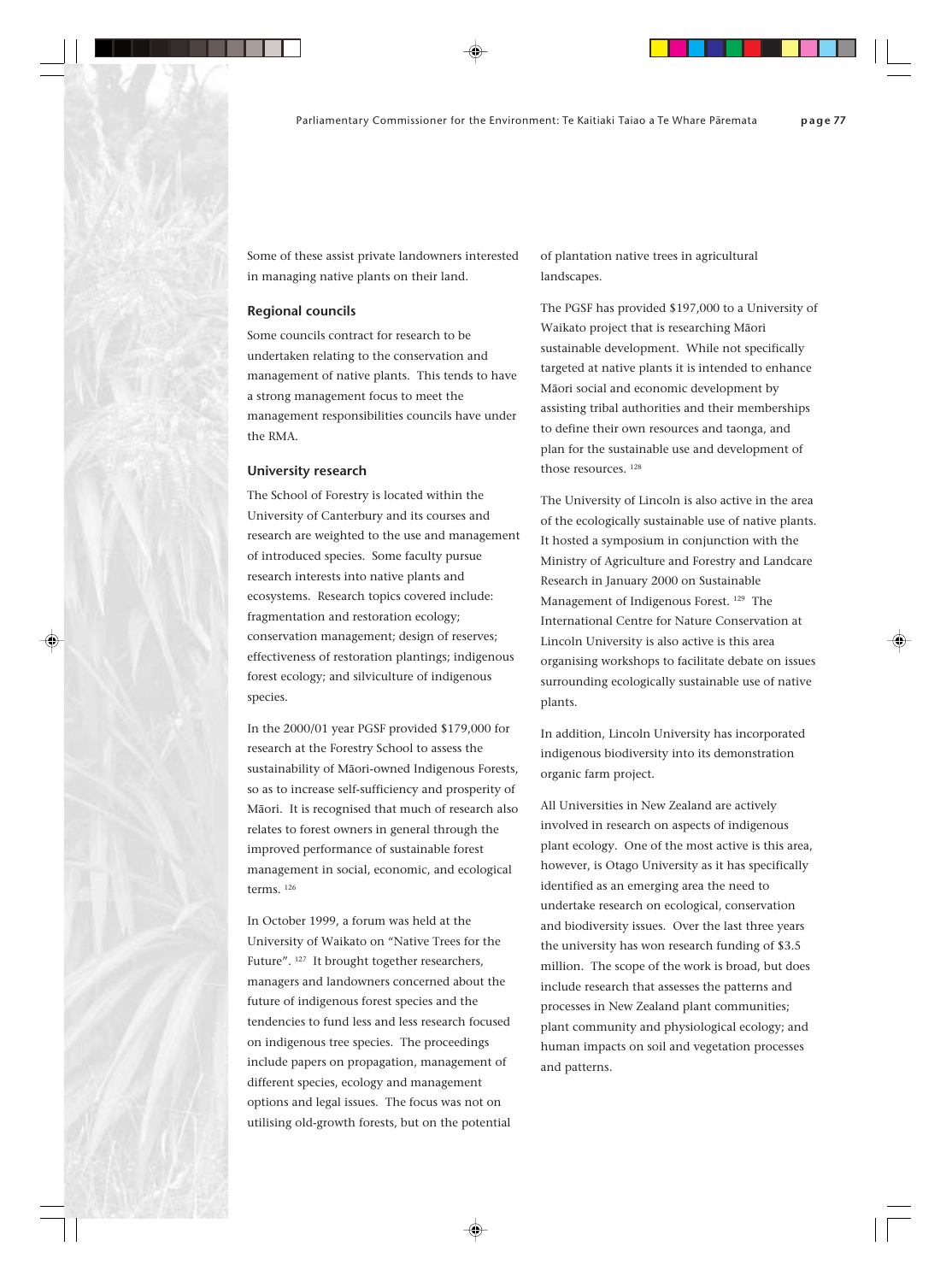## **5.16 Publicly funded conservation and sustainable land management organisations**

In New Zealand a number of organisations either entirely or mainly funded by the taxpayer are active in supporting the place of native plants on private land enhancing the conservation of indigenous species and habitats, and encouraging more sustainable land management.

These organisations can be described as either having a protection conservation focus, or working for conservation goals as part of broader sustainable management objectives over a range of land uses.

## **Conservation organisations**

## **Nature Heritage Fund**

The Nature Heritage Fund (NHF) is a contestable fund administered by an independent committee and serviced by the Department of Conservation. Originally called the Forest Heritage Fund, its focus was on indigenous forests, but in 1998 this scope was widened to include non-forest ecosystems. At present there are approximately 100,000 hectares under conservation management through the provisions of the fund. Landowners who wish to set aside areas for conservation can be supported through direct purchase, covenanting of land where the owner wishes to retain title, or by assisting with management costs.

Criteria developed by the fund as a basis for allocations are representativeness, sustainability, landscape integrity, and amenity and utility. 130

## **Nga Whenua Rahui**

Nga Whenua Rahui is also a contestable fund with a similar structure to the Nature Heritage Fund. The Nga Whenua Rahui committee is appointed by the Minister of Conservation and administers the fund, which is also serviced by the Department of Conservation. However, the kaupapa takes a different approach to the NHF with mechanisms that focus on Mäori landowners

retaining tino rangatiratanga. Agreements are subject to review, usually over a 25-year period.

At present there are about 112,000 hectares under Nga Whenua Rahui protection. There is a range of protection methods, including covenanting under a Nga Whenua Rahui kawenata. This allows for consideration of Mäori values in terms of spiritually and tikanga. Cultural use of these natural areas is blended with the acceptance of public access within the agreements.

Mäori reservations are another mechanism that can be used to protect places of cultural, historic or scenic interest in accordance with Part XVII of Te Ture Whenua Act 1993. This involves the setting aside of areas as Māori reservations.<sup>131</sup>

## **Queen Elizabeth II National Trust**

The National Trust is an independent trust established by the Queen Elizabeth the Second National Trust Act 1977, and administered by a board of directors. The objective of the Trust is to encourage and promote the provision, protection and enhancement of open space for the benefit and enjoyment of the people of New Zealand. 132 The objective is to be pursued without jeopardising the rights of ownership.

A Queen Elizabeth II National Trust Open Space Covenant is a legal agreement between the National Trust and a landowner to protect a special open space feature in perpetuity (or, occasionally, for a specified time). Landowners often initiate contact with the National Trust, as it is seen to be independent. The Trust's approach relies on landowners' goodwill and commitment for the ongoing care and management of the covenanted area over the longer term.

To date, over 1,400 Open Space Covenants covering in excess of 50,000 hectares have been registered. These covenants protect a variety of open space, including forest and forest remnants, wetlands, lakes, peat lakes, coastline, tussock grasslands, tracts of rural landscape, archaeological sites, and geological formations.<sup>133</sup>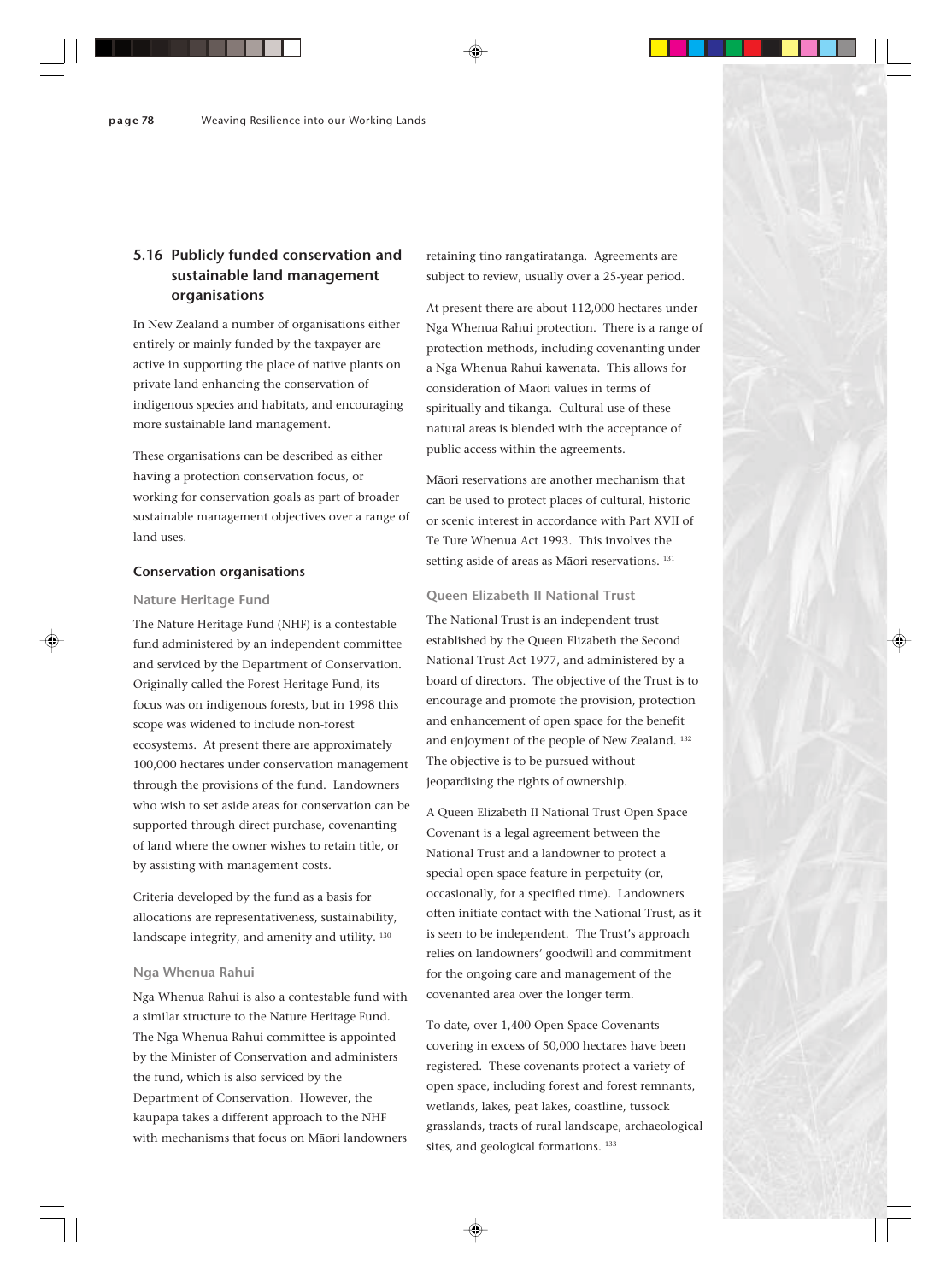## **Sustainable land management organisations**

## **New Zealand Landcare Trust**

The New Zealand Landcare Trust was established in 1996 to promote sustainable land management practices and help communities become more involved in land management issues. It is largely funded by central Government and is a component of its Sustainable Land Management Strategy. The funding level from Government is \$450,000 per year, and this commitment was confirmed in the 2001 Budget.

Landcare Trust also receives funding from private sources, including support announced in May 2001 by the Transpower - Landcare Trust Grants Programme.

The first priority of the trust is to inform the public about sustainable land management issues and practices and to promote, monitor and achieve improved land management performance in the community. The trust has no regulatory powers but operates as a facilitator for the initiatives of various landcare groups by providing help, information and technical advice. Landcare groups have been established in all regions, but their roles vary depending on local needs, which can include native plants on private land under more general concerns such as 'nature conservation', 'waterways protection', and 'revegetation and replanting'.

## **5.17 Private organisations**

This section gives a brief account of some of the private, often volunteer organisations that are actively involved at a national level in promoting the cause of native plants on private land. This can occur through:

- proactive liaison with key decision-makers in central and local government
- contributing to agencies' consultation rounds and to RMA consent processes
- providing information about the group's particular perspectives both on specific issues

and at broader policy levels.

In addition there are numerous community-based groups that are active at local levels with a wide range of initiatives for the propagation, planting and maintenance of native plants in habitats ranging from sand dunes and stream margins to hillsides and urban landscapes.

#### **Royal Forest and Bird Protection Society**

New Zealand's largest conservation society, Forest and Bird was formed in 1923 as the New Zealand Native Bird Protection Society (see section 5.3). From its beginnings the society has been involved in issues well beyond its core interests in the protection of native birds. The society's current objectives are to preserve and protect the indigenous flora and fauna and natural features and landscapes of New Zealand for their intrinsic worth and for the benefit of all people. The society and its many branch members have long taken an interest in the protection of native plants, advocating for their protection through the creation of national parks or other categories of protected areas. The society owns a number of forest reserves throughout the country where members actively control animal pests and weeds. Members are involved in restoration schemes and plant nurseries, such as the restoration and interpretation work, underway since 1985, at the Pauatahanui Reserve, a tidal marshland north of Wellington.134

## **Fish and Game New Zealand**

Fish and Game New Zealand is mandated under the CA to manage freshwater sports fishing and game bird hunting on behalf of anglers and hunters. One of its primary roles is conservation of habitat, specifically the places where sports fish (trout) and game birds (e.g. ducks, pheasant) live. The major interest is in protection of natural waterways and protection of wetlands. Fish and Game New Zealand operates through making submissions during planning processes under the RMA and through political and community advocacy. It gets directly involved with the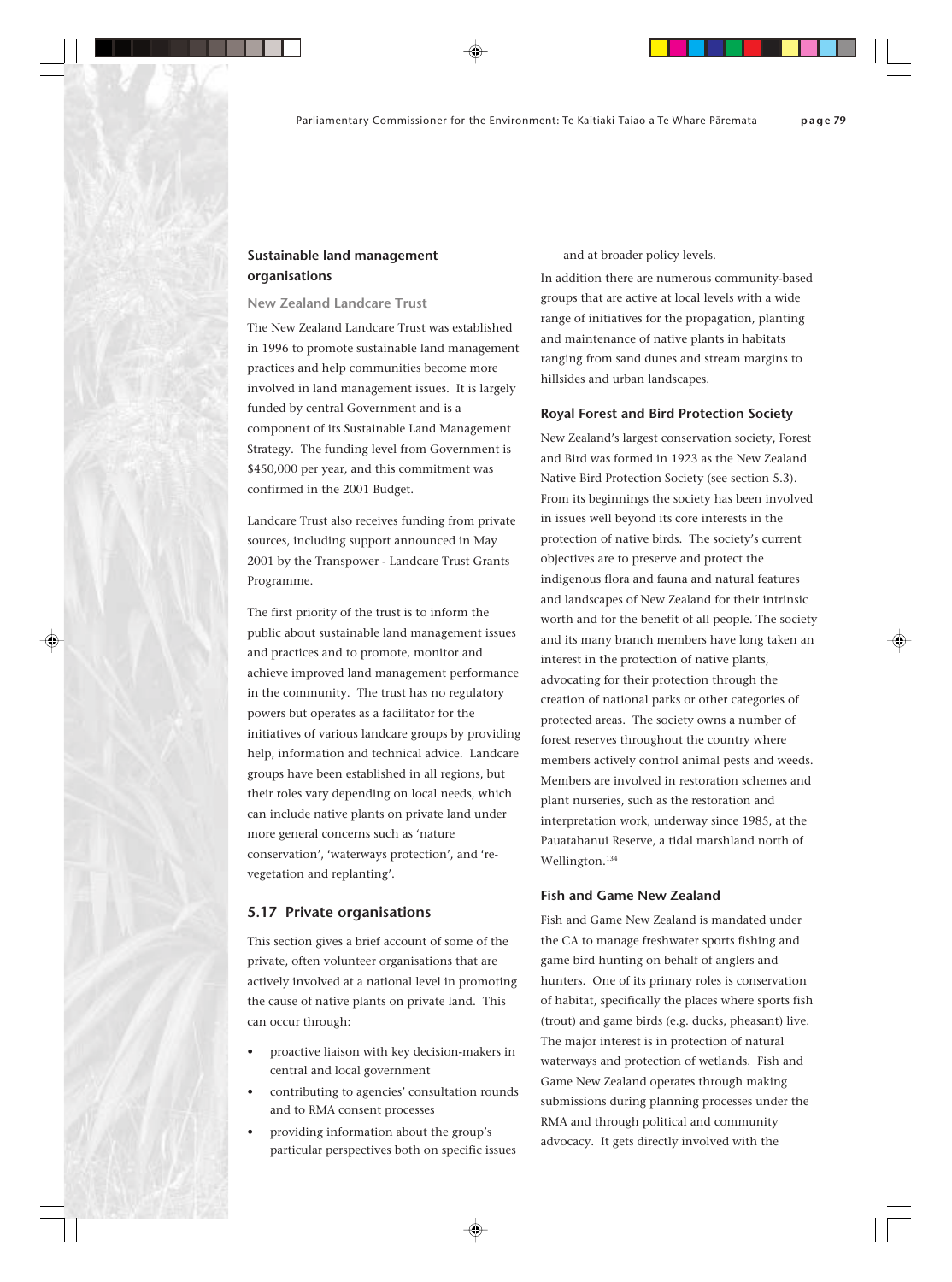purchase and management of wetlands and with assisting landowners to create, enhance and manage wetlands. Planting advice stresses the importance of using native plants if a natural wetland is the goal, although introduced plants also feature on 'suitable species' lists for purposes such as amenity and food.  $^{135}$ 

## **Ducks Unlimited New Zealand Inc.**

Ducks Unlimited New Zealand has similar interests to Fish and Game in ensuring there is quality habitat for New Zealand game birds. A membership-based society, it is dedicated to the conservation of New Zealand wetlands through: wetland restoration and development, conservation programmes for threatened waterfowl, and advocacy and education of wetland values. Ducks Unlimited has purchased a number of significant wetlands throughout the country and run campaigns aimed at increasing the numbers of the threatened native brown teal (pateke) and blue duck (whio). Tips are given on which native species to plant to encourage native birdlife in general as well as game birds. Both Ducks Unlimited and Fish and Game New Zealand have a national structure and regional field staff.<sup>136</sup>

## **New Zealand Native Forest Restoration Trust**

The trust was founded in 1980 as an outcome of the 'tree top protests' that ended the logging of podocarps in Pureora Forest. The objects of the trust are to encourage and undertake the restoration of degraded or destroyed New Zealand indigenous habitats and plant communities. The trustees have raised money and purchased for restoration over 4,000 ha, all of which is now under covenant. The trust has been particularly active in Northland where purchases adjacent to the Waipoua Forest and extensive replanting aim to improve the integrity of the forest ecosystem and provide links between separate areas of forest. Purchase, followed by active restoration work, has also occurred in the King Country, around the Waitomo Caves, the Wairarapa and in a number

of other areas. The Trust works with the Royal Forest and Bird Protection Society, DOC, the Queen Elizabeth the Second National Trust and other conservation organisations.137

## **NZ Farm Forestry Association**

Formed in 1957, the NZFFA has over 4,000 members throughout New Zealand in over 30 branches. Their focus is strongly oriented towards the planting and management of exotic timber species, but the association does have an indigenous forest section. This section of NZFFA promotes indigenous forestry (including timber production), and the "ecologically sustainable management of indigenous forests so that they retain their unique characteristics for the benefit of future generations". Members share information and experience on the management of native plants and many are actively involved in planting programmes with native species for conservation, amenity or long-term use objectives.138

## **New Zealand Institute of Forestry** <sup>139</sup>

Founded in 1927, the New Zealand Institute of Forestry has as members people who are currently studying, working in, or have an interest in forestry. There were around 800 members (in five categories) in 2000, representing disciplines such as economics, law, engineering and resource management as well as forestry. From 1996 full members of NZIF wishing to provide forestry consulting services to the public could become registered forestry consultants and obtain an annual practising certificate. The institute enables members to exchange ideas and information on forest management, utilisation, research and consulting. While its focus is largely on exotic timber species, the growth in farm forestry is increasing landowner interest in the use and management of native species.

The institute has developed an indigenous forest policy which states that it believes that New Zealand's indigenous forests have important ecological, cultural, production and scientific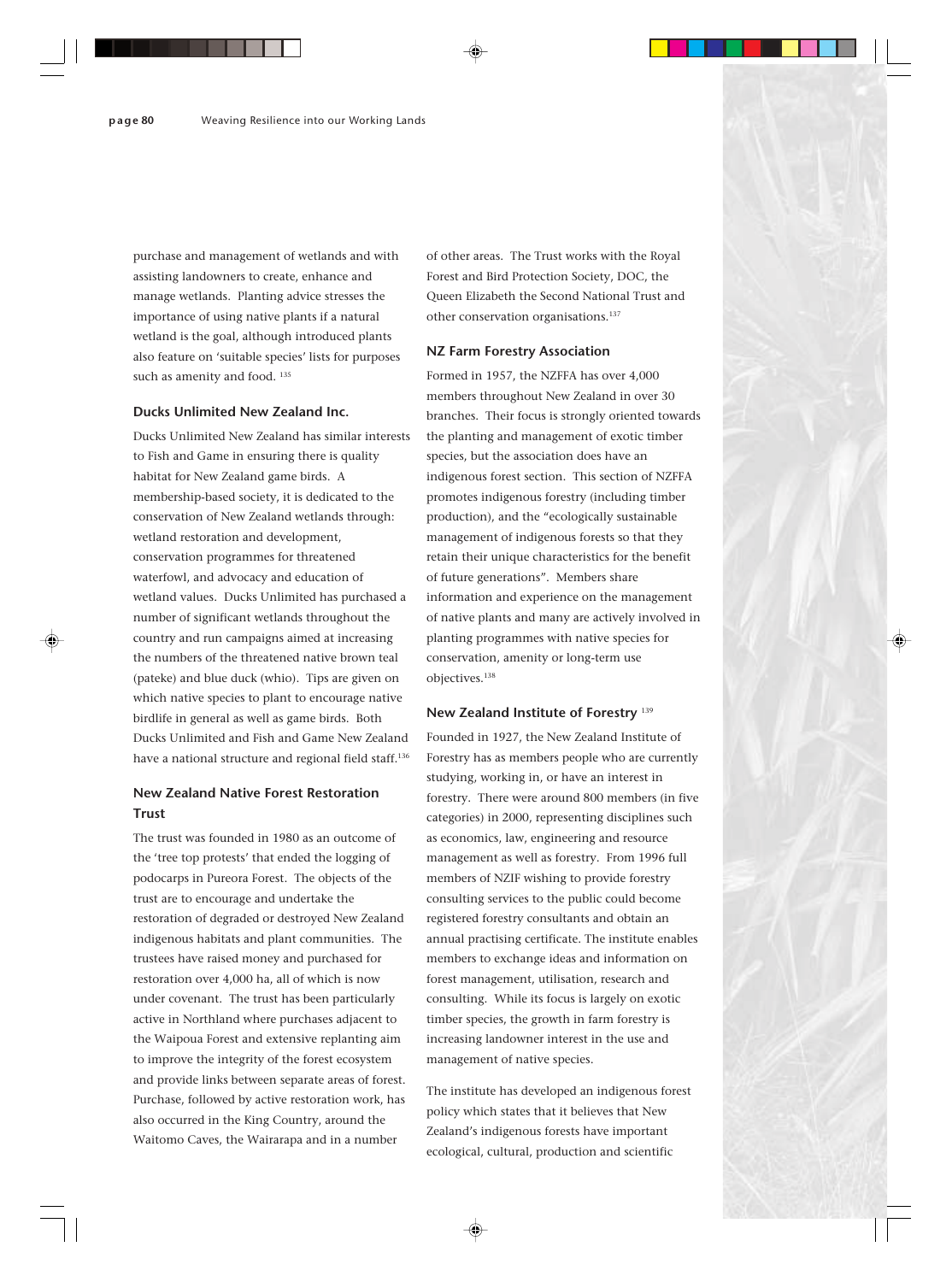values that contribute to the economic and social well-being of the nation. The policy also states that the institute advocates and supports a range of goals. The first of these is:

*a forest ecosystem management approach to manage New Zealand's indigenous forests sustainably and, in particular, to sustain forest productivity, health, biodiversity, soil quality, water quality, natural landscapes, and the full range of natural forest ecological processes* <sup>140</sup>

## **New Zealand Ecological Society**

The New Zealand Ecological Society was formed in 1951 to promote the study of ecology and the application of ecological knowledge in all its aspects. The society attempts to encourage ecological research, increase awareness and understanding of ecological principles, promote sound ecological planning and management of the natural and human environment and promote high standards both within the profession of ecology by those practising it, and by those bodies employing ecologists.

Activities include an annual conference, a biannual publication of a scientific journal, New Zealand Journal of Ecology, a regular newsletter, with one objective of fostering debate on current ecological issues in New Zealand and also the provision of special purpose publications.<sup>141</sup>

## **5.18 Corporate involvement with native plants on private land**

#### **Corporate landowners**

Forestry corporations own a significant proportion of land in pine plantations that also include remnants of indigenous vegetation. In 1999 corporations owned 47% (805,000 ha) of planted production forests. A further 44% (770,000 ha) were privately owned (including privately owned companies, partnerships, trusts and Mäori trusts).142 There is also a corporate presence in farming activities and this seems to be especially true for larger sized properties.

There is a perception that there is an increasing corporate ownership of farms. The concern expressed in discussions for this project was that corporate landowners are less likely to have a commitment to the protection of native plant remnants on the lands they manage. This view is based on the perception that corporate farms, being answerable to shareholders, are managed principally to maximise profit. Therefore, the managers of these farms will have only a limited ability to make decisions that trade-off those activities that provide an economic return for those that provide other sorts of benefits, such as conservation and amenity values. There was also a perception that the corporate farming model is not conducive to the development of a stewardship ethic, unlike the intergenerational family farm model.

#### **Corporate conservation efforts**

Some corporations have initiated and sponsored projects for the benefits of native plants in the landscape.

Project Crimson, established by NZ Forest Products (now Carter Holt Harvey) in 1989, is one such scheme that has been taken up by the broader community. Initially focusing its efforts on pohutukawa restoration in the North, the Project Crimson Trust extended its work in 1996 to include the three species of New Zealand tree rätä. The trust is involved with a range of communitybased projects, including conserving existing stands, research, advocacy, plant nurseries, and restoration plantings. Over the last ten years the trust has established 200,000 pohutukawa trees.

Another organisation is the recently founded New Zealand National Parks and Conservation Foundation, an independent charitable trust. It was established to promote and support the conservation and protection of New Zealand's unique natural heritage.

The foundation's current aim is to build an endowment to fund \$2 million over the next three years using corporate and private support. From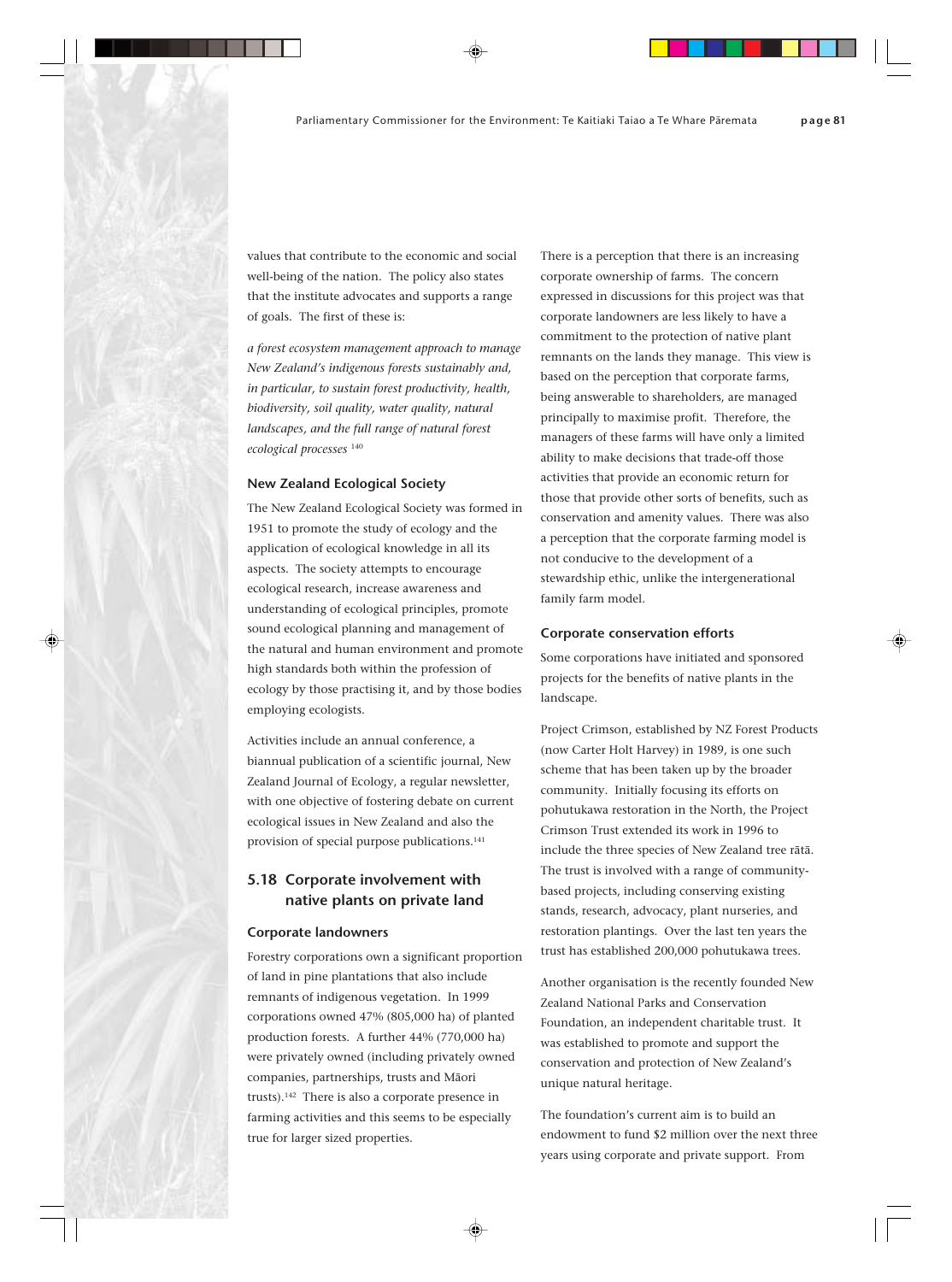this fund, grants will be made to a range of conservation projects, particularly those supporting projects in and around national parks.143

## **New Zealand Forest Accord**

In 1991, the New Zealand Forest Owners' Association (representing a number of the major forestry companies), the New Zealand Timber Industry Federation, the New Zealand Farm Forestry Association and the New Zealand Wood Panels Manufacturers' Association signed an agreement with a number of environmental organisations. 144

This agreement was the 'New Zealand Forest Accord' and it had a range of objectives intended to protect naturally occurring areas of native plants within land owned or managed by the companies.

The accord defines naturally occurring indigenous vegetation to include:

- any emerging area of tree species of 5 hectares or greater
- any area between 1 and 5 hectares where the native vegetation has an average canopy height of at least six metres
- any area recommended for protection under the Protected Natural Area Programme, or classified as a Site of Special Wildlife Interest or would qualify as a Recommended Area for Protection.

The accord does recognise that production management and the harvesting of naturally occurring indigenous forest can occur, but this can only happen where such an activity is conducted on a sustainable basis taking account of the rate and method of extraction. The forest ecosystem in the area must be maintained in perpetuity.

The accord did not apply to those forests referred to under the West Coast Accord and the transitional arrangements in Southland. 145

## **The Principles of Commercial Plantation Forest Management in New Zealand**

The Principles of Commercial Plantation Forest Management in New Zealand are an attempt to build on the Forest Accord. The principles are an agreement made in 1995 between the New Zealand Forest Owners Association and New Zealand Farm Forestry Association and the Royal Forest and Bird Protection Society, World Wide Fund for Nature - New Zealand, Federated Mountain Clubs and the Maruia Society (now the Ecologic Foundation).

The agreement attempts to address some of the environmental concerns with respect to issues relating to the management of plantation forestry. The objective of the agreement is:

*To promote understanding between the signatory parties with a view to New Zealand achieving environmental excellence in plantation forest management and participating as an effective advocate internationally for the sustainable management of plantation forests and the protection, preservation, and sustainable management of natural forests. These principles are complementary to the New Zealand Forest Accord. (August 1991)*

In the agreement consideration is made of the impact of plantation management on:

- threatened wildlife habitat within plantation forests
- indigenous biodiversity in plantation forests
- prevention of the spread of exotic wildings species
- water, soil and ecosystem values
- risks associated with the use of agrichemicals, biological controls and pests
- social factors such as public access, tenure and rights use, landscape values and community consultation.

During discussions for this paper some concerns have been raised about the Forest Accord and the Principles of Commercial Plantation Management In New Zealand. These concerns include: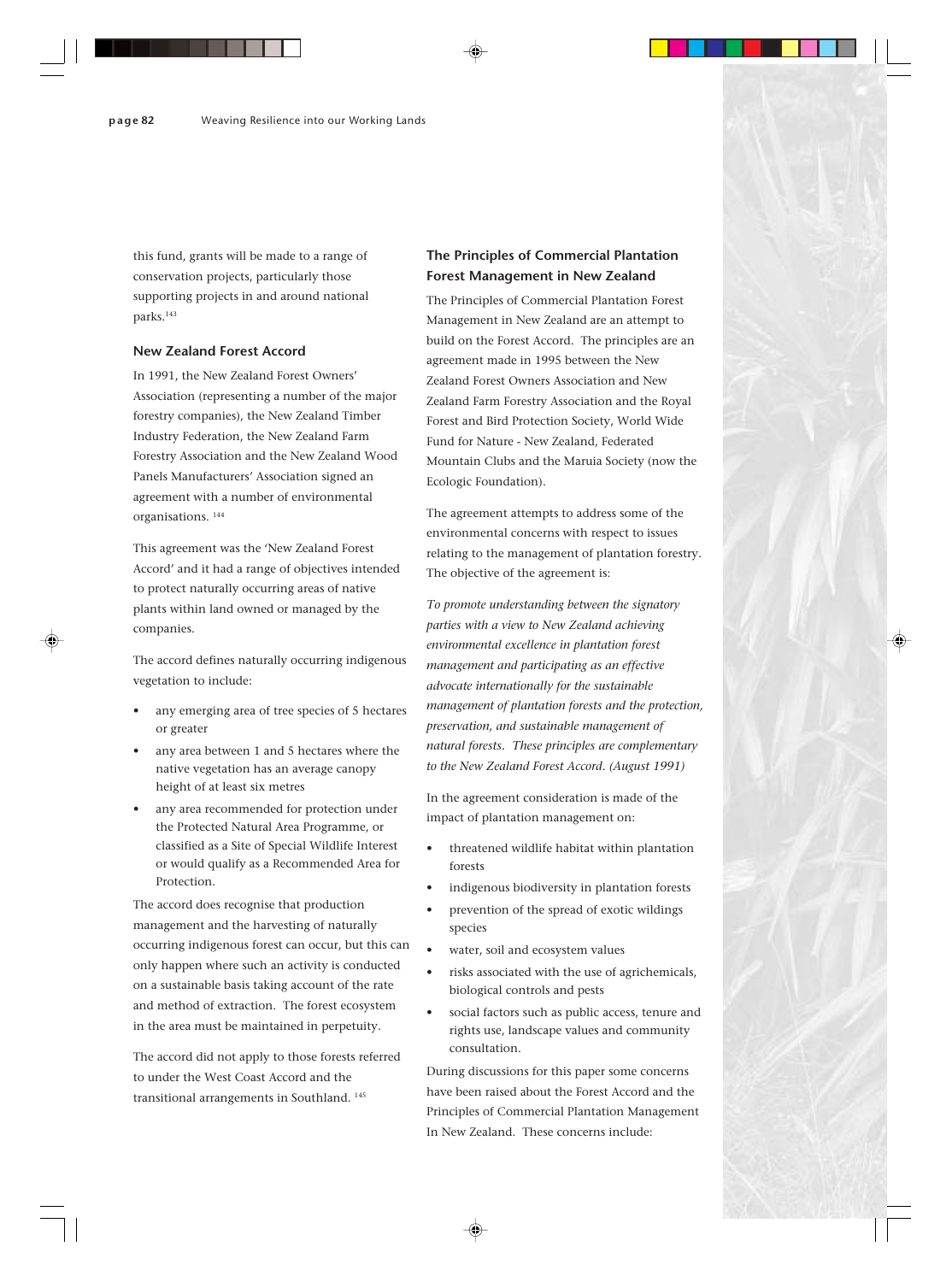- the number of major forestry companies that have entered New Zealand and that are not bound by the accord
- that while the companies are required under the principles agreement to undertake restoration of natural areas many of these are often not well maintained
- that the companies have sold lands including natural areas in them to non-signatory third parties
- that there is inadequate recognition of the provision in the accord that allows for the sustainable management of natural areas for production by some of the environmental group signatories.146
- DEST 1993
- MAC 2000, p 21.
- MFE and DOC 2000.
- MFF 2000.
- <sup>5</sup> Stephens 1999.
- MAC 2000, p 31.
- MAC 2000, p 21.
- MAC 2000, p 31.
- Norton and Roper-Lindsay 1999.
- $10$  ibid.
- <sup>11</sup> Shepard 1969 & Park 1995.
- <sup>12</sup> MFE 1997, p 9.30.
- <sup>13</sup> Dunlap 1999.
- <sup>14</sup> Thom 1987.
- <sup>15</sup> Roche 1987.
- <sup>16</sup> MFE 1997, p 8.31.
- <sup>17</sup> MFE 1997, p 8.6.
- <sup>18</sup> NZCA 1997, p 113.
- <sup>19</sup> Roche 1987.
- <sup>20</sup> Thom 1997, p 120.
- <sup>21</sup> Thom 1987, p 126.
- <sup>22</sup> Roche 1987, p 17.
- <sup>23</sup> NZCA 1997, p 115.
- This is consistent with the definition of 'conservation' in the Conservation Act 1987. The Act defines conservation as meaning "the preservation and protection of natural and historic resources for the purpose of maintaining their intrinsic values, providing for their appreciation and recreational enjoyment by the public, and safeguarding the options of future generations".
- Leist and Holland 2000.
- <sup>26</sup> WCED 1987, p 8.
- $27$  ibid p 8.
- Leist and Holland 2000.
- AtKisson 1999, p 145.
- Hamilton et al. 1998, p 96.
- <sup>31</sup> AtKisson 1999, p 9.
- <sup>32</sup> United Nations International Covenant on Economic, Social and Cultural Rights and United Nations International Covenant on Civil and Political Rights.
- Holling 1995, p 9.
- Holling 1995, p 6.
- Allen 1999
- Begon et al. 1996.
- <sup>37</sup> Reducing complex issues or scientific problems to their basic component parts; the expectation that a system can be understood in terms of its isolated parts (Concise Oxford Dictionary).
- Holling 1995, p 13.
- Holling 1995, p 9.
- <sup>40</sup> O'Connor 1998, p 17.
- Orbell 1985, p 167.
- Barlow 1991, p 148.
- <sup>43</sup> Manatu Mäori 1991, pp 2-3.
- NZCA 1997, p 92.
- <sup>45</sup> Waitangi Tribunal 1993, p 18 (quoting the NZ Mäori Council 1983, from Kaupapa: Te Wahanga Tuatahi).
- NZCA 1997, p 88 (quoting Margaret Mutu 1994, from The use and meaning of Mäori words borrowed into English for discussing Resource Management and Conservation in Aotearoa/New Zealand).
- <sup>47</sup> Waitangi Tribunal 1983.
- Swidden garden a gardening method that uses slash and burn techniques to clear the land.
- Park 1995, p 47.
- NZCA 1997, p 94.
- <sup>51</sup> Jacob Haronga FOMA, pers comm.
- McGowan 1999.
- Interview with Te Taru White, Māori Forestry Association, NZ Forest Industries 29(4), April 1998, p 11.
- ibid p 11.
- ibid p 12.
- <sup>56</sup> PCE 1998, pp 16-26.
- <sup>57</sup> *Paihia and District Citizens Assn Inc v Northland Regional Council* (unreported, Environment Court A77/95, 10 August 1995, Judge Sheppard), 10/8/95.
- <sup>58</sup> Contemporary press item quoted in Murray Parsons' Introduction to the Biodiversity Ethics Symposium, Lincoln University, July 1996.
- McGowan 1999.
- Kel Sanderson, Director, Business and Economic Research Limited, Wellington, 2001, pers comm.
- See section 5.16 for a description of the functions these organisations.
- <sup>62</sup> MAF 2000.
- Tim Thorpe, Forestry Consultant, 2001, pers comm.
- **FSC 2001.**
- Landcare Research Manaaki Whenua 2001.
- Livesey 1999 and Merrifield 1996.
- Ricker kauri young kauri.
- Roger MacGibbon, Environmental Consultant, Managing Director, Natural Logic Limited, Taupo, 2001 pers comm.
- Bergin 1999.
- <sup>70</sup> Barton 1999.
- <sup>71</sup> Stephenson 1999.
- <sup>72</sup> Horgan 1999.
- <sup>73</sup> Wallingford 2001.
- Don Bell, Vice President of the New Zealand Beekeepers Association (Inc), Sheffield, New Zealand, 2001, pers comm.
- David Given, Manager, International Centre for Nature Conservation, Lincoln University, New Zealand, 2001, pers comm.
- MAC 2000, p 56.
- This section is indebted to a report by Philip A Joseph, commissioned by the Ministry for the Environment; Property Rights and Environmental Regulation under the Resource Management Act 1991, December 1999.
- <sup>78</sup> Williams 1997, p 9.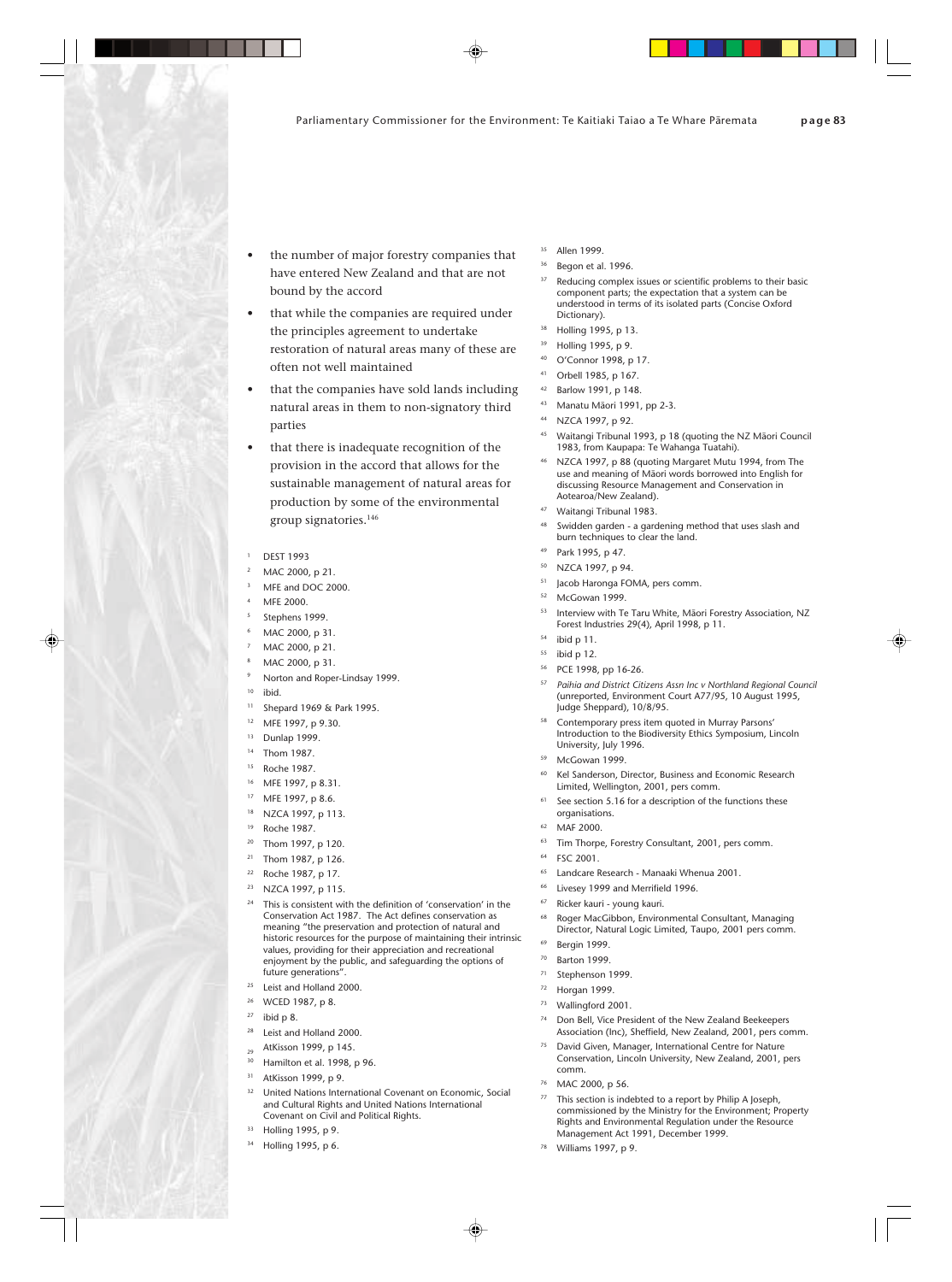- ibid p 10.
- This principle can be traced back to statutes of the English Parliament dating from the early 15th century and is believed to have its origins in the Magna Carta 1215, although the Magna Carta does not explicitly mention compensation. See Joseph 1999, p 10-11.
- Memon 1993.
- Scott 1996
- **Memon 1993**
- ihid.
- Environment Act 1986 s31(a) (e).
- Conservation Act s6(a), (b) and (f).
- ihid s2.
- Intrinsic values are not defined in the Conservation Act; however the Resource Management Act defines them as: *in relation to ecosystems, means those aspects of ecosystems and their constituent parts which have value in their own right, including:*
	- *(a) Their biological and genetic diversity*
	- *(b) The essential characteristics that determine an ecosystem's integrity, form, functioning, and resilience.*
- Memon 1993.
- There is also provision for Māori customary use and the New Zealand Conservation Authority is currently working on this issue, NZCA 1997.
- Native Plants Protection Act 1934 (NPPA) s4(1) with certain exceptions e.g. reasonable quantities taken for scientific research.
- <sup>92</sup> Specified by Warrant of the Governor General, 17 April 1935.
- 93 Native Plants Protection Act 1934 s8.
- $94$  FA s67D(i)(b)(iii) and (vi) and s67D(3).
- <sup>95</sup> FA s67M (2)(a).
- <sup>96</sup> Ministry of Forestry 1997, FA s67M(3).
- <sup>97</sup> ibid, FA s67N and 2nd Schedule clause  $10(2)(a)$ .
- <sup>98</sup> FA 67F(2).
- **FA s67V.**
- Information in the document brought up to date by personal communication with MAF officials.
- 101 Primary Production Committee 2000.
- 102 The South Island Landless Natives Act 1906 was repealed by the Native Lands Act 1909, before all of the grants were implemented, and further implementation was barred. Ngai Tahu Deed of Settlement s15D 1997.
- <sup>103</sup> Hansard, 11 March 1993.
- **Minister of Conservation v Southland District Council** (Unreported, Environment Court A039/01, 19 April 2001, Sheppard J).
- <sup>105</sup> See < http://www.mpci.org/meetings/future/broch\_e.html#2>
- <sup>106</sup> See < http://www.mpci.org/meetings/future/broch\_e.html#4>
- <sup>107</sup> Section 5. Purpose-
	- (1) The purpose of this Act is to promote the sustainable management of natural and physical resources.
	- (2) In this Act "sustainable management" means managing the use, development and protection of natural and physical resources in a way, or at a rate, which enables peoples and communities to provide for their social and economic and cultural well being and for their health and safety while-
		- (a) Sustaining the potential of natural and physical resources (excluding minerals) to meet the reasonably foreseeable needs of future generations
		- (b)Safeguarding the life-supporting capacity of air, water, soil, and ecosystems
		- (c) Avoiding, remedying or mitigating any adverse effects of activities on the environment.
- <sup>108</sup> NZ Rail Ltd v Marlborough District Council [1994] NZRMA 70, 85.
- <sup>109</sup> See for example *Waitakere Ranges Protection Society Inc v Waitakere City Council* (Unreported, Environment Court A89/ 00, 19 July 2000, Whiting J), paragraphs [54] to [72].
- <sup>110</sup> *Environmental Defence Society v Mangonui County Council* [1989] 3 NZLR 257, 262 [EDS]. This case considered section 3(1)(c) of the Town and Country Planning Act 1977 (TCPA) which, slightly modified, became RMA s6(a).
- <sup>111</sup> See for example Waitakere (endnote 109).
- <sup>112</sup> *Wakatipu Environmental Society Inc v Queenstown Lakes District Council* [2000] NZRMA 59,82.
- <sup>113</sup> *Waitakere Ranges Protection Society Inc v Waitakere City Council* (Unreported, Environment Court A89/00, 19 July 2000, Whiting J) paragraph [53].
- <sup>114</sup> See *Nugent Consultants Ltd v Auckland City Council* [1996] NZRMA 481.
- <sup>115</sup> RMA s32(1)(a)(ii).
- <sup>116</sup> DOC 1999.
- $117$  ibid.
- Article by David Norton entitled Coast fears private land grab, The Press, 11 June 2001.
- RMA  $s30(1)(a)$  and (c).
- Regional Pest Management Strategies s71 Biosecurity Act 1993.
- 121 RMA Amendment Bill 1999 clauses 10A and 10B.
- <sup>122</sup> Spinifex coastal dune plant, *Spinifex sericeus*
- 123 Foundation for Research, Science and Technology, 2001.
- $124$  ibid.
- <sup>125</sup> ibid.
- <sup>126</sup> ibid.
- <sup>127</sup> Silvester and McGowan 1999.
- 128 Foundation for Research, Science and Technology 2001.
- <sup>129</sup> Stewart et al. 2000.
- <sup>130</sup> www.doc.govt.nz/commu/priv/fhf.htm
- <sup>131</sup> www.doc.govt.nz/commu/priv/ngawhen.htm
- <sup>132</sup> Queen Elizabeth the Second National Trust Act 1977.
- <sup>133</sup> www.nationaltrust.org.nz/about/index.html
- <sup>134</sup> www.forest-bird.org.nz/index.asp
- <sup>135</sup> www.fishandgame.org.nz/
- <sup>136</sup> www.ducks.org/conservation/newzealand.asp
- <sup>137</sup> www.geocities.com/RainForest/6581/
- <sup>138</sup> www.nzffa.org.nz/main.html
- <sup>139</sup> www.fore.canterbury.ac.nz/nzif/home.html
- <sup>140</sup> www.fore.canterbury.ac.nz/nzif/indigens.htm, 9 June 2001.
- <sup>141</sup> www.nzes.org.nz/
- <sup>142</sup> www.maf.govt.nz/MAFnet/publications/nefd99/ nefd9915.htm
- <sup>143</sup> www.nationalparks.org.nz/
- <sup>144</sup> The Royal Forest and Bird Protection Society of New Zealand (Inc.) together with the following environmental or recreational organisations which collectively comprise the New Zealand Rainforest Coalition:
	- Environment & Conservation Organisations of N.Z. Inc.
	- Federated Mountain Clubs
	- Friends of the Earth
	- **Beech Action Committee**
	- Pacific Institute of Resource Management
	- World Wide Fund for Nature (N.Z.)
	- Japan Tropical Forest Action Network
	- Tropical Rainforests Action Group
	- and
	- Maruia Society.
- <sup>145</sup> http://homepages.caverock.net.nz/~bj/beech/other/ nzaccord.htm
- <sup>146</sup> http://nzfoa.nzforestry.co.nz/pfm\_principles.asp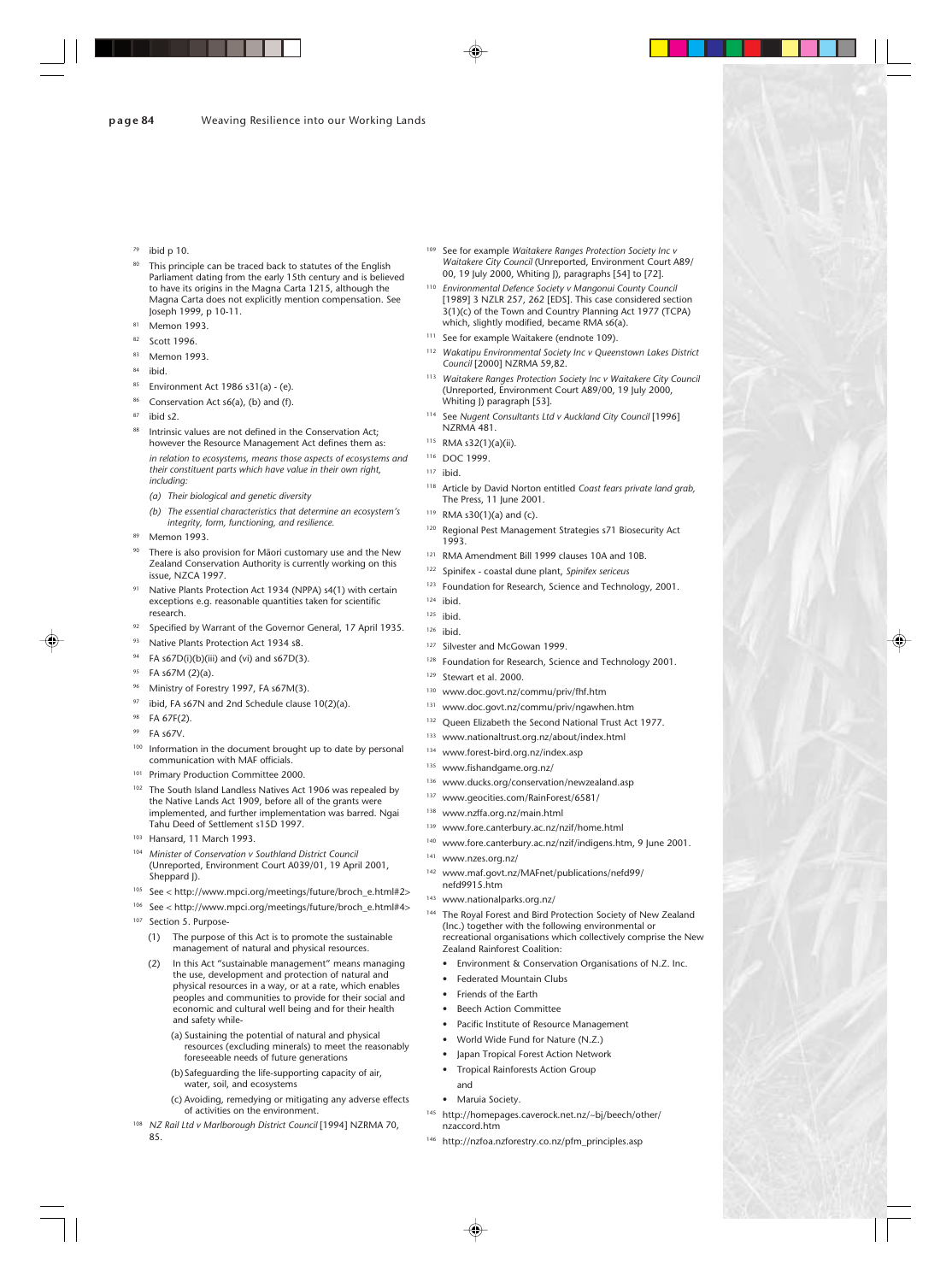# **Glossary - Nga Kupu Mäori**

| Aotearoa      | New Zealand                                                                |                   | mana whenua traditional status, rights and               |
|---------------|----------------------------------------------------------------------------|-------------------|----------------------------------------------------------|
| atua          | gods                                                                       |                   | responsibilities of hapū as residents in<br>their rohe   |
| hapū          | family or district groups,                                                 | marae             | local community and its meeting                          |
|               | communities                                                                |                   | places and buildings                                     |
| harakeke      | flax, used in weaving,                                                     | matauranga        | traditional knowledge                                    |
|               | Phormium tenax                                                             | mauri             | essential life force or distinctiveness                  |
| Hawaiki       | original Pacific homeland of Māori                                         |                   | that enables each thing to exist as<br>itself            |
| hui           | gatherings, discussions, meetings,                                         |                   |                                                          |
|               | usually on marae                                                           | pīngao            | coastal dune plant valued for                            |
| iwi           | tribal groups                                                              |                   | weaving, Desmoschoenus spiralis                          |
| kaitiaki      | iwi, hapū or whanau group with the                                         | rāhui             | protection of a place or resources by                    |
|               | responsibilities of kaitiakitanga                                          |                   | forbidding access or harvest                             |
| kaitiakitanga | the ongoing necessity for tangata                                          | rangatahi         | younger generations                                      |
|               | whenua to look after the taonga,<br>both physical and intangible, that are |                   | rangatiratanga the right of iwi, hapū and whanau         |
|               | their heritage                                                             |                   | to make their own decisions about                        |
| karakia       | prayer, incantation, expression of                                         |                   | things that concern them                                 |
|               | respect                                                                    | raranga           | weaving                                                  |
| kaumātua      | elder, decision-maker for the iwi or                                       | rohe              | geographical territory of an iwi or                      |
|               | hapū                                                                       |                   | hapū                                                     |
| kaupapa       | plan, strategy, tactics, methods,<br>fundamental principles                | rongoā            | plants traditionally used for<br>medicinal purposes      |
|               |                                                                            |                   |                                                          |
|               | kawanatanga government, the right of the Crown                             | runanga           | committee of senior decision-makers<br>of an iwi or hapū |
|               | under the Treaty of Waitangi to                                            |                   |                                                          |
|               | govern and make laws                                                       | tangata<br>whenua | people of the land, Māori people                         |
| kawenata      | covenant, mechanism established<br>under the Nga Whenua Rāhui              | taonga            | valued resources, assets, prized                         |
|               | programme                                                                  |                   | possessions both material and non-                       |
| kereru        | wood pigeon                                                                |                   | material                                                 |
| kōwhaiwhai    | painted scroll ornamentation                                               | tapu              | the particular sacredness of people,                     |
|               |                                                                            |                   | things and places for particular                         |
| kukupa        | wood pigeon                                                                |                   | reasons                                                  |
| mahinga kai   | places where food and other<br>resources are traditionally gathered,       |                   | te ao marama the world of light                          |
|               | and the gathering and management                                           | te reo            | the Māori language                                       |
|               | of those resources                                                         | Te waonui         | the great forests of Tāne                                |
| mana          | the status and authority of                                                | a Tāne            |                                                          |
|               | tangata whenua                                                             | tikanga           | customary correct ways of doing                          |
|               |                                                                            |                   | things                                                   |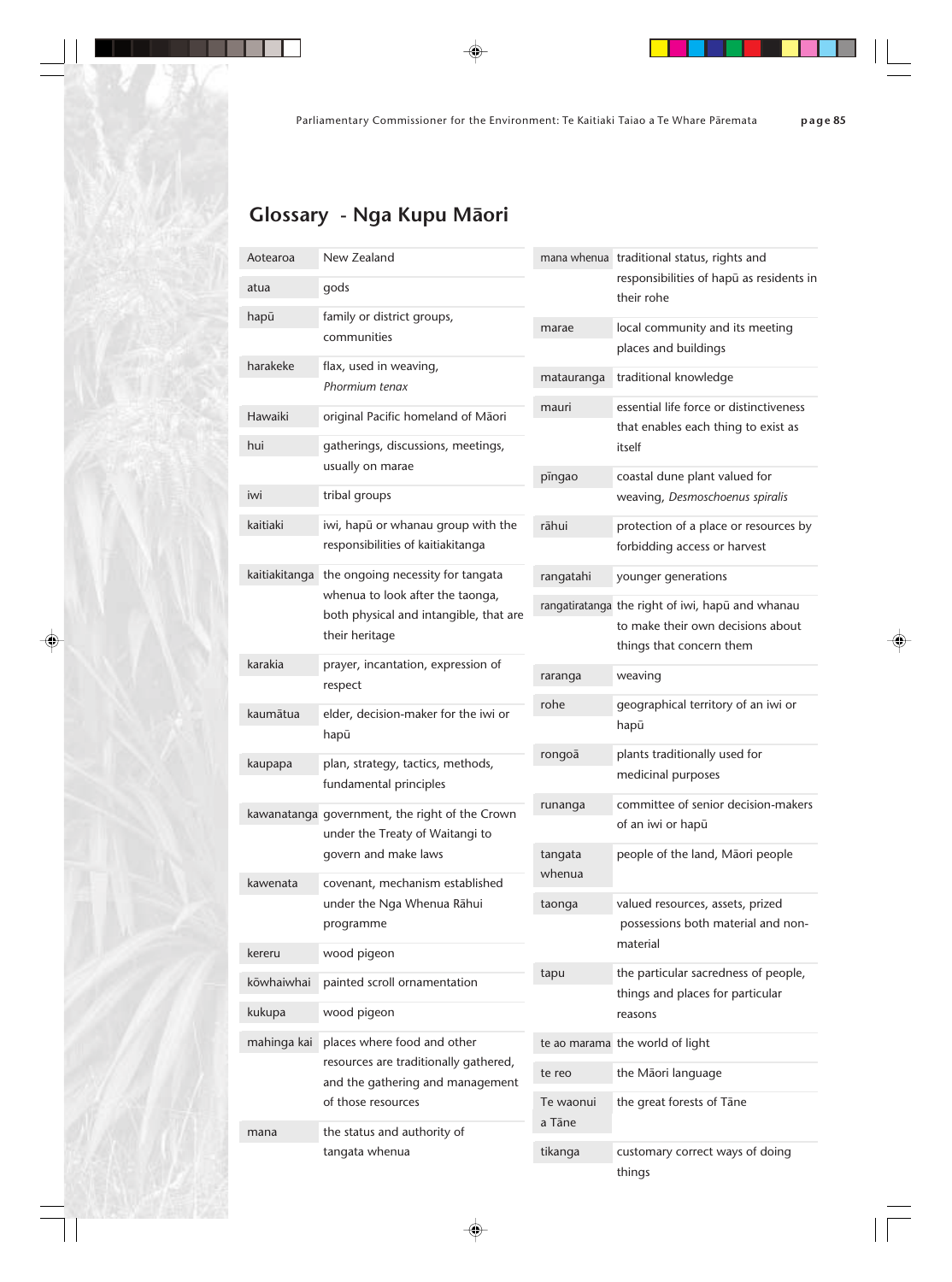## **Acronyms**

| tuku iho  | passed down from the ancestors                            |                          |
|-----------|-----------------------------------------------------------|--------------------------|
| wāhi tapu | special and sacred places                                 | (                        |
| waka      | canoe                                                     | $\overline{\phantom{a}}$ |
| wānanga   | place of education, university                            | I                        |
| whakapapa | genealogy, ancestry, identity with<br>place, hapū and iwi | I                        |
| whanau    | family groups                                             |                          |
|           | whanaungatanga relationship, kinship, bonds               | F                        |
| wharenui  | meeting house on the marae                                | ŀ                        |

| СA           | Conservation Act 1987                                              |  |
|--------------|--------------------------------------------------------------------|--|
| CBD          | Convention on Biological Diversity                                 |  |
| CRI          | Crown Research Institute                                           |  |
| <b>DOC</b>   | Department of Conservation                                         |  |
| <b>DEST</b>  | Commonwealth of Australia                                          |  |
|              | Department of the Environment,                                     |  |
|              | Sport and Territories                                              |  |
| ЕA           | Environment Act 1986                                               |  |
| EС           | <b>Environment Court</b>                                           |  |
| FA           | Forests Act 1949                                                   |  |
| FAA          | Forests Amendment Act 1993                                         |  |
| <b>FOMA</b>  | Federation of Māori Authorities                                    |  |
| FSC          | Forest Stewardship Council                                         |  |
| FRI          | Forest Research Institute                                          |  |
| ifu          | Indigenous Forestry Unit                                           |  |
| ITA          | Income Tax Act 1994                                                |  |
| KNE          | Key Native Ecosystem programme of<br>Wellington Regional Council   |  |
|              |                                                                    |  |
| MAC          | Ministerial Advisory Committee on<br>Biodiversity and Private Land |  |
| MFE          | Ministry for the Environment                                       |  |
| NGO          | Non Governmental Organisation                                      |  |
| NHF          | Nature Heritage Fund                                               |  |
| <b>NZCA</b>  | New Zealand Conservation Authority                                 |  |
| <b>PCE</b>   | Parliamentary Commissioner for the                                 |  |
|              | Environment                                                        |  |
| <b>PNAP</b>  | Protected Natural Area Programme                                   |  |
| RMA          | Resource Management Act 1991                                       |  |
| <b>SILNA</b> | South Island Landless Natives Act                                  |  |
|              | 1906 (repealed)                                                    |  |
| <b>SNA</b>   | Significant Natural Area                                           |  |
| SOE          | <b>State Owned Enterprise</b>                                      |  |
| <b>TLA</b>   | <b>Territorial Local Authority</b>                                 |  |
|              |                                                                    |  |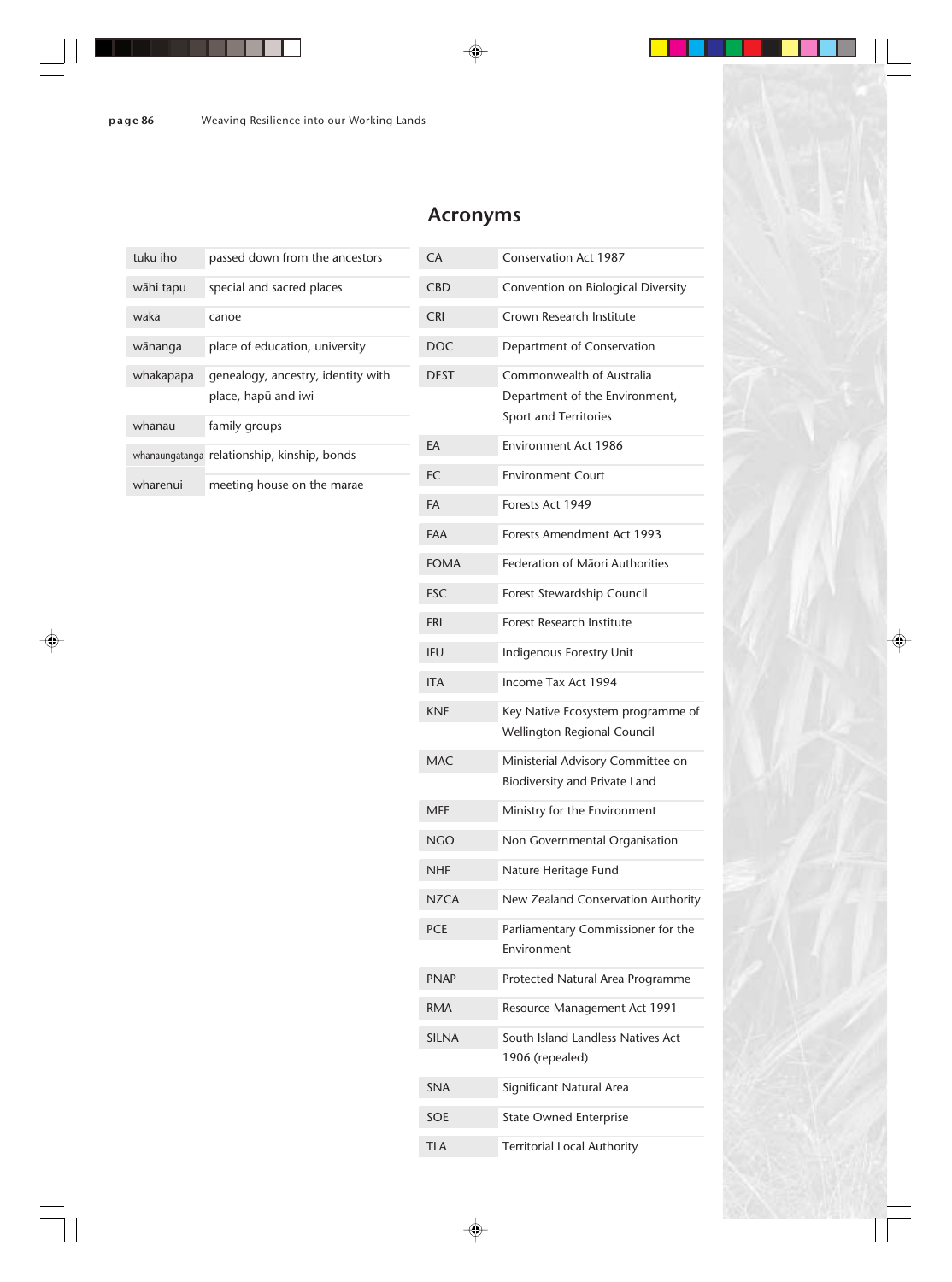## **References**

- Allen, R. 1999. Ecosystem resilience, in *Proceedings of the Manaaki Whenua Conference, Wellington, 21-23 April, 1999.* Landcare Research, Lincoln. www.landcare.cri.nz/conferences/ manaakiwhenua/papers/index.shtml?allened
- AtKisson, A. 2000. *Believing Cassandra: An optimist looks at a pessimist's world.* Scribe, Carlton North, Victoria, Australia.
- Barlow, C. 1991. *Tikanga Whakaaro: Key concepts in Mäori culture.* Oxford University Press, Auckland.
- Barton, I. 1999. The management of kauri for timber production, in W. Silvester and R. McGowan (eds.), *Native trees for the future: Proceedings of a forum held at the University of Waikato, 8-10 October 1999.* Centre of Continuing Education and the Department of Biological Sciences, University of Waikato, Hamilton.
- Begon, M., Harper, J.L. and Townsend, C.R. 1996. *Ecology: Individuals, populations and communities.* 3rd ed. Blackwell Science, Oxford, UK.
- Bergin, D. 1999. Growth and management of planted and regenerating stands of tötara (*Podocarpus totara*), in W. Silvester and R. McGowan (eds.), *Native trees for the future: Proceedings of a forum held at the University of Waikato, 8-10 October 1999.* Centre of Continuing Education and the Department of Biological Sciences, University of Waikato, Hamilton.
- Bührs, T. and Bartlett, R.V. 1993. *Environmental policy in New Zealand. The politics of clean and green?* Oxford University Press, Auckland.
- Buwalda, J. 1997. *'Clean-Green' and 'Focus Asia Variations on a knowledge-based future for New Zealand.* [National Business Review, Auckland. 21/11/97.] www.morst.govt.nz/foresight/ info.folders/articles/article7.html
- Department of Conservation. 1999. *Significant natural areas and Timberlands West Coast production forests.* Conservation Advisory Science Notes: 241. Wellington.
- Department of Conservation. 2001a. *Conservation on Private Land.* Wellington. www.doc.govt.nz/ commu/priv/priv.htm
- Department of Conservation. 2001b. *Statement of Intent 2001 2004.* Wellington.
- Department of Conservation. 2001c. *Conservation awareness: Working with the community, special Government funding for 2000/01.* Wellington.
- Department of Conservation and Ministry for the Environment. 2000. *The New Zealand biodiversity strategy. Our chance to turn the tide. Whakaköhukihukitia Te Tai Roroku Ki Te Tai Oranga.* Wellington.
- Department of the Environment, Sport and Territories (DEST). 1993. *Biodiversity and its value.* Canberra, Australia. www.environment.gov.au/bg/chm/publications/op1.html#2
- Drengson, A.R. and Taylor, D.M. (eds.) 1997. *Ecoforestry: The art and science of sustainable forest use.* New Society, Gabriola Island, BC, Canada.
- Dunlap, T.R. 1999. *Nature and the English diaspora: Environment and history in the United States, Canada, Australia, and New Zealand.* Cambridge University Press, Cambridge, UK.
- Environment Waikato. 1999. *Guide for applying significance criteria.* Regional Policy Statement. Hamilton.
- Forest Stewardship Council. 2001. *Forest Stewardship Council's homepage.* Oaxaca, Mexico. www.fscoax.org/index.html
- Foundation for Research, Science and Technology. 2001. *Foundation for Research, Science and Technology homepage*. Wellington. www.frst.govt.nz
- Hamilton, K., Atkinson, G., and Pearce, D.W. 1998. Measuring sustainable development: Progress on indicators, in D.W. Pearce (ed.), *Economics and the environment: Essays on ecological economics and sustainable development.* Edward Elgar, Cheltenham, UK.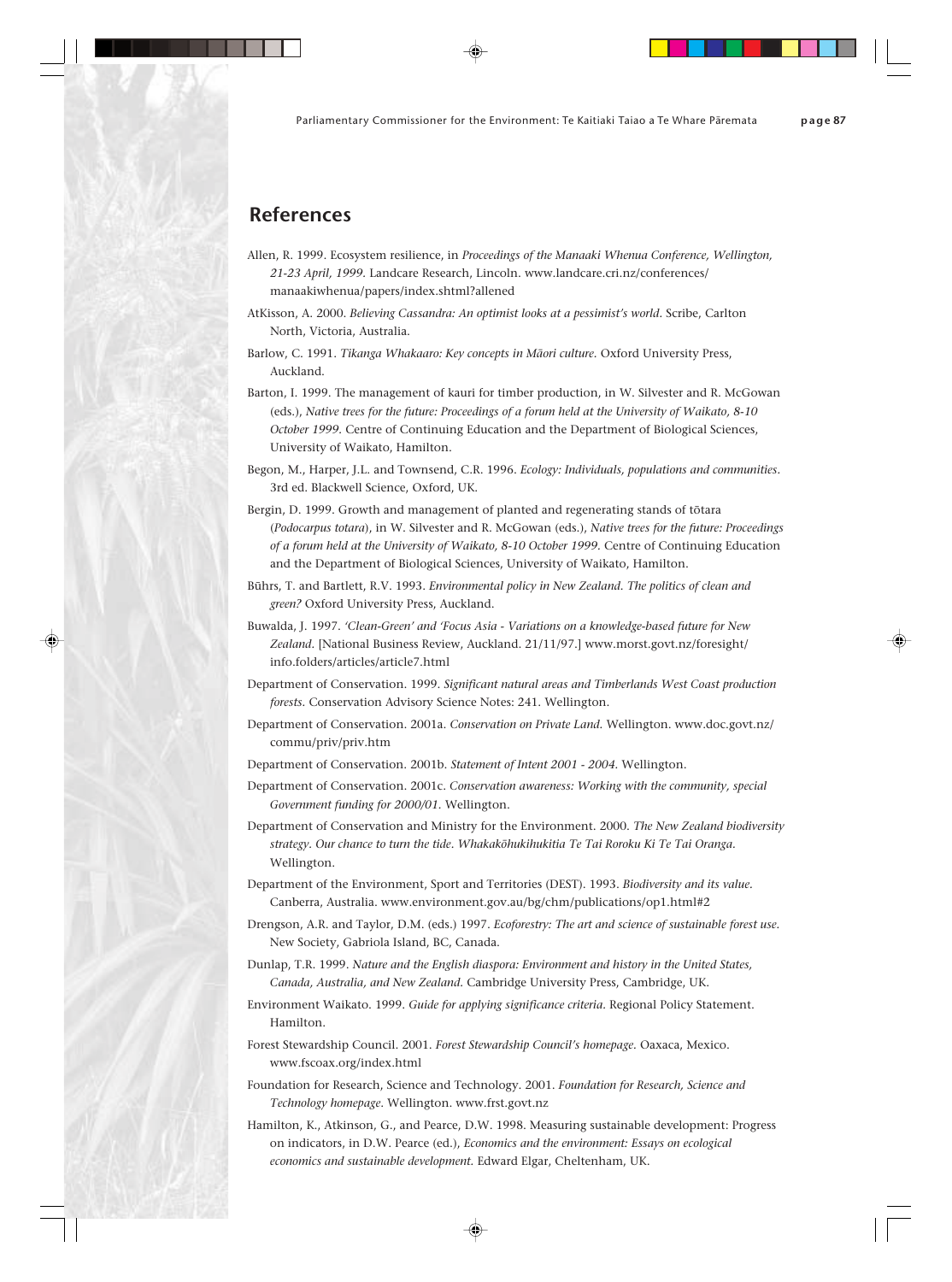- Hansard, 1993. *Forests Amendment Bill Second Reading, 11 March 1993.* http://rangi.knowledgebasket.co.nz/hansard/han/text/1993/03/11\_062.html
- Holling, C.S. 1995. What barriers? What bridges?, in L.H. Gunderson, C.S. Holling and S.S. Light (eds.), *Barriers and bridges to the renewal of ecosystems and institutions*. Columbia University Press, NY, USA.
- Horgan, G. 1999. Economic issues in the planting of New Zealand native trees, in W. Silvester and R. McGowan (eds.), *Native trees for the future: Proceedings of a forum held at the University of Waikato, 8-10 October 1999.* Centre of Continuing Education and the Department of Biological Sciences, University of Waikato, Hamilton.
- Landcare Research Manaaki Whenua. 2001. *EBEX21\* Project Tipu Räkau.* Lincoln. www.landcare.cri.nz/science/sustainability/ebex21/
- Leist, A. and Holland A. 2000. *Conceptualising sustainability.* Environmental Evaluation in Europe. Policy Research Brief Number 5 (Series eds. C.L. Spash and C. Carter), Cambridge Research for the Environment, Cambridge, UK.
- Livesey, C. 1999. *Habitat farming (Revision 4).* Unpub. report, Tonkin and Taylor Ltd, Wellington.
- MacGibbon, R. 1999. Creating new forest: Ingredients for the successful establishment of native plants on unforested land for forestry and conservation, in W. Silvester and R. McGowan (eds.), *Native trees for the future: Proceedings of a forum held at the University of Waikato, 8-10 October 1999.* Centre of Continuing Education and the Department of Biological Sciences, University of Waikato, Hamilton.
- Manatu Mäori. 1991. *Mäori Values and Environmental Management.* Prepared by the Natural Resources Unit of Manatu Mäori as a contribution to Preparatory Conference No. III for the United Nations Conference on Environment and Development. Wellington.
- McGowan, R. 1999. The indigenous flora and fauna (Mäori intellectual property) claim. Implications for research into indigenous forest species, in W. Silvester and R. McGowan (eds.), *Native trees for the future: Proceedings of a forum held at the University of Waikato, 8-10 October 1999.* Centre of Continuing Education and the Department of Biological Sciences, University of Waikato, Hamilton.
- Memon, P.A. 1993. *Keeping New Zealand green. Recent environmental reforms.* University of Otago Press, Dunedin.
- Merrifield, J. 1996. A market approach to conserving biodiversity. *Ecological Economics* 16: 217-226.
- Ministerial Advisory Committee on Biodiversity and Private Land (MAC). 2000. *Final report of the Ministerial Advisory Committee on biodiversity and private land.* Ministry for the Environment, Wellington.
- Ministry for the Environment. 1997. *The State of New Zealand's Environment.* Wellington.
- Ministry for the Environment. 2000. *Fact Sheet. Biodiversity and private land the policy package.* Wellington.
- Ministry of Agriculture and Forestry. 2000a. *Indigenous timber price responsiveness to supply and its consequences*. MAF Technical Paper No: 2000/21. Wellington.
- Ministry of Agriculture and Forestry. 2000b. *Estimate of roundwood removals from New Zealand forests.* Wellington. http://www.maf.govt.nz/statistics/primaryindustries/forestry/statsreleases/ production/roundwd/aroundhigh.htm
- Ministry of Agriculture and Forestry. 2001. *MAF Forest Management.* Wellington. www.maf.govt.nz/ Forestry/forestmanagement/
- Ministry of Forestry. 1997. *Indigenous forestry: Sustainable management. A guide to plans & permits.* Wellington.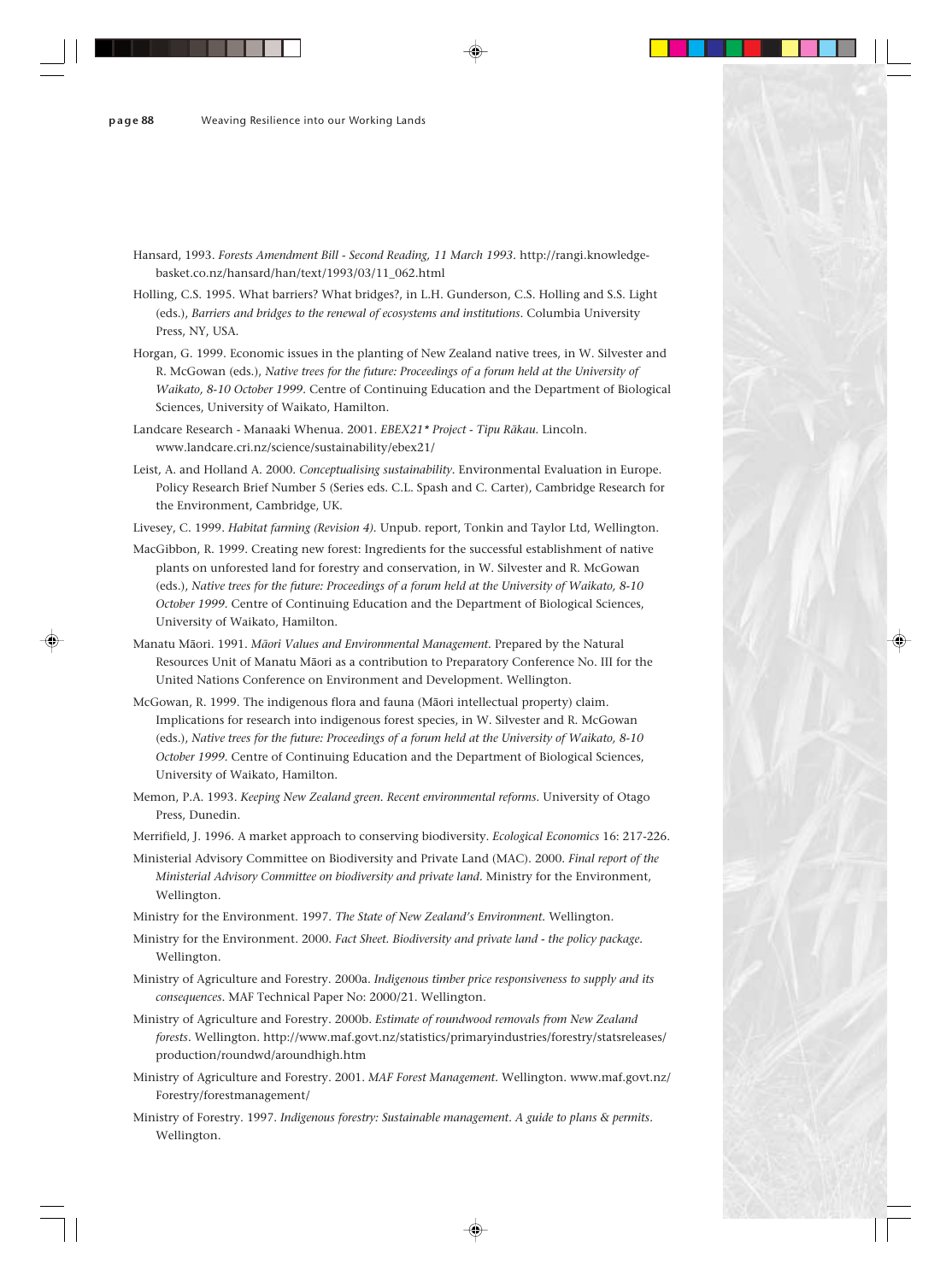- New Zealand Conservation Authority Te Pou Atawhai Taiao O Aotearoa. 1997. *Mäori customary use of native birds, plants and other traditional materials: Interim report and discussion paper.* Wellington.
- Norton, D. and Roper-Lindsay, J. 1999. *Criteria for assessing ecological significance under Section 6(c) of the Resource Management Act 1991. Final Draft.* Ministry for the Environment, Wellington.
- O'Connor, M. 1998. *Walking in the garden(s) of Babylon. An overview of the VALSE Project.* C3ED Rapport de Recherche. University of Versailles, France.
- Orbell, M. 1985. *The natural world of the Mäori.* Collins, Auckland.
- Pacific Rim Institute of Sustainable Management and Knight, S. 2000. *Sustainable development in New Zealand: Here today, where tomorrow?* Discussion paper prepared for Sustainable New Zealand. Wellington.
- Park, G. 1995. *Ngä uruora (The groves of life): Ecology and history in a New Zealand landscape.* Victoria University Press, Wellington.
- Parliamentary Commissioner for the Environment. 1997. *Future directions. Strategic focus for the Parliamentary Commissioner for the Environment 1997-2001.* Wellington.
- Parliamentary Commissioner for the Environment. 1998. *Kaitiakitanga and Local Government: Tangata whenua participation in environmental management.* Wellington.
- Parliamentary Commissioner for the Environment. 1999a. *Strategic plan update. December 1999.* Wellington.
- Parliamentary Commissioner for the Environment. 1999b. Setting course for a sustainable future; T*he management of New Zealand's marine environment.* Wellington.
- Parliamentary Commissioner for the Environment. 2001. *Managing change in Paradise: Sustainable development in peri-urban areas.* Wellington.
- Primary Production Select Committee. August 2000. *Parliamentary select committee inquiry into sustainable forestry management initiated.* Media release. Wellington.
- Roberts, M., Norman, W., Minhinnick, N., Wihongi, D., and Kirkwood, C. 1995. Kaitiakitanga: Mäori perspectives on conservation. *Pacific Conservation Biology 2(1): 7-20.*
- Roche, M.M. 1987. *Forest policy in New Zealand: an historical geography 1840-1919.* Dunmore Press, Palmerston North.
- Scott, G.C. 1996. *Government reform in New Zealand.* International Monetary Fund, Washington D.C., USA. Chapter V.
- Shepard, P. 1969. *English reaction to the New Zealand landscape before 1850.* Victoria University Press, Wellington.
- Silvester, W. and McGowan, R. (eds.). 1999. *Native trees for the future: Proceedings of a forum held at the University of Waikato, 8-10 October 1999.* Centre of Continuing Education and the Department of Biological Sciences, University of Waikato, Hamilton.
- Stephens, T. 1999. Measuring conservation achievement, in P.M. Blaschke & K. Green (eds.) *Biodiversity now! Joint societies conference, Wellington, 29 June - 3 July 1997: Selected papers.* Department of Conservation, Wellington.
- Stephenson, G. 1999. Unique and proud of it. NZ's biodiversity, in Silvester, W. and McGowan, R. (eds.), *Native trees for the future: Proceedings of a forum held at the University of Waikato, 8-10 October 1999.* Centre of Continuing Education and the Department of Biological Sciences, University of Waikato, Hamilton.
- Stewart, G.H., Benecke, U. and Hickey, J. (eds.) 2000. *Sustainable management of indigenous forest. Southern hemisphere prospects based on ecological research and silvicultural systems. Proceedings of a symposium held at Southern Connection Congress III, Lincoln University, 17-22 January 2000.* Wickliffe Press Ltd, Christchurch.